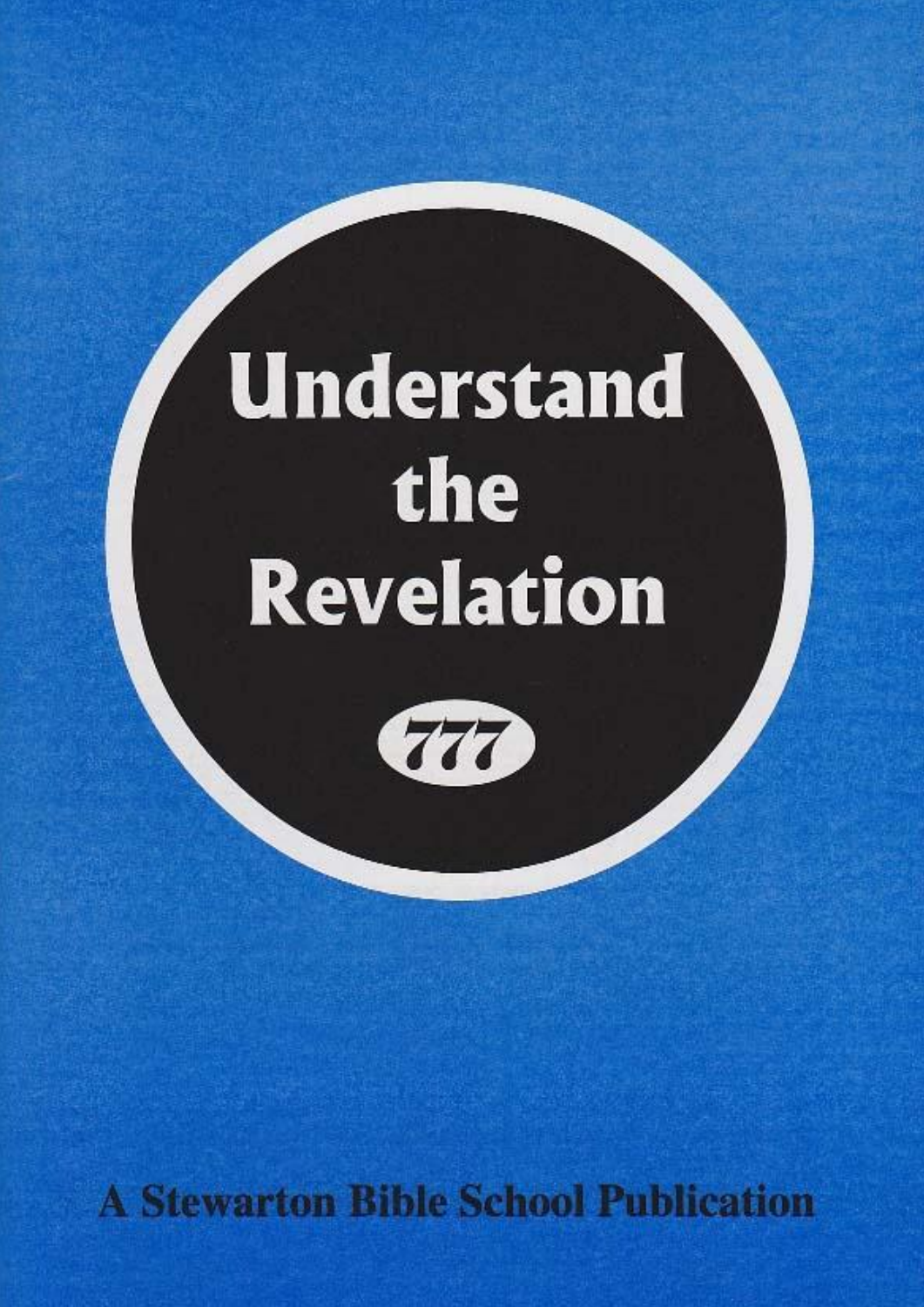## **Understand the Revelation**

*Blessed is he that readeth, and they that hear the words of this prophesy, and keep those things with are written therein: for the time is at hand.(Rev 1:3)*

#### **A FREE printed copy of this book is available upon request**

### **CONTENTS**

- 1. [Introduction](../../../../../SBS777/prophecy/revbook/revbook.html#introduction#introduction)
- 2. [Symbolic Language](../../../../../SBS777/prophecy/revbook/revbook.html#symbolicLanguage#symbolicLanguage)
- 3. [The Seven Churches](../../../../../SBS777/prophecy/revbook/revbook.html#sevenChurches#sevenChurches)
- 4. The [First Seal](../../../../../SBS777/prophecy/revbook/revbook.html#firstSeal#firstSeal) (The White Horse)
- 5. [The Second Seal](../../../../../SBS777/prophecy/revbook/revbook.html#secondSeal#secondSeal) (The Red Horse)
- 6. [The Third Seal](../../../../../SBS777/prophecy/revbook/revbook.html#thirdSeal#thirdSeal) (The Black Horse)
- 7. [The Fourth Seal](../../../../../SBS777/prophecy/revbook/revbook.html#fourthSeal#fourthSeal) (The Pale Horse)
- 8. [The Fifth Seal](../../../../../SBS777/prophecy/revbook/revbook.html#fifthSeal#fifthSeal)
- 9. [The Sixth Seal](../../../../../SBS777/prophecy/revbook/revbook.html#sixthSeal#sixthSeal)
- 10. [The Sealing of the 144,000](../../../../../SBS777/prophecy/revbook/revbook.html#sealing#sealing)
- 11. [The Innumerable Multitude](../../../../../SBS777/prophecy/revbook/revbook.html#innumerable#innumerable)
- 12. [The Seventh Seal](../../../../../SBS777/prophecy/revbook/revbook.html#seventhSeal#seventhSeal)
	- o [The First Trumpet](../../../../../SBS777/prophecy/revbook/revbook.html#firstTrumpet#firstTrumpet)
	- o [The Second Trumpet](../../../../../SBS777/prophecy/revbook/revbook.html#secondTrumpet#secondTrumpet)
	- o [The Third Trumpet](../../../../../SBS777/prophecy/revbook/revbook.html#thirdTrumpet#thirdTrumpet)
	- o [The Fourth Trumpet](../../../../../SBS777/prophecy/revbook/revbook.html#fourthTrumpet#fourthTrumpet)
	- o [The Fifth Trumpet](../../../../../SBS777/prophecy/revbook/revbook.html#fifthTrumpet#fifthTrumpet) **(First Woe!)**
	- o [The Sixth Trumpet](../../../../../SBS777/prophecy/revbook/revbook.html#sixthTrumpet#sixthTrumpet) **(Second Woe!)**
	- o [The Seventh Trumpet](../../../../../SBS777/prophecy/revbook/revbook.html#seventhTrumpet#seventhTrumpet) **(Third Woe!)**
- 13. [The Beast of Revelation 13](../../../../../SBS777/prophecy/revbook/revbook.html#beast#beast)
- 14. [The Mark of the Beast](../../../../../SBS777/prophecy/revbook/revbook.html#mark#mark)
- 15. [The Three Angels' Messages](../../../../../SBS777/prophecy/revbook/revbook.html#angelmsg#angelmsg)
- 16. [The Seven Last Plagues](../../../../../SBS777/prophecy/revbook/revbook.html#plagues#plagues)
- 17. [The Great Harlot](../../../../../SBS777/prophecy/revbook/revbook.html#harlot#harlot)
- 18. [The Fall of Babylon the Great](../../../../../SBS777/prophecy/revbook/revbook.html#fall#fall)
- 19. [Final Scenes](../../../../../SBS777/prophecy/revbook/revbook.html#final#final)
- 20. [The Millennial Reign](../../../../../SBS777/prophecy/revbook/revbook.html#reign#reign)
- 21. [The New Earth](../../../../../SBS777/prophecy/revbook/revbook.html#newEarth#newEarth)
- 22. Seal and Trumpet Chart

www.stewartonbibleschool.org.uk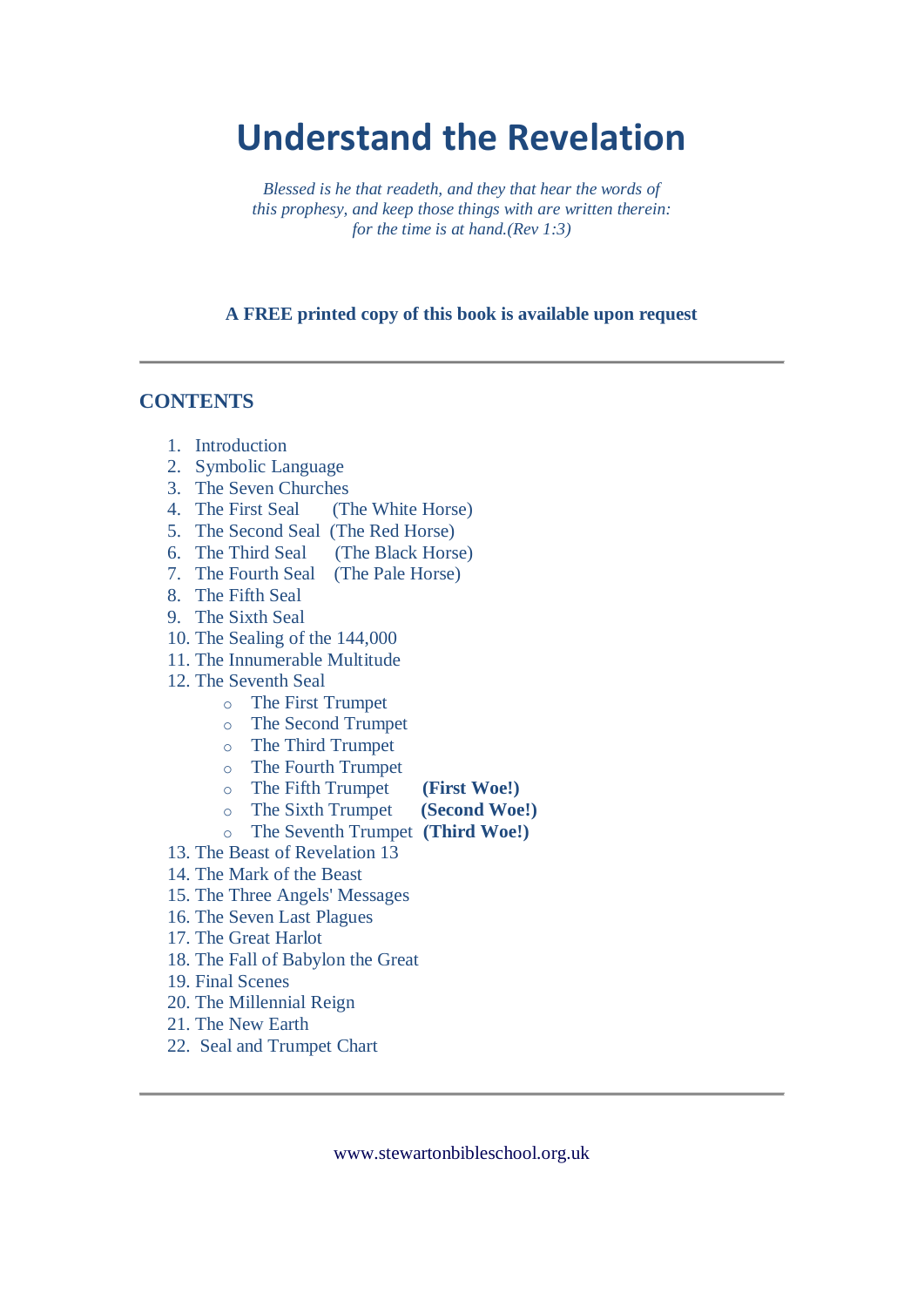#### **INTRODUCTION**

#### *Blessed is he that readeth, and they that hear the words of this prophecy, and keep those things which are written therein: for the time is at hand.* (Rev. 1:3)

These divinely authorised words of blessing were pronounced over nineteen hundred years ago and they were recorded for the benefit of the whole Christian Church in the **Revelation**, the last book of the Bible. Yet, sad to say, even at this critical period in earth's history, few believers really study the book of Revelation, let alone *keep those things which are written therein.* 

#### Why?

Because the Revelation is considered by many to be a closed book, a mystery book, a book of riddles and bewildering symbols which cannot possibly be understood by the average believer. The result is, the book is left unopened by the majority in the church.

Others, who profess to have studied its pages, contend that the book is of little practical value to the committed Christian awaiting the **Secret Rapture.** Why? Because most of the events it foretells, they believe, are going to occur **after** the main body of the church has been caught away to heaven. In other words, the book need not concern true believers because they will not be on earth when the events it predicts come to pass. References in the Revelation to *God's people*, they maintain, concern the Jews and perhaps a few Gentile converts who have, for some reason or the other, missed the **Rapture.** But it does not concern the great multitude of believers from all over the world who acknowledge Jesus Christ as their Saviour.

Believe it or not, these are the popular opinions many Christians hold about the book of Revelation. And so widespread are their views that multitudes of believers know little or nothing about this greatest of Bible prophecies. But, are their opinions correct? Is the Revelation a mystery book of little value to the Gentile believer today? Does it have a message for you  $-$  for me?

The **Stewarton Bible School** considers it an inestimable privilege to place this booklet in your hands; for we believe that the message of the Revelation was given by the Almighty to His church **to be understood.** And it is insulting God's sense of judgement to suggest that the book cannot be understood. The very word *'revelation'*  means *'that which is revealed, made plain or disclosed.'* The title of the book *'The Revelation,'* in other words, is the very antithesis of mystery; so how can anyone sensibly claim that *it cannot be understood?*

The book, we further, believe, has been given to the church as a **warning message**; for God wants His people to prepare themselves for the stormy future that lies ahead. For, believe it or not, **the church is not going to be secretly caught away to heaven before the Great Tribulation.** Any believer, therefore, who persistently ignores God's warning message, is courting disaster!

On the other hand, those who diligently study the book of Revelation, allowing the Scriptures to interpret themselves, will soon understand the prophecy. To their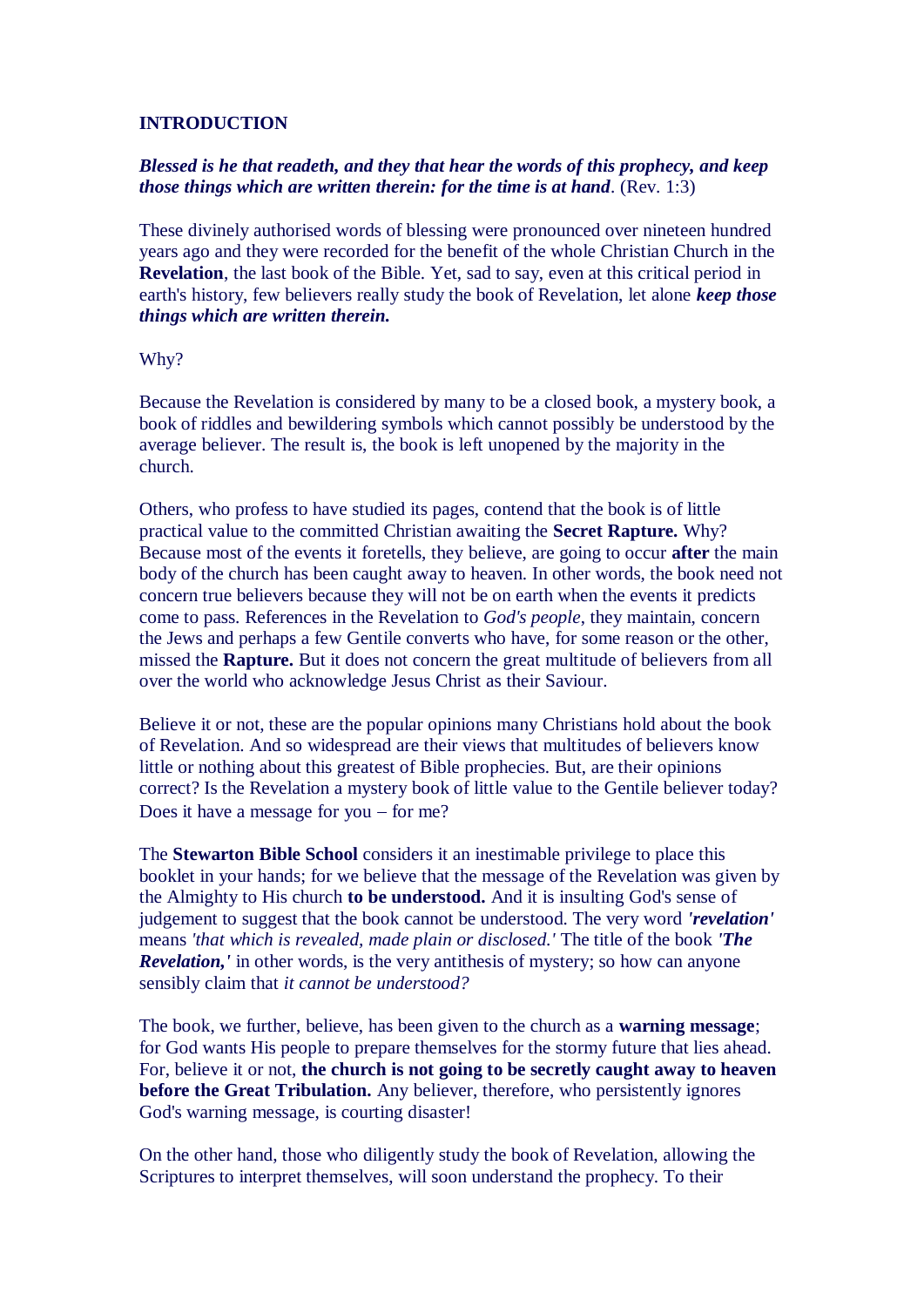amazement and delight they will come to find that they are in possession of a spiritual *survey map* which charts the future of humanity with awesome accuracy. Instead of the fear and uncertainty which characterises the people of this world, they will have the confidence and hope that belong to the enlightened people of God.

#### **SYMBOLIC LANGUAGE**

The book of Revelation is written mostly in *symbolic language*. This, admittedly, does seem daunting at first, but once the reader becomes acquainted with symbolic language and learns how to interpret it*, by comparing scripture with scripture,* the Revelation becomes a veritable storehouse of information about the future of mankind. A *symbol* is something which represents or stands for something else. Examples of symbols used in the Revelation are:

- **A lamb**: this symbol represents Jesus Christ the innocent Son of God. (Rev. 5:5-6, John 1:29)
- **A candlestick**: this represents the light-bearing church of God. (Rev. 1:20)
- **White robes:** this symbol represents righteousness. (Rev. 7:13-14, Rev. 19:7- 8)
- **Chains**: a symbol of captivity.
- **A sword**: a symbol of war.
- **A crown:** a symbol of royal authority. etc.

Symbolic language is used throughout the Bible but more so in the prophetic books. The parables of Jesus are also good examples of how *symbolic* or *figurative language* is used to illustrate and explain spiritual realities. When interpreting the Revelation, therefore, it is important to first establish if the language used is **literal** or **symbolic**, or a mixture of both. Utmost caution should be exercised here; because if a symbol is incorrectly taken in a literal sense, confusion will result. Similarly, if a literal object or element is mistakenly treated as a symbol, an equally warped picture of the future will emerge and the reader will not be prepared for the reality of last day events when they occur.

Bear in mind also that the Revelation is a *prophetic warning message* given by the Almighty to the church so that all believers may prepare themselves for the final events due to occur on earth. For the plain truth is this, **JEHOVAH (Yahweh)** the God of Israel wants His people to be ready for the last days. He wants every member of His church to have a clear understanding of what is going to happen just before His Son **YESHUA (Jesus)** returns. He wants us all to know what He is doing and what He is going to allow Satan to do. The Almighty does not want us to be terrified of the future, but to be patiently confident amidst the total confusion which is going to reign when this present civilisation collapses in ruins about us. For even though **Yahweh** is going to protect His *obedient followers* in those difficult days, *He still wants them to know about future events before they actually occur.* The Revelation is, in short, another example of that divine trait whereby

### *Surely the Lord GOD will do nothing, but he revealeth his secret unto his servants the prophets.* (Amos 3:7)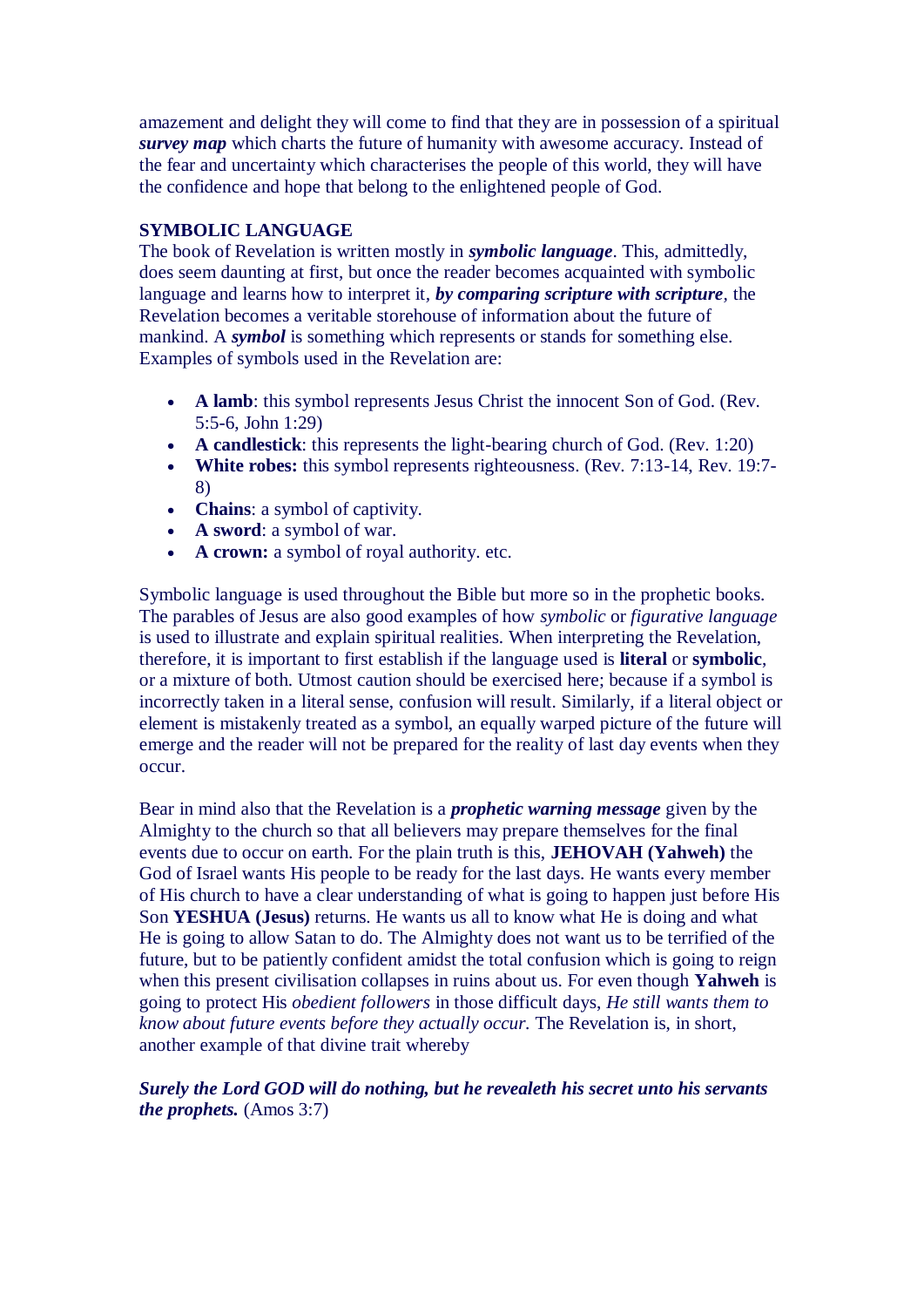Yes, it is God's will that all His church know of the future; and not only that we know what to expect, but that we come into line with His will soon, so that we may be accounted worthy to escape punishment.

*Watch ye therefore, and pray always, that ye may be accounted worthy to escape all these things that shall come to pass, and to stand before the Son of man.*(Luke 21:36)

Make no mistake, an understanding of the will of the Almighty God as outlined in the Revelation will be of utmost value and importance in the very last days. Indeed, your life and the lives of your family could well depend on it. Remaining wilfully ignorant is a fatal mistake. The Almighty says in Hosea 4:6.

#### *My people are destroyed for lack of knowledge: because thou hast rejected knowledge, I will also reject thee…*

Oh, how true that statement is going to prove with this end-time generation; a generation woefully and wilfully ignorant of the truth, yet so eager to believe any and everything but the Word of the Almighty God.

#### **THE SEVEN CHURCHES**

The Revelation begins with the prophet seeing a vision of **Yeshua the Messiah (Jesus Christ)** the Son of God, walking amidst seven candlesticks. A candlestick is a symbol of a church group from which the light of God's truth shines.

#### *… and the seven candlesticks which thou sawest are the seven churches.* (Rev. 1:20)

**Seven** is the number which represents wholeness, completeness and totality. The messages to the seven churches therefore are for the whole church, the entire body of believers, Jew and Gentile alike, in all ages. It is a mistake to think that most of the messages to the seven churches apply to the church in past ages; or that this or that church group is the **Smyrna** church, the **Laodicean** church, the **Philadelphian** church etc. For the fact is that in every church group in all ages, there were - and still are individuals to whom one or more of the seven messages apply.

You may be sure that even in your own congregation there is the Laodicean believer who is in danger of being *'spewed out'* by God. There is also the Smyrna group who are enduring great suffering for their Lord. There are those who classify themselves as *'Jews'* (true believers) but who are not; and there are those who have not denied the Master's name. Yes, almost every type of believer is present in the average-sized church group. This is as true in our day as it was in the past. The letters to the seven churches, in other words, are for your church group and mine.

It is not the purpose of this booklet, however, to explain the letters to the seven churches; because with prayerful study most believers can arrive at a good understanding of those messages by themselves. Instead, in this booklet our aim is to briefly outline and explain the prophecy of the **Seven Seals** which is introduced in Revelation chapter four.

#### **Revelation Chapter Four**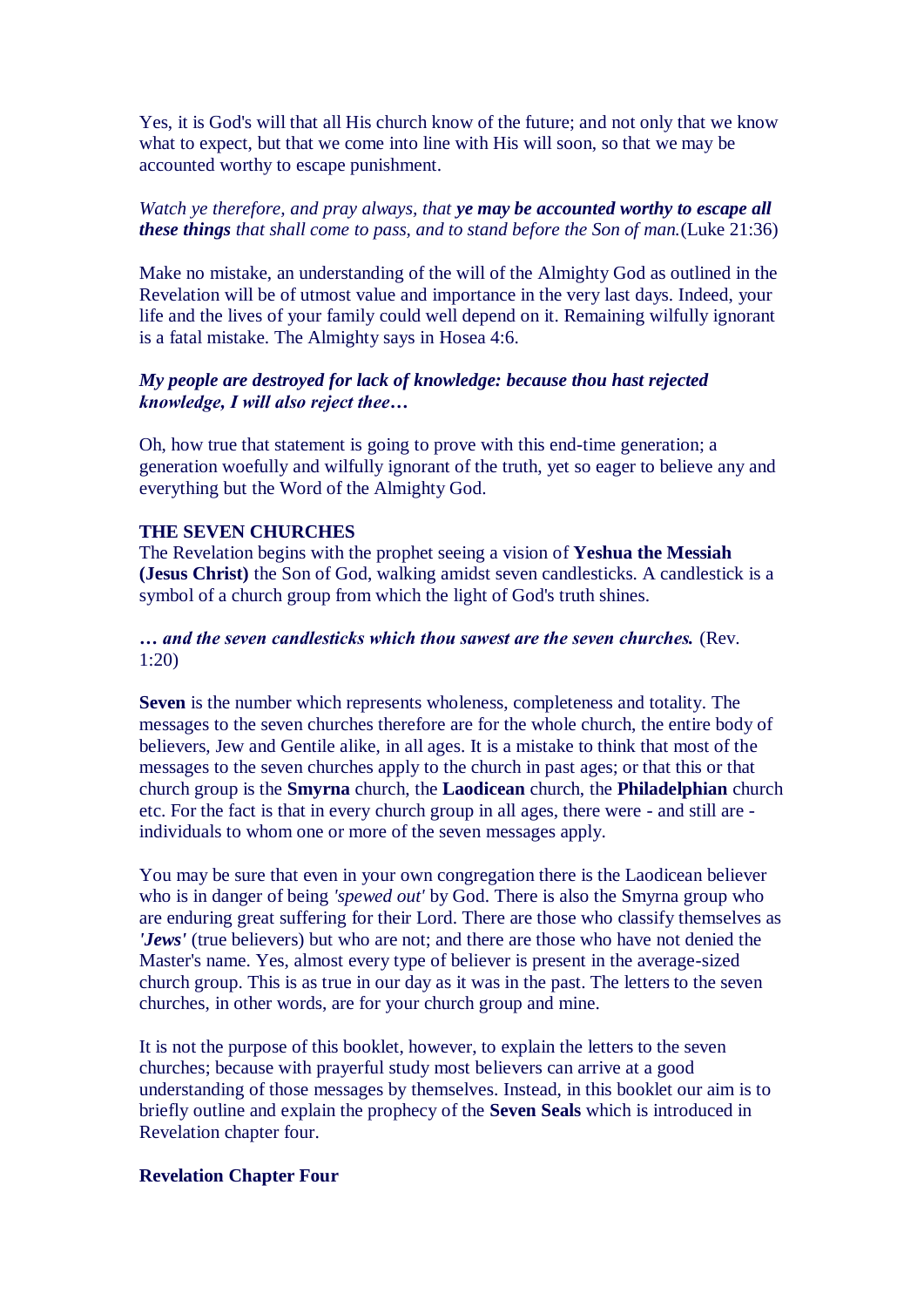This chapter begins with the prophet seeing a vision of the Almighty seated on His throne. In **Jehovah's** (Yahweh's) right hand the prophet sees a scroll which is sealed with seven seals. The only one in the universe who is qualified to open the sealed scroll is **Yeshua the Messiah** (Jesus Christ, the Son of the Living God). He is symbolised as the **Lamb of God** (John 1:29). The heavenly hosts around the Almighty's throne rejoice at the fact that at last someone has been found worthy to open the scroll and tell its contents. From this we may infer that the angelic host are intensely eager to learn about the future *of those things which must shortly come to pass.* Oh that the church on earth would display a similar interest in the sealed scroll and the future of humanity. It is true, multitudes are apparently interested in the future, because great sums of money are spent each week by people who *consult witches, fortune tellers, astrologers* and *mystics* of every shade and type; but how few, by comparison, consult the **Word of God** or study the prophecies in order to find out what the Almighty says about the future? How very few!

We trust that when you have thoroughly studied this booklet, you will have taken a great step forward in understanding what the *real future* holds in store for humanity at large and for yourself in particular. And though the knowledge of it may initially fill you with dread, you may be sure that **if you place your trust in the Almighty and do His will,** your fears will gradually give way to a growing sense of confidence, a confidence that will stand you in good stead when the terrors of the last days begin to occur in your neighbourhood.

#### **THE FIRST SEAL**

#### *And I saw, and behold, a white horse; and he that sat on him had a bow; and a crown was given unto him and he went forth conquering and to conquer.* (Rev. 6:2)

Here we are shown the first of the *Four Horsemen of the Apocalypse,* the **White Horse**. The rider on the white horse carries a bow and goes forth conquering and to conquer. This means that he is victorious and invincible; nothing can halt his advance. Before we explain what the white horse represents, let us first draw the reader's attention to the **FIRST CLUE** to understanding Bible prophecy. It is *comparing scripture with scripture***:** of letting the Bible interpret itself; of searching for the meaning of one obscure passage in another part of the Bible which describes the same subject or event in a simplified way.

It is perfectly obvious that there is only one future, and it follows that no matter how many Bible prophecies there may be concerning the future, they cannot contradict each other and still all be correct. Therefore, if one prophet describes the future in **symbolic language** in one book, and another tells of the same future in another part of the scriptures in **simple language,** a comparison of one scripture with the other will obviously direct us to the real meaning.

To help us understand the **symbolic language** of the Revelation we will first consider another Bible prophecy describing the same end-time scenes in **simple language**. The prophecy we will look at is our Lord's famous Olivet prophecy recorded in Matthew 24, Mark 13 and Luke 21. In that prophecy the Master spoke of the **end-time,** the period in earth's history which occurs just prior to his return to earth. The Olivet prophecy is in *plain language* with a minimum of symbolic references. The order of events in the Saviour's *plain language* prediction, therefore, ought to be similar to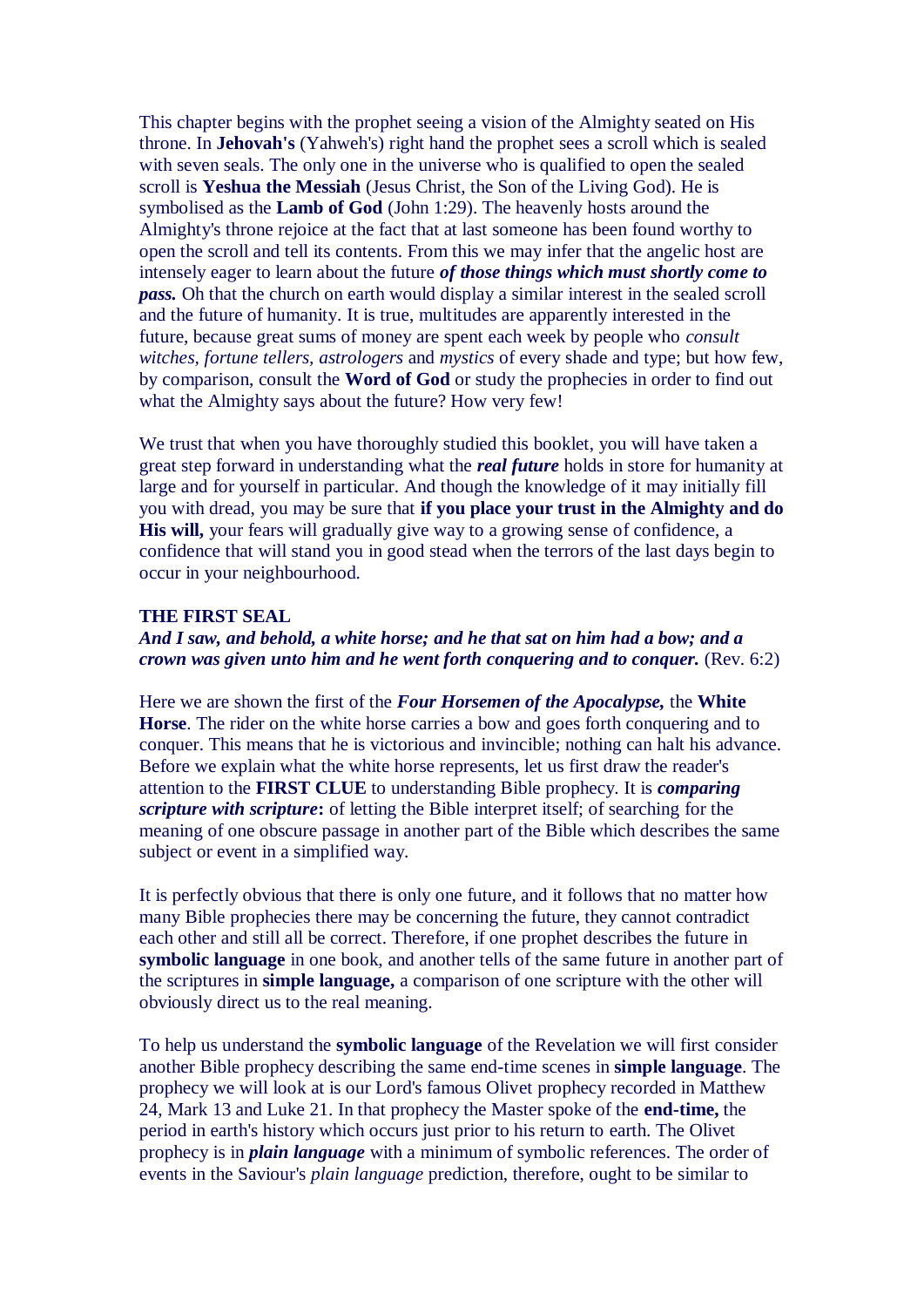those described in *symbolic language* in the Revelation, for both prophecies deal with the same events in the last days. When we examine the two prophecies side by side, that is exactly what we find. One complements the other, explains and fills in details which the other lacks: and together they provide us with a detailed picture of the world's future as it will occur just before the Master returns to earth.

Using this method of allowing one scripture to interpret another, we find that the white horse of Revelation 6 corresponds with the Saviour's warning message in Matthew 24.4-5

#### *And Jesus answered and said unto them, Take heed that no man deceive you. For many shall come in my name, saying, I am Christ; and shall deceive many.*

This is plainly a **WARNING** message: **Take heed!** says the Master. The vast majority of Bible prophecies are in a sense **warning messages**, given by the Almighty to warn people of approaching punishment or danger. In order to warn effectively, a prophet must do at least two things:

- He must warn of error and its consequences.
- And he must point to the Truth and a way of escape.

This is what the Master is doing in Matthew 24.4.

He is opening his truth-filled warning message with the words *'Take heed!'* and he closes by pointing to a way of escape. The prophecy of the Seven Seals is no different; for, like the great prophecy in Matthew 24, it begins with a truth-filled **warning message** symbolised by the invincible rider on the **white horse** and goes on to point to a way of escape.

The colour white represents purity and truth. (Isaiah 1:18, Rev. 19:8) The rider on the white horse corresponds to the Messiah's truth-filled, warning message of *'take heed'* in Matthew 24.4. This rider symbolises **God's Invincible Truth**, which by its very existence warns us to beware (*take heed*) of deception and counterfeit in the church: the *counterfeit baptism* of the Holy Spirit, the *counterfeit Sabbaths* being celebrated by believers, the *counterfeit messiah* that is shortly to arrive on the world scene and the *counterfeit Bibles* which are currently being foisted on unsuspecting Christendom.

The rider on the white horse is even now galloping across the globe and there is no power in the universe that can check his advance. **Yahweh's Truth** is currently demolishing the strongholds of human ignorance and error and there is scarcely a country on earth where the light of the gospel has not begun to shine. People may, of course, choose not to believe God's Truth, but there is absolutely no way any person or government can stop its advance. Yes, the events under the first seal have already begun.

#### **THE SECOND SEAL**

*And there went out another horse that was red: and power was given to him that sat thereon to take peace from the earth, and that they should kill one another: and there was given unto him a great sword.* (Rev. 6:4)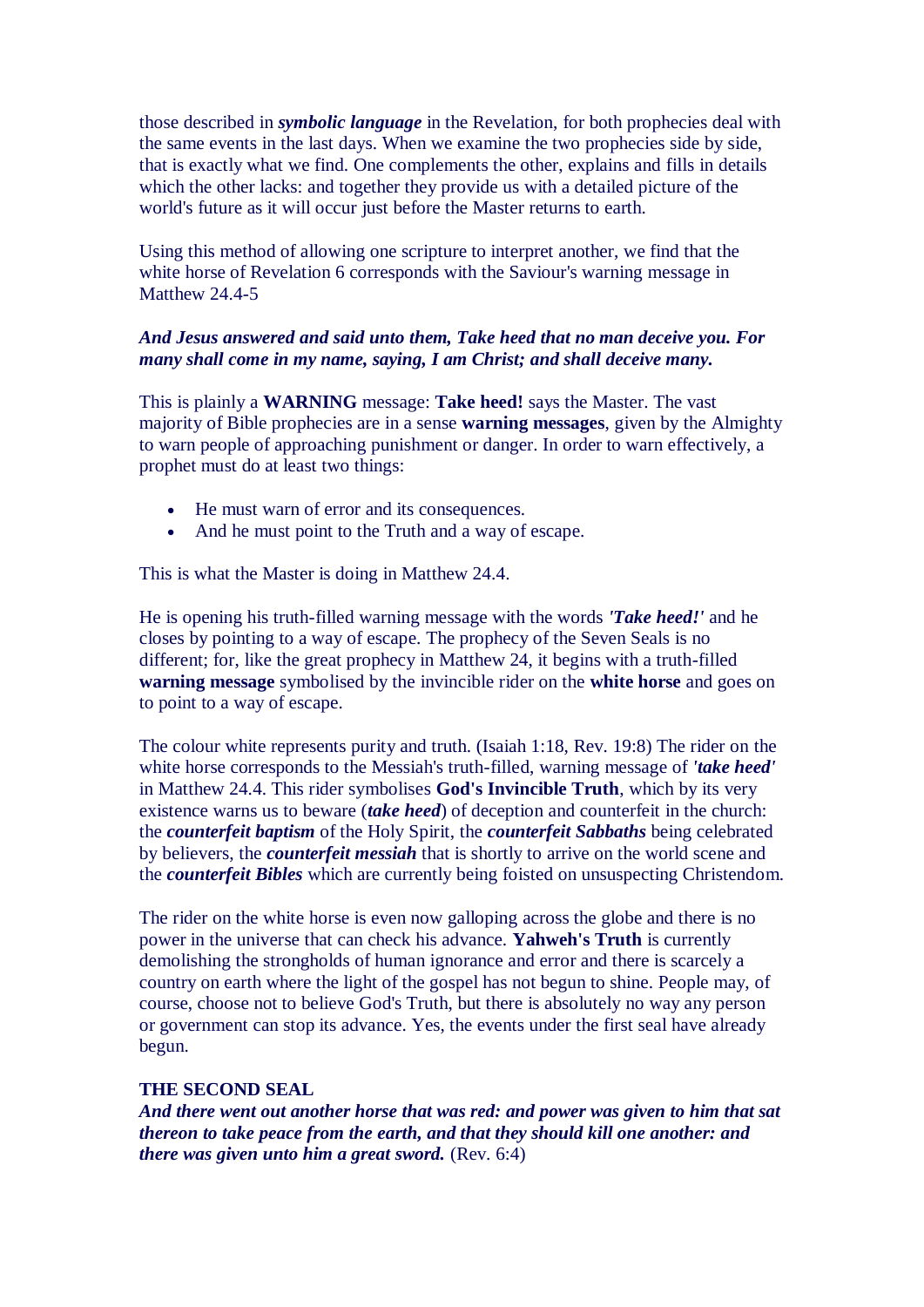In this seal the symbolic language used is almost self explanatory. The rider on the red horse, we are told, was *'given a great sword'* and power was given to him to *'take peace from the earth.'* Clearly this rider represents **bloodshed** and **war;** for red is the colour of *blood* and a *sword* is the universally accepted symbol of war. And that is exactly how the Master put it when he followed his take heed warning with:

#### *For nation shall rise against nation, and kingdom against kingdom: and there shall be famines, and pestilences, and earthquakes, in divers places.* (Matt. 24:7)

One doesn't need great spiritual insight to recognise in this verse a picture of our day. Violence, bloodshed, revolution and international turmoil are now commonplace and global war is a constant threat. The world, it seems, is glutting itself on an everincreasing diet of violence, carnage and death; with each blood-bath being dwarfed by the enormity of the next. Read any daily newspaper, switch to any radio or TV station and the same, sad catalogue of violence and bloodshed fills the news. And always, above and behind it all, there lurks that fearful spectre of a *nuclear war*  $-$  a war which could well nigh obliterate life from this planet.

What's more, all the efforts of world leaders, politicians, economists, scientists and even the theologians of all the faiths, cannot stem the tide of slaughter which is threatening to engulf mankind. Nothing, it seems, anyone can say or do can prevent the on-coming holocaust. Only the Almighty can stem this tide of evil which He so accurately predicted so long ago. Yes, there is little doubt, the second horseman of the Apocalypse, the rider on the red horse, like the white horse before him, is even now breaking into a gallop; and the thunder of his hoof beats can be heard around the world.

*Power was given unto him to take peace from the earth,* said the divine messenger, and oh how true those fearsome words have proved to be. Peace on earth is a vanishing memory and war is taking its place. The prophet Jeremiah also predicted war on a world-wide scale. (Jeremiah 25:15-38)

#### **THE THIRD SEAL**

*Rev.6: 5: And when he had opened the third seal, I heard the third beast say, Come and see. And I beheld, and lo a black horse; and he that sat on him had a pair of balances in his hand. 6: And I heard a voice in the midst of the four beasts say, A measure of wheat for a penny, and three measures of barley for a penny; and see thou hurt not the oil and the wine.*

From the parable of the labourers in the vineyard, we learn that a *denarius* (translated '**penny'** in this verse) was then the ordinary wage for **a day's work.** (Matthew 20:2- 13)

Here we are shown a symbolic picture of hyper-inflation, crippling food shortages, rising prices and **mass starvation!** The rider on the black horse represents famine **world famine!** when food prices for even the barest of life's necessities will skyrocket out of control. Can you imagine the world's economy so depressed that a man would work *all day* for the price of a few loaves of bread? I'm sure that not many of us can imagine this happening, even though rising food prices are all too familiar. But, according to this prophecy, runaway inflation coupled with frightening food shortages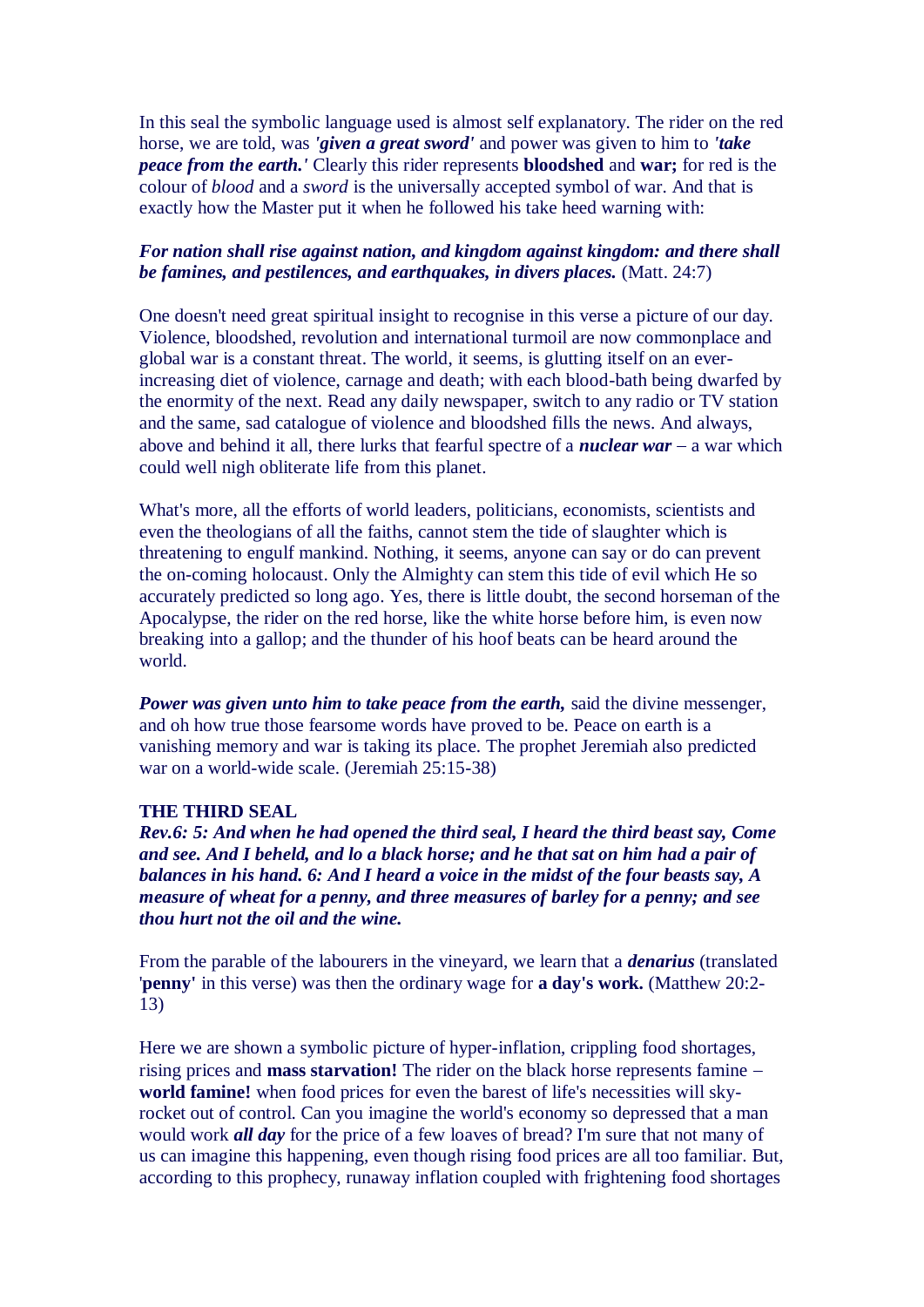are due to occur in the last days. Indeed, in many countries they have already arrived, Prices are rising daily in all the markets of the world and there is very little anyone or any government can do to stop them.

The rider on the black horse may not be moving at speed in the West, but I can assure you that in the East, in South America and Africa he is out there in the field and he is soon to break into an earthshaking gallop. *Famines generally follow war.* In this and the Olivet prophecy Yeshua the Saviour confirms this when he says:

*Nation shall rise against nation and kingdom against kingdom and there shall be famines.* (Matthew 24:7)

#### **THE FOURTH SEAL**

*And I looked, and behold a pale horse: and his name that sat on him was Death, and Hell followed with him. And power was given unto them over the fourth part of the earth, to kill with sword, and with hunger, and with death, and with the beasts of the earth.* **(Rev. 6:8)**

The colour of the fourth horse is given as *deathly pale* or sickly, yellowish green. Again comparing the Revelation with the Master's Olivet prophecy we find that the sickly pale horse symbolises **pestilence:** deadly disease epidemics and **plagues** that so quickly lay low millions of humans engulfed in war and famine. This is not to mention the agricultural pestilence (pests) that periodically wreck havoc on our farms. When the pale horse breaks into a gallop it will appear as though the finely tuned forces of nature have become dislodged. Disease epidemics of all kinds will sweep across the globe bringing death to millions of people, their cattle and their crops. The severe food shortages pictured by the black horse will most certainly exacerbate the problem of pestilence, as the world's population, weakened by war and famine, struggles to keep alive. To be sure, the rider on the pale horse has begun to ride and death is following closely at his heels.

#### **SUMMARY OF THE FIRST FOUR SEALS**

1) First, there is the **white horse:** the Almighty's truth-filled, **warning message!** which exposes the various spiritual counterfeits that abound in our day.

2) Second, there is the **red horse:** whose rider wields a great sword which symbolises violence, revolution, bloodshed and - **war!**

3) Third, there is the **black horse:** which pictures hyper-inflation, sky-rocketing food prices and mass starvation **famine!**

4) And last of all, the **sickly pale,** *yellowish-green* **horse:** which stands for disease epidemics and plagues on an international scale – **pestilence!**.

**WAR, FAMINE**, **PESTILENCE,** that terrifying trio which invariably overtakes civilisations given to sin. Reading through the prophecies of the Bible one can hardly fail to recognise the fact that **warnings** rejected are always followed by **war, famine and pestilence;** for that is the Almighty's way of dealing with those who persistently ignore His truth and reject His commandments.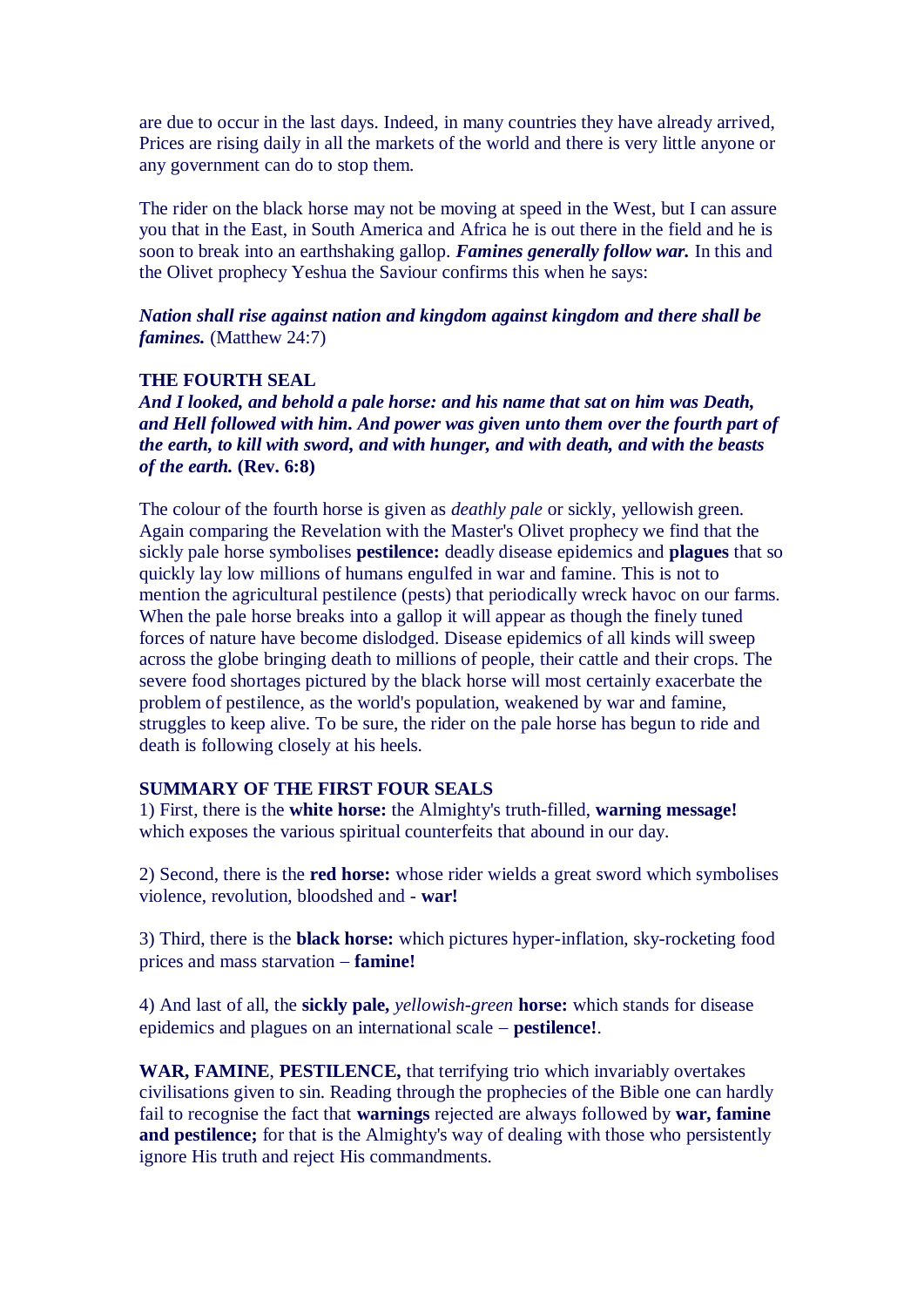*… but I will consume them by the sword, and by the famine, and by the pestilence.* (Jeremiah 14:12)

*And I will send the sword, the famine, and the pestilence, among them, till they be consumed from off the land that I gave unto them and to their fathers.* (Jeremiah 24:10)

The great prophet Jeremiah analysed the messages of all the prophets of God that had gone before him and summarised their work in these telling words:

*The prophets that have been before me and before thee of old prophesied both against many countries, and against great kingdoms, of <i>war, and of evil, and of pestilence.* (Jeremiah 28:8)

Oh yes, **divine warning** is the opening theme of almost every Bible prophecy, and when rejected is always followed by **war, famine** and **pestilence.** But will mankind ever take heed and recognise this fact, that if warnings are rejected there always follows **war, famine** and **pestilence?** It is doubtful. People, it seems, are quite unable or unwilling to link national calamity with national sin. The Four Horsemen of the Apocalypse have, nonetheless, begun to ride, and as described in Revelation 6:8:

*Power was given them over a fourth part of the earth to kill with sword with hunger and with death.* 

#### **THE FIFTH SEAL**

*Rev.6: 9: And when he had opened the fifth seal, I saw under the altar the souls of them that were slain for the word of God, and for the testimony which they held: 10: And they cried with a loud voice, saying, How long, O Lord, holy and true, dost thou not judge and avenge our blood on them that dwell on the earth? 11: And white robes were given unto every one of them; and it was said unto them, that they should rest yet for a little season, until their fellowservants also and their brethren, that should be killed as they were, should be fulfilled.*

Here we are shown religious persecutions involving two groups of martyrs; a) the **early martyrs** who were slain for their faith before the four horsemen had taken the field, and b) the **end-time martyrs** who are to be slain after the horsemen (war, famine, and pestilence) have begun to ride.

#### **The Early Martyrs**

These are the martyrs who died before the 20th century, died in their millions during the period known as the **dark ages.** They died, we are told, *'for the Word of God'* and *'for their testimony.'* The blood of these martyrs has still not been avenged; nor are they rejoicing in heaven right now. Instead they were *each given a white robe* (accredited with the righteousness of Jesus) and told to rest, to wait for a little season till another great martyrdom took place.

#### **The End-time Martyrs**

These martyrs would be killed '*as they* (the early martyrs) *were.'* In other words they would be martyred for the very same reason that the early martyrs died: that is, for the **Word of God** (the Bible) and their testimony. In short, the martyrdom under the fifth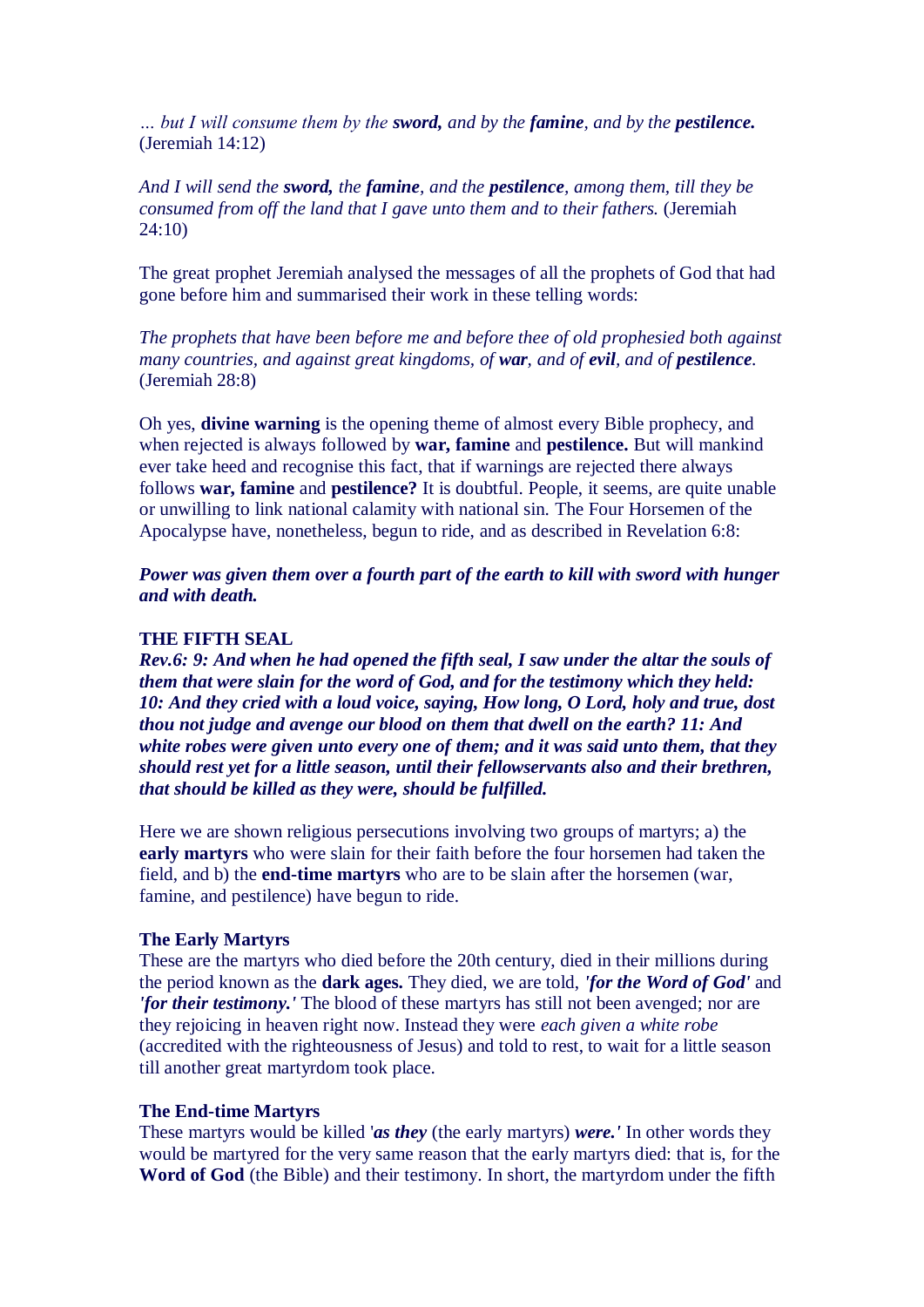seal pictures an end-time martyrdom, a persecution of believers in our day! There is a great deal of evidence to suggest that in some countries this end-time persecution has already begun. But it is scheduled to intensify and will no doubt reach the free West in due course.

In his Olivet prophecy the Master also places this final martyrdom after the wars, famines and pestilence that are symbolised by the red, black and pale horses. He said this:

Matthew 24:9 *Then shall they deliver you up to be afflicted, and shall kill you: and ye shall be hated of all nations for my name's sake. 10: And then shall many be offended, and shall betray one another, and shall hate one another.* 

The scene for this end-time persecution, which culminates in the death of many leading believers, is already set. Satanic forces are even now undermining the faith of many Christians in the real **Word of God** and love within the brotherhood is fading away. Jealousy, hatred, slander and outright rejection are all too common in the churches today and many believers are giving up their faith altogether. Added to this sad reality is the fact that the real **Word of God, the genuine Bible,** is being jettisoned in favour of scores of *counterfeit Bibles!* Those who cling to the real **Word of God** will soon be a target for persecution. See our article entitled **Bible Versions**  concerning this very serious matter.

Take warning dear reader that you are not deceived by Satan into rejecting the **Word of God** or into harbouring hatred in your heart towards fellow Christians; especially those who seek to do the Almighty's will. Because jealousy and slander are the stepping stones to betrayal; and betrayal is but one step away from a true believer's martyrdom. When that end-time tribulation arrives in your area it will test the faith of every believer almost to the point of destruction. But God in His infinite mercy has decreed that many will be saved through it all; be saved to stand in faultless splendour before the soul-searching gaze of the Almighty God!

#### *But he that shall endure unto the end, the same shall be saved. (Matt. 24:13)*

That is, those who refuse to give up their faith in the Almighty, even though they may be called to give up their lives for Him. This end-time persecution is upon us, so do not be surprised when it starts in your neighbourhood. We are happy to report, however, that not all the church is scheduled for martyrdom. Many will be spared and be miraculously protected from the onslaught of the Evil One. They will live unscathed through the very worst Satan can do and will stand before God in faultless splendour in that last day. This reassuring prospect will be looked at again when we examine Revelation chapters 9, 12 and 13.

#### **THE SIXTH SEAL**

*Rev.6: 12: And I beheld when he had opened the sixth seal, and, lo, there was a great earthquake; and the sun became black as sackcloth of hair, and the moon became as blood; 13: And the stars of heaven fell unto the earth, even as a fig tree casteth her untimely figs, when she is shaken of a mighty wind. 14: And the heaven departed as a scroll when it is rolled together; and every mountain and island were moved out of their places. 15: And the kings of the earth, and the great men, and*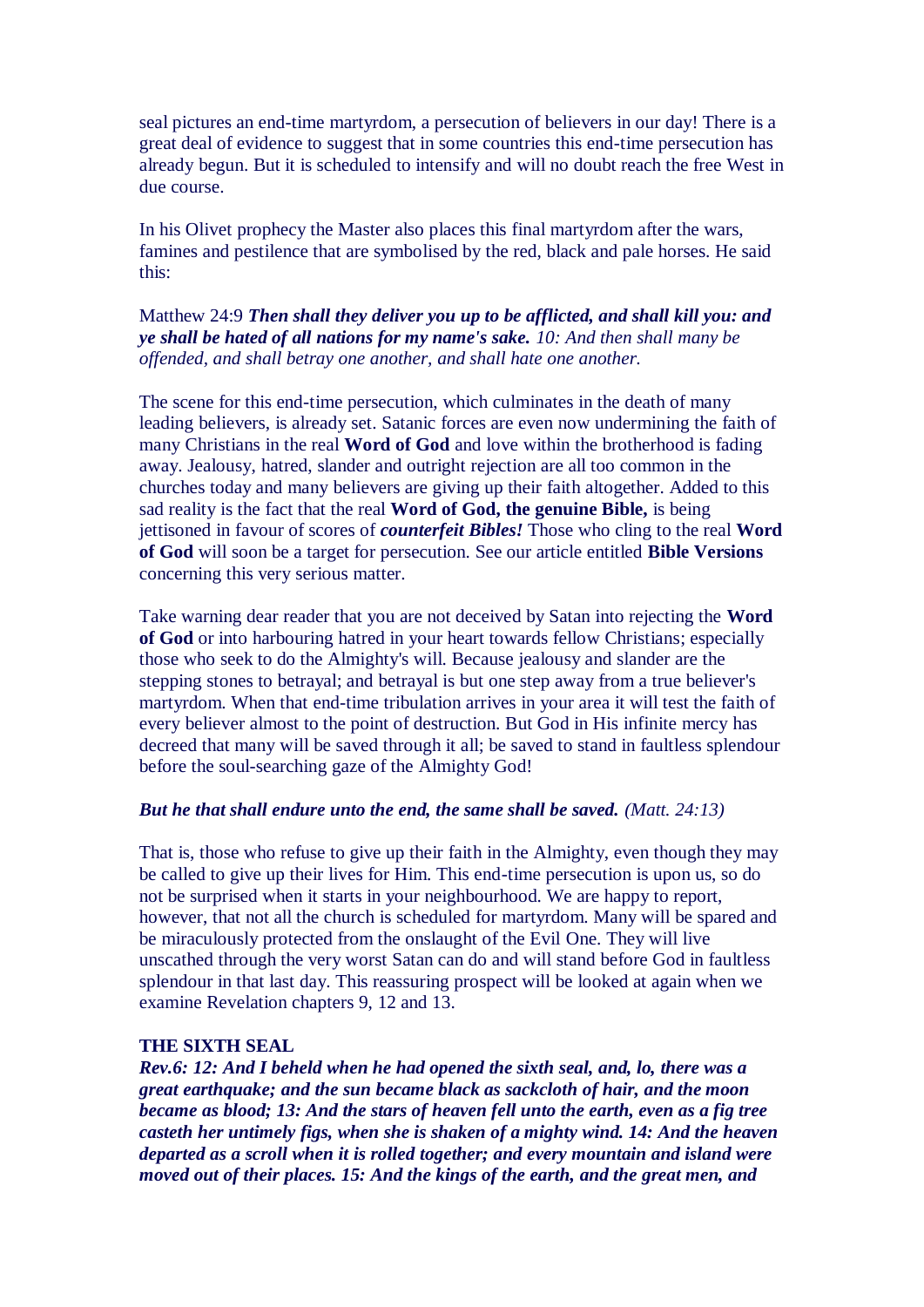*the rich men, and the chief captains, and the mighty men, and every bondman, and every free man, hid themselves in the dens and in the rocks of the mountains; 16: And said to the mountains and rocks, Fall on us, and hide us from the face of him that sitteth on the throne, and from the wrath of the Lamb: 17: For the great day of his wrath is come; and who shall be able to stand?*

Speaking of these same events in Matthew's gospel the Master said this:

*Immediately after the tribulation of those days shall the sun be darkened, and the moon shall not give her light, and the stars shall fall from heaven, and the powers of the heavens shall be shaken.* (Matt. 24:29)

The prophet Joel writing of this same period wrote:

*Joel 2: 30: And I will shew wonders in the heavens and in the earth, blood, and fire, and pillars of smoke. 31: The sun shall be turned into darkness, and the moon into blood, before the great and the terrible day of the LORD come. 32: And it shall come to pass, that whosoever shall call on the name of the LORD shall be delivered: for in mount Zion and in Jerusalem shall be deliverance, as the LORD hath said, and in the remnant whom the LORD shall call.*

In the sixth seal the reader is given a preview of that same end-time **celestial display**. It will be witnessed throughout our galaxy. The language of these prophecies seems to indicate that besides their spiritual counterparts, these signs will also be *literally fulfilled*. In other words, the whole earth will be shaken to its very foundations; the literal mountains will heave and swell like the waves of the restless sea and every island will be shifted from its primeval moorings.

*Jeremiah 4: 23: I beheld the earth, and, lo, it was without form, and void; and the heavens, and they had no light. 24: I beheld the mountains, and, lo, they trembled, and all the hills moved lightly. 25: I beheld, and, lo, there was no man, and all the birds of the heavens were fled. 26: I beheld, and, lo, the fruitful place was a wilderness, and all the cities thereof were broken down at the presence of the LORD, and by his fierce anger.*

Panic, blind, uncontrollable panic will sweep across the globe when the events under the 6th seal occur. Earth's terror-stricken inhabitants will incorrectly conclude that the universe is beginning to disintegrate. The sun, we are told, will become *black as sackcloth.* It will disappear for a short period of time and the *moon will glow like blood. Falling stars* (meteorites) in their thousands will criss-cross the sky and the heavens will be *rolled back as a scroll*. In that day, every man, woman and child the world over will be filled with the fear of the Almighty and nobody will then doubt his existence. Indeed, all mankind will realise that the day of God's wrath has arrived. (Rev. 6:17)

The events under this seal have obviously not yet happened. Admittedly there have been a few isolated instances in history when unusually large numbers of meteorites have been sighted from certain parts of the globe, or when the sun was darkened for a few hours; but it is forcing the issue to suggest that those local happenings are the fulfilment of this awesome 6th seal, because they are not.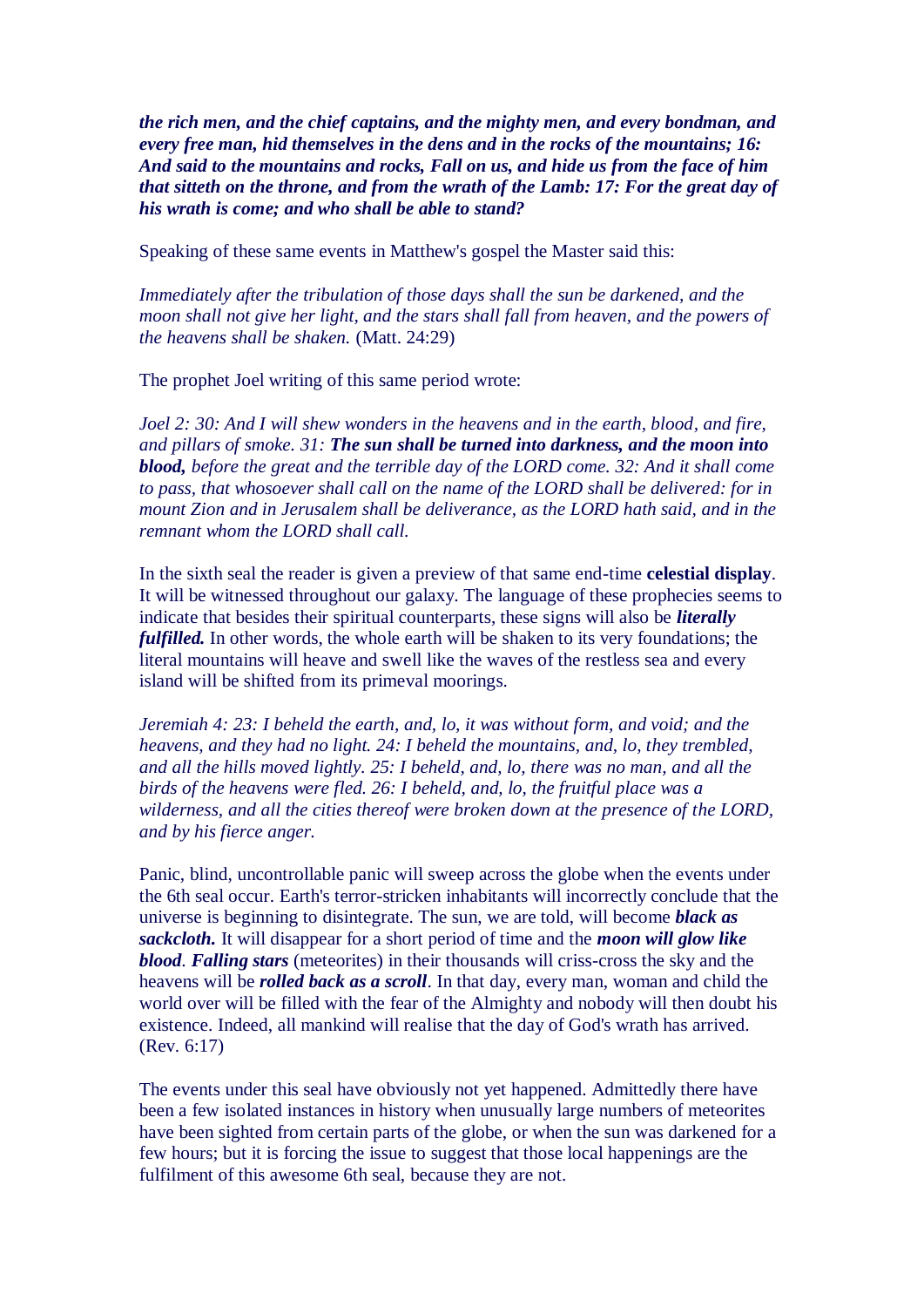Why not? Simply because all the events under the 6th seal are to occur more or less **at the same time,** and will be witnessed by the entire population of the earth.

- The great earthquake
- The darkened sun
- The blood-red moon
- The dislodged mountains and islands
- The falling stars and the vanishing sky.

All these signs happen concurrently and that has never happened before: nor has the world's population ever exhibited the kind of blind panic described in Revelation 6:16 when mankind en-mass cried out:

#### '…*hide us from the face of him that sitteth on the throne, and from the wrath of the Lamb.*

Wait for the 6th seal. It is still future. When it occurs Yahweh's true followers will be galvanised into action. Gone forever will be their reticence in proclaiming the Gospel to the unconverted. Gone too their need to even convince people of the existence of God and His Son, the symbolic Lamb. For after the earthshaking events of the 6th seal, all the world will acknowledge the existence of the Almighty God and the prospect of the soon-coming Day of Judgement.

### *For the great day of his wrath is come; and who shall be able to stand?* (Rev. 6:17)

Oh yes, the world's population will accept the fact that the Messiah exists; but it will be an acceptance born of terror, not of love. Nevertheless, it is part of the Almighty's plan to give mankind a final opportunity to choose between right and wrong, between obedience and sin, between the worship of Yahweh as specified in His commandments and the worship of Satan which manifests itself in various human traditions. That final appeal, that end-time work of inviting mankind to accept Yahweh's authority will reach its climax immediately **after** the 6th seal, after the state of widespread chaos and panic already described. It will be a unique message, a special end-time work concentrating on one aspect of the Everlasting Gospel, the **Seal of the living God!**

The unique message concerning the **Seal of God** is programmed to go to all the world between the 6th and 7th seals. Indeed, its importance can only be appreciated when one considers that the events of the 7th seal are *held up* till that special message has reached the whole world. In Revelation chapter 7 that unique, end-time message is introduced. We will now turn our attention to that chapter and examine it carefully; not forgetting that the 7th seal has still to be opened.

### **THE SEALING OF THE 144,000**

*Rev.7: 1: And after these things I saw four angels standing on the four corners of the earth, holding the four winds of the earth, that the wind should not blow on the earth, nor on the sea, nor on any tree. 2: And I saw another angel ascending from the east, having the seal of the living God: and he cried with a loud voice to the four angels, to whom it was given to hurt the earth and the sea, 3: Saying, Hurt not the earth, neither the sea, nor the trees, till we have sealed the servants of our God in their foreheads.*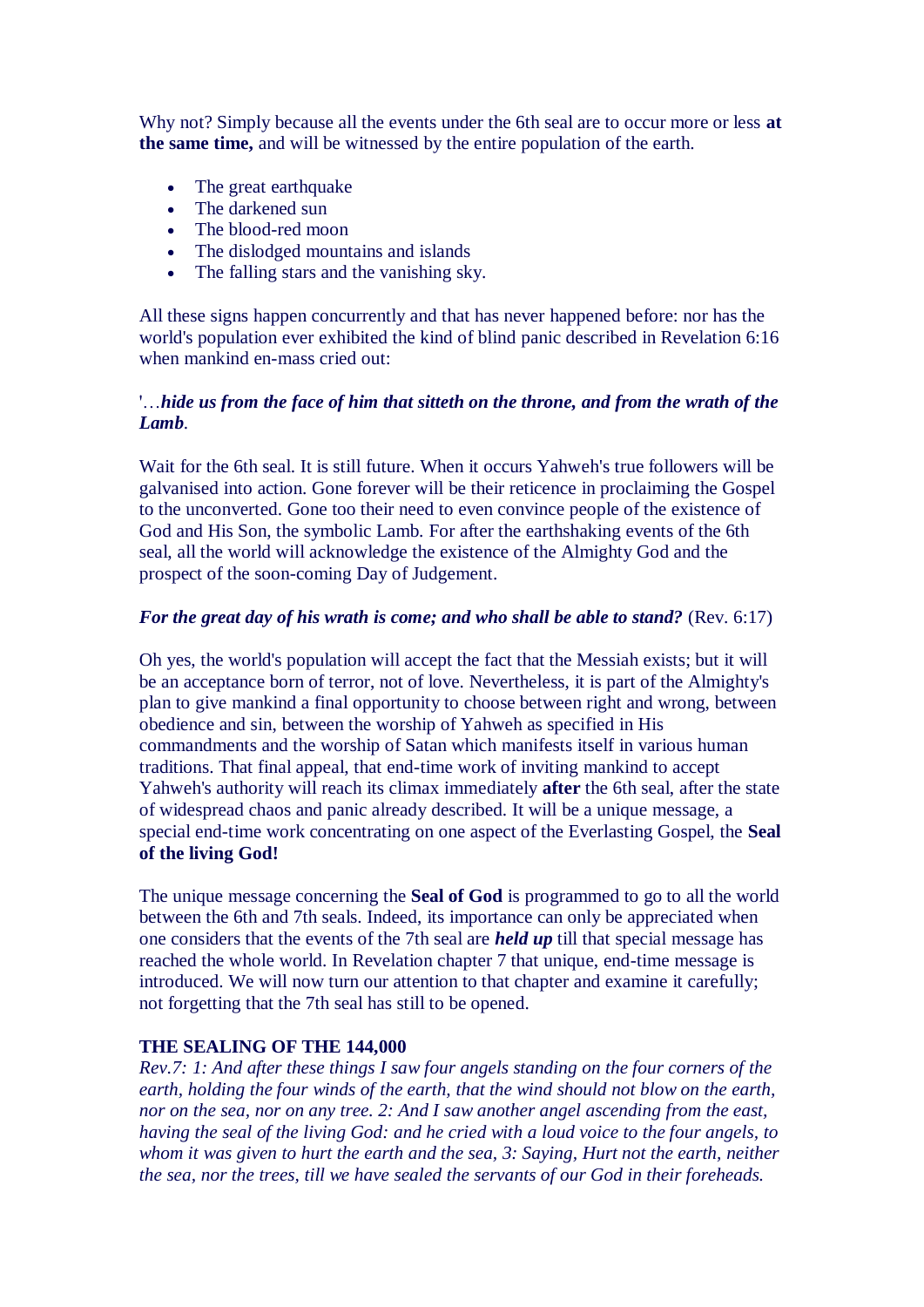#### *4: And I heard the number of them which were sealed: and there were sealed an hundred and forty and four thousand of all the tribes of the children of Israel.*

After reading this passage the first question that comes to mind is: **What is the Seal of God?** According to the dictionary, a **seal** is a legal instrument, a device that makes a ratifying impression on wax or some other receptive substance to prove that it is genuine. The word *'seal'* in this context is synonymous with an *owner's name, his signature, his sign, his stamp, his brand or identification mark.*

Yahweh's Seal, in other words, represents His name, His signature, His stamp of ownership, the ratifying sign He seeks to place in the *foreheads* of His followers. The *forehead* represents the mind, the seat of a person's intellect, allegiance and faith. We are told in this chapters 7 and 14 that 144,000 believer's will accept the Father's Seal or Name *in their foreheads.* This means they will willingly accept Yahweh's ratifying seal in their minds. They will believe it, remember it, bear it in mind and be willing to live by it. Obviously they will be moved to this high degree of acceptance by the Holy Spirit. But do not make the mistake of supposing that the Holy Spirit is God's Seal, because He isn't. A believer is sealed **by** the Holy Spirit with the Seal of God, just as a sheep is marked **by** a shepherd with a special mark. But the shepherd is not the mark any more than the Holy Spirit is the seal.

The Holy Spirit of God is the Agent who does the sealing, but **the Holy Spirit is not the Seal**. What, then, is the Seal or Sign of Yahweh the God of Israel? To find out we will again resort to that reliable guideline of allowing the scriptures to interpret themselves. **When we do this we find that Yahweh's Seal, the identifying sign he places in the minds of followers is His LAW. Yes, the law of God is the Almighty's seal and the Sabbath commandment in His law is the unique, ratifying SIGN (signature) the Almighty places in the minds of His followers, to signify to the universe that they are His special people.** 

In other words, God's people are to be signed and sealed. Here is proof of this astonishing fact.

Isaiah 8:16 *Bind up the testimony* , says God, *seal the law among my disciples.* 

Hebrews 8:10 *For this is the covenant that I will make with the house of Israel after those days, saith the Lord; I will put my laws into their mind, and write them in their hearts: and I will be to them a God, and they shall be to me a people.* 

Exodus 31: *13: Speak thou also unto the children of Israel, saying, Verily my sabbaths ye shall keep: for it is a sign between me and you throughout your generations; that ye may know that I am the LORD that doth sanctify you.* 

Ezekiel 20: *12: Moreover also I gave them my sabbaths, to be a sign between me and them, that they might know that I am the LORD that sanctify them. ... 20:* And hallow *my sabbaths; and they shall be a sign between me and you, that ye may know that I am the LORD your God.*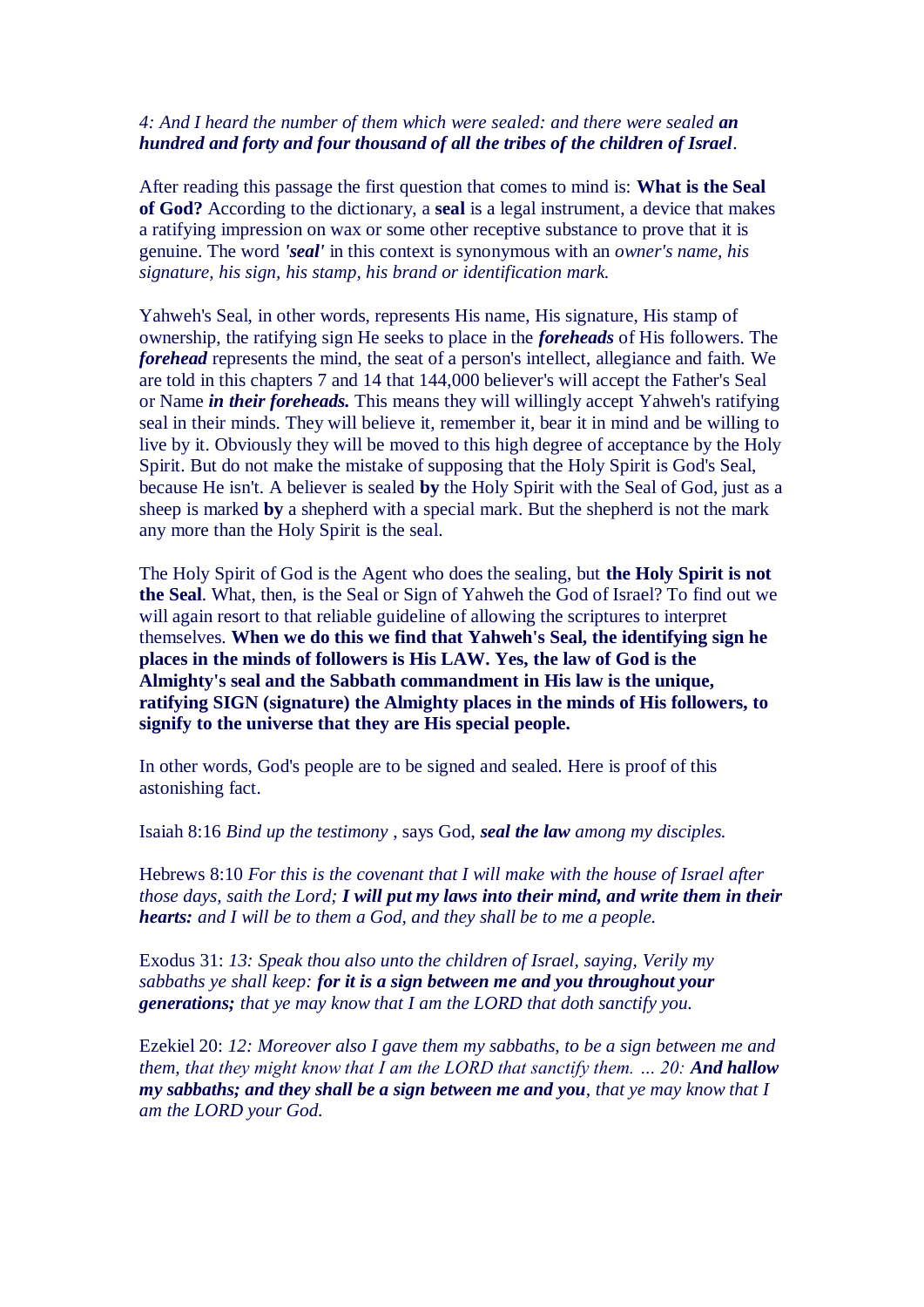Exodus 13: *9: And it shall be for a sign unto thee upon thine hand, and for a memorial between thine eyes, that the LORD's law may be in thy mouth: for with a strong hand hath the LORD brought thee out of Egypt.* 

#### Hebrews 10: *16: This is the covenant that I will make with them after those days, saith the Lord, I will put my laws into their hearts, and in their minds will I write them;*

These texts clearly prove that Yahweh's law, and the Sabbath commandment in His law, constitutes the identifying **seal** and **signature** He places in the minds of His followers. Consequently, when a believer remembers them, bears them in mind and keeps the Almighty's commandments, especially His Sabbath commandments, he/she is in effect declaring to the universe that Yahweh, the God of Israel, is his/her Father. *And what,* you may well ask, *are the Almighty's Sabbath commandments?* 

The answer is:

- They are the **weekly Sabbath** command in the Ten Commandments (Exodus 20:8-11)
- And the **seven annual Sabbaths** mentioned in Leviticus chapter 23. Together with the true seventh-day Sabbath (**Saturday)**, these annual Sabbath days constitute the signature (sign) of Yahweh, the Creator of the universe.

If you would like to know more about the Sabbaths of the Almighty and about the **Sacred Calendar** which He is currently using to organise His work, write to us for our **free** booklet entitled **The Sacred Calendar of the God of Israel.** 

*When ,* you may well ask, *does the sealing of the 144,000 take place?* The answer is, the sealing begins shortly **after** the 6th seal and finishes just **before** the 7th seal. Indeed, the events of the 7th seal (*the hurting of the earth, the sea and the trees etc.*) are held up **till** the sealing of the 144,000 is finished,

*Rev.7: 1: And after these things I saw four angels standing on the four corners of the earth, holding the four winds of the earth, that the wind should not blow on the earth, nor on the sea, nor on any tree. 2: And I saw another angel ascending from the east, having the seal of the living God: and he cried with a loud voice to the four angels, to whom it was given to hurt the earth and the sea, 3: Saying, <i>Hurt not the earth, neither the sea, nor the trees, till we have sealed the servants of our God in their foreheads.*

The *four winds* which are scheduled to hurt the earth, the sea and the trees are not merely physical winds like hurricanes, tornadoes, typhoons etc. They are far more than that. These *'winds'* also represent the enormous spiritual authority and power angel or spirit-beings possess. Spirit-beings are themselves often referred to in the Scriptures as *'winds'* and even the work of God's Spirit is likened to a *'wind.'* 

*The wind bloweth where it listeth, and thou hearest the sound thereof, but canst not tell whence it cometh, and whither it goeth: so is every one that is born of the Spirit.* (John 3:8)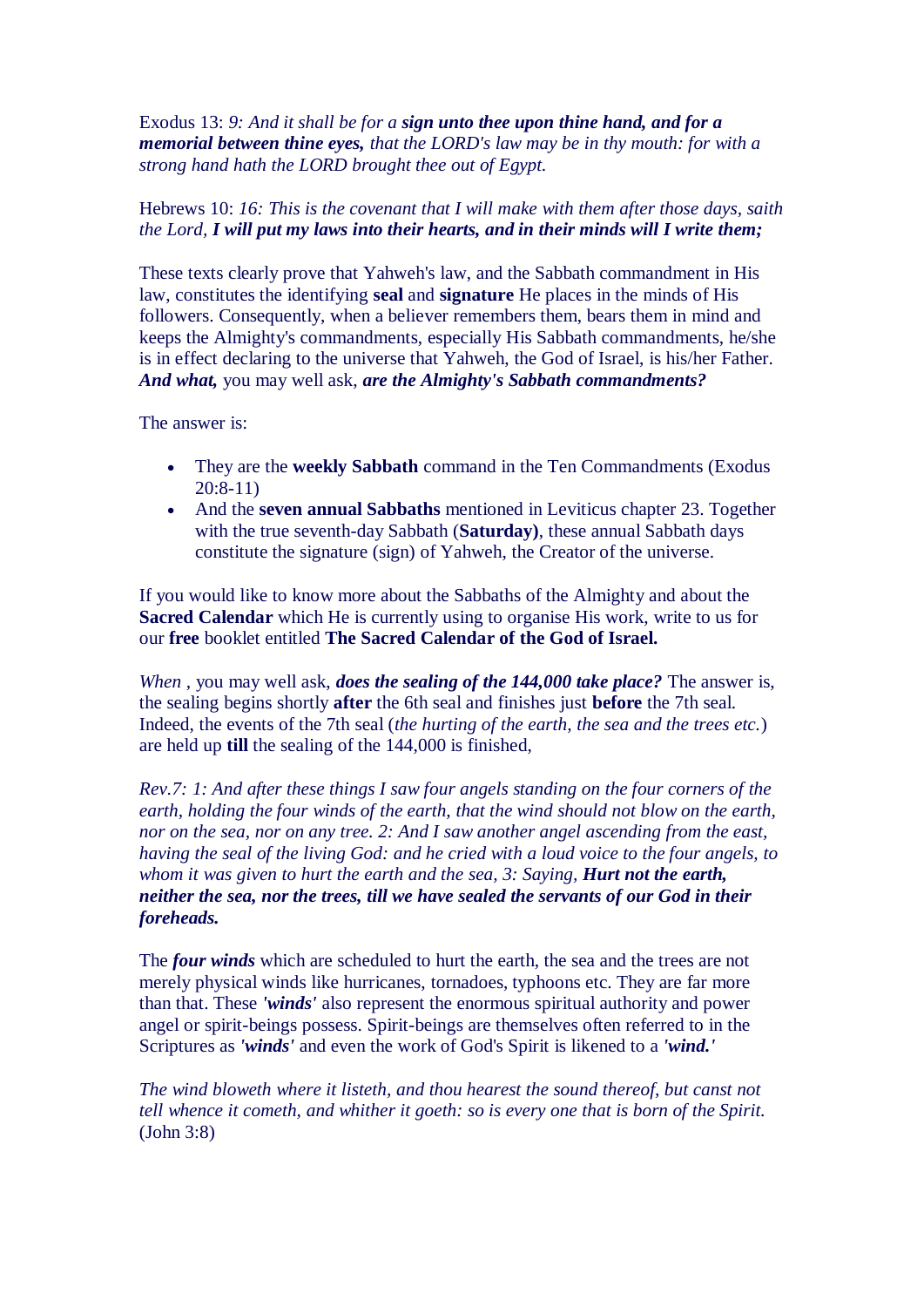The four angels are granted authority to *hurt,* that is to wreck havoc upon the **earth,** the **sea,** the **trees** and the **grass** once the sealing of the 144,000 is finished. And in measured onslaughts of destruction that is exactly what we will find them doing at the 7th seal. See Trumpets 1 to 3 later.

#### **THE INNUMERABLE MULTITUDE**

Besides the 144,000 commandment keeping *Israelites* who are sealed, and this number will certainly include many Gentile believers who are grafted in the Olive of Israel, (Romans  $11:17-24$ ) the prophet sees another mighty throng  $-$  an *innumerable*  $multitude - from every nation, kindred, tongue and people. (Rev. 7:9)$ 

It is not specified in chapter 7 whether or not these believers accept the Almighty's Seal at the same time as do the 144,000. But this much is certain, they will eventually **all** come around to keeping the commandments of God; and that includes the keeping of His weekly and annual Sabbath days. Here is proof of this amazing fact:

*Rev.7: 13: And one of the elders answered, saying unto me, What are these which are arrayed in white robes? and whence came they? 14: And I said unto him, Sir, thou knowest. And he said to me, These are they which came out of great tribulation, and have washed their robes, and made them white in the blood of the Lamb. 15: Therefore are they before the throne of God, and serve him day and night in his temple: and he that sitteth on the throne shall dwell among them. 16: They shall hunger no more, neither thirst any more; neither shall the sun light on them, nor any heat. 17: For the Lamb which is in the midst of the throne shall feed them, and shall lead them unto living fountains of waters: and God shall wipe away all tears from their eyes.*

Note the words, **these are they which came out of the great tribulation.** These believers, in other words go *through the tribulation* – or at least part of it. We are expressly told that they shall *hunger and thirst no more*, implying that they had already experienced hunger and thirst during the tribulation. Remember this important point.

The prophecy goes on to say that they **washed their robes.** What does this mean? It means that through the merits and power of the blood (life) of the Saviour these believers now begin to keep the commandments. The figurative phrase '*wash their robes'* in chapter 7 is translated *'do the commandments'* in Revelation 22.14. The innumerable host, in other words, will begin to keep the commandments of God. They will clean up their lives *(wash their robes)* by bringing them into line with the high and holy standards of Yahweh's law.

If this multitude hadn't accepted the claims of God's law at the time of the sealing, they will most certainly do so shortly after  $-$  during the tribulation. That is what these scriptures are impliedly saying.

#### *In the blood of the Lamb*

What does this phrase mean? Blood is life. It also symbolises life. (Lev. 17:14, Deut. 12:23) The blood of the Lamb, therefore, symbolises the life giving power of the Messiah the Lamb of God. *Washed their robes in the blood of the Lamb,* in short, is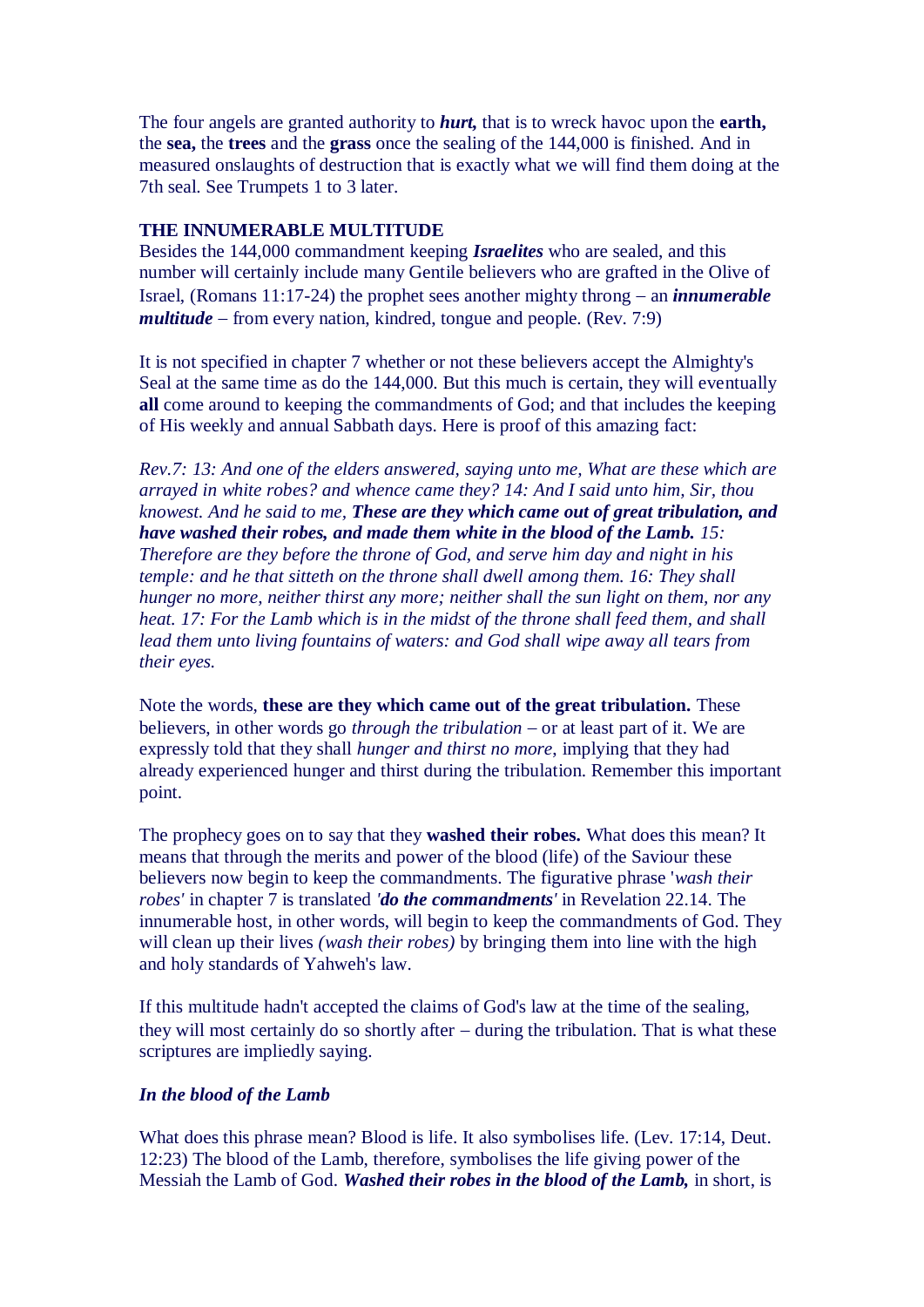a symbolic way of saying that this innumerable multitude of believers would begin to keep the commandments of God, accomplishing the seemingly impossible feat by the sanctifying power of the living Messiah. In their own strength it would have, of course, been utterly impossible to attain the high and holy standards required by God's law. But when aided by the *power of the blood,* the wonder-working, sanctifying and cleansing power of the Messiah's matchless life, they will reach the required standard of obedience. They will be pure, holy and perfect. Figuratively speaking they will then be *clothed in white robes .*

#### As the old hymn **POWER IN THE BLOOD** puts it:

Would you be free from your burden of sin? There is power in the blood, power in the blood? Would you o'er evil a victory win? There is wonderful power in the blood.

Would you be whiter, much whiter than snow? There is power in the blood, power in the blood. Sin stains are lost in its life-giving flow. There is wonderful power in the blood.

Note that the innumerable multitude of blood-washed believers is not in heaven at the moment. Nor will they be caught away to heaven before the *great tribulation*, as some suppose. We are plainly told in verses 14-17 that they will *come out of the great tribulation* after having experienced hunger, thirst and the great heat of the sun. And only after that terrible time, after they have *washed their robes* (begun to keep the commandments) will they stand before the throne of God. Then it shall come to pass that God will wipe away all tears from their eyes and the Lamb shall lead them to fountains of living waters. The word **shall** is repeated several times in this passage and it clearly places the fulfilment of this part of the prophecy after the great tribulation.

In view of these texts, and there are others, there is obviously no truth in the popular theory about the church being secretly caught away to heaven **before the tribulation.** In this chapter we can plainly see that an innumerable host of Gentile believers will **be on earth during the tribulation.**

#### **Summary of Revelation Chapter 7.**

1) The chapter briefly tells of that unique, end-time work of God the **sealing work**.

2) The sealing work will begin **after** the fearsome events of the 6th seal have occurred: that is, after the great earthquake, after the sun is darkened, after the mountains and the islands have moved, and after the sky is rolled back as a scroll and after world-wide panic overtakes the peoples of the world. (Rev. 6:12-17)

3) The sealing work must however be finished **before** the 7th seal starts: that is, before the four angels begin to hurt the earth, the sea and the trees. (Rev. 7:1-3)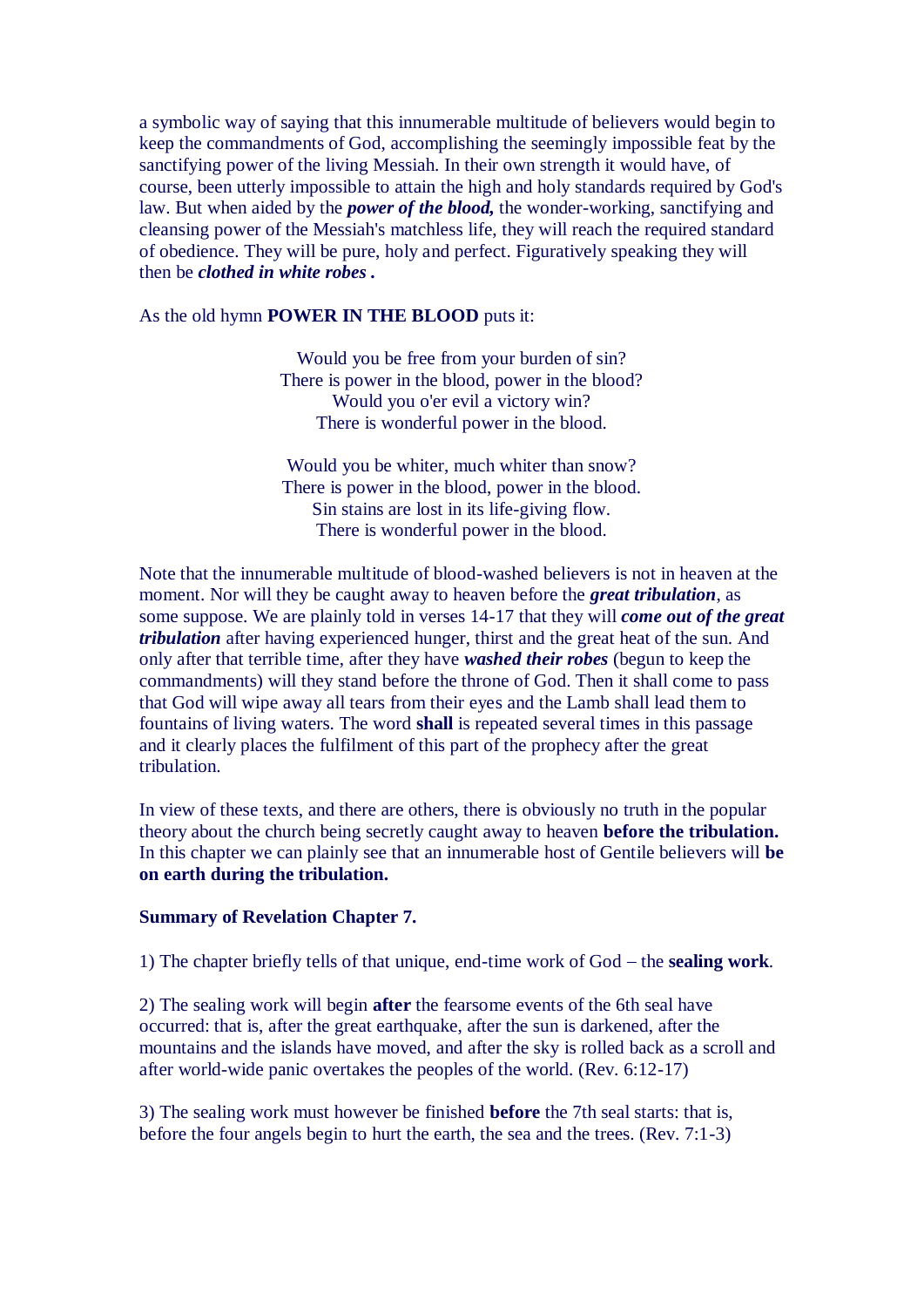4) The Seal of Yahweh the Almighty God of Israel is His law, and the Sabbath days in His law represent His signature. They are the divine, identifying **sign** of sanctification which the Holy Spirit places in the minds of believers willing to obey Him. (Eze. 20:12 & 20, Isa. 8:16)

5) 144,000 believers accept Yahweh's Seal in their minds. They are *Israelites*, but some Gentile believers willing to obey the Almighty's commandments are numbered among them. (Rev. 7 and Romans 11:17-24)

6) The innumerable multitude from all nations will suffer hunger, thirst and scorching heat of the sun during the great tribulation. But they will eventually come out of it and *wash their robes in the blood of the Lamb.* That is, they too will begin to keep the commandments of God and will accomplish this seemingly impossible feat by the life-giving power of the Son of God.

7) At the end of the great tribulation they will stand in the presence of the Almighty. And then God will wipe away all tears from their eye. (Rev. 7:13-17)

#### **THE SEVENTH SEAL**

Let us now return to the mainstream of the prophecy, back to the seals. The 7th seal, remember, has still to be opened. Chapter seven was inserted between the 6th and 7th seals simply because that is when the sealing work will occur in the stream of time. But once the 144,000 are sealed, the four angels standing at the four corners of the earth are allowed to release the four winds which will *hurt the earth, the sea and the trees*. The hurting of the earth, the sea and the trees is in fact the beginning of the 7th seal.

#### **The 7th seal is divided into seven sub-sections, each introduced by a Trumpet blast. The seven Trumpets, in other words, constitute the 7th seal; they are the 7th seal in terrifying detail.**

Remember this important point, for great confusion will result if the seven seals and the seven trumpets are treated as two separate prophecies. The 7th seal is introduced with these words:

*Rev.8: 1: And when he had opened the seventh seal, there was silence in heaven about the space of half an hour. 2: And I saw the seven angels which stood before God; and to them were given seven trumpets.*

#### **The First Trumpet**

#### *The first angel sounded, and there followed hail and fire mingled with blood, and they were cast upon the earth: and the third part of trees was burnt up, and all green grass was burnt up.* (Rev. 8:7)

At this Trumpet, mighty continents housing millions of human beings will be devastated by hail and fire mingled with blood. Similar scenes, though on a much smaller scale, were witnessed in ancient times at the destruction of Sodom and Egypt. (Gen. 19:24, Exodus 9:24) The God of Israel then literally rained hail and fire on mankind because of their grievous sins and stubborn refusal to acknowledge His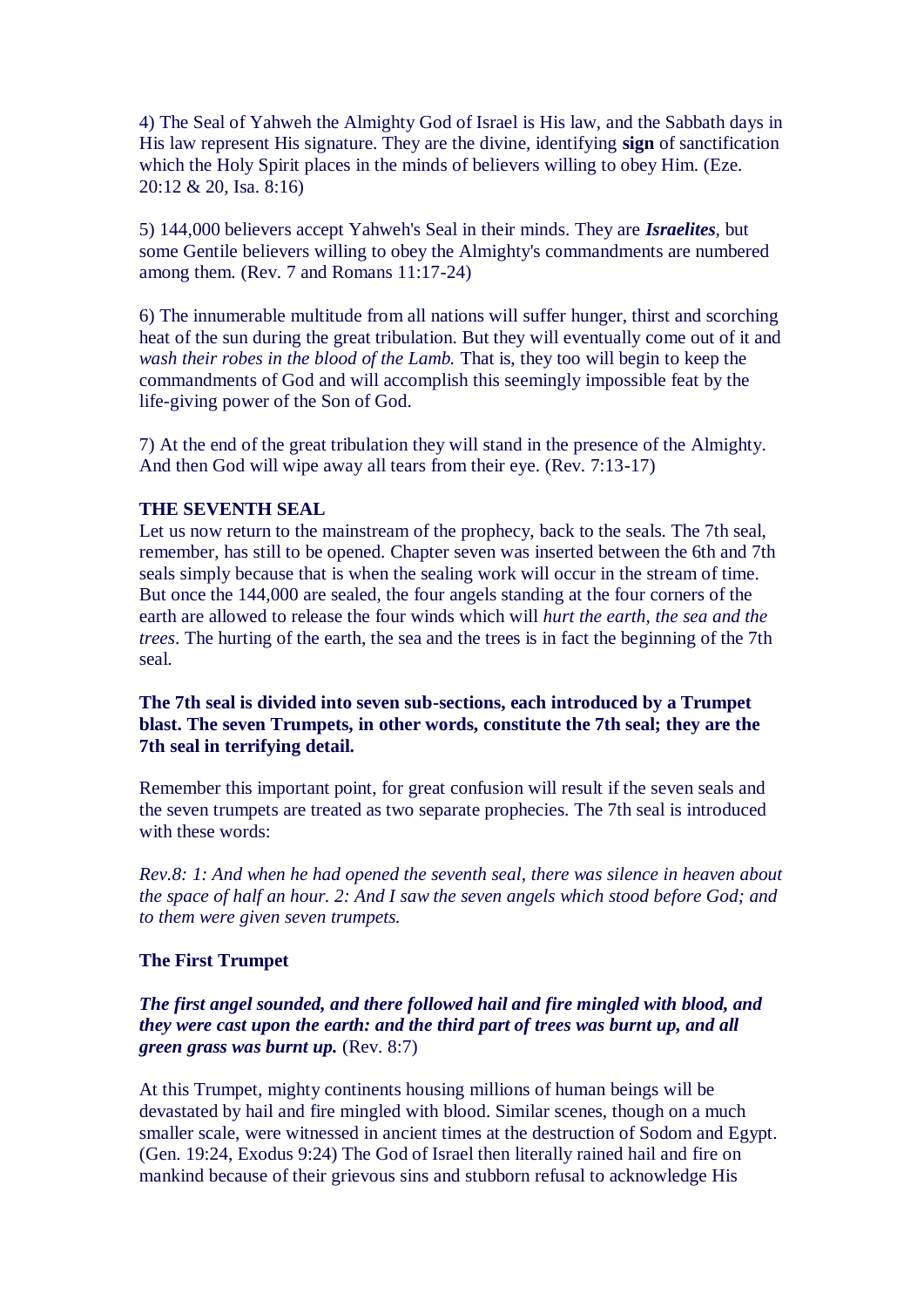authority. The same thing is due to happen at the 1st Trumpet. We are also told that one third of the world's forests and all the green grass will be burnt up. As foretold in Rev. 7. 1-3 the *four winds* are beginning to *hurt the earth and the trees.* 

What these events do to the agricultural output of the world is difficult to imagine: but it is quite obvious that this 1st Trumpet ushers in the terrible **Time of Trouble!** a time of international turmoil and terror unparalleled in the history of humanity.

#### **The Second Trumpet**

*Rev.8: 8: And the second angel sounded, and as it were a great mountain burning with fire was cast into the sea: and the third part of the sea became blood; 9: And the third part of the creatures which were in the sea, and had life, died; and the third part of the ships were destroyed.* 

At this Trumpet one third of the earth's oceans will congeal like the blood of a dead man. The sea, like the earth and trees before it, is being **hurt** as foretold in Rev. 7.1-3. All the traffic on the ocean/s involved will stop; and all the fish in those waters will perish. In addition to these immediate effects, there will be other awesome repercussions, such as freak weather conditions, lack of rain water, fresh air and oil. The oceans of the world, as any ecologist will confirm, regulate the weather and help purify the very air we breathe. So the death of even one ocean is a catastrophe of unimaginable magnitude. This Trumpet, in short, will disrupt the weather, the agricultural output, the economy and the physical welfare of the whole human race.

At about this time the sun will begin to scorch the earth, for the cooling effect of the oceans will have diminished and drought will become a world-wide problem. Hunger and thirst will then become as common in the West as they are today in the East. The **Great Tribulation** will have then entered its second terrifying stage.

#### **The Third Trumpet**

*Rev.8: 10: And the third angel sounded, and there fell a great star from heaven, burning as it were a lamp, and it fell upon the third part of the rivers, and upon the fountains of waters; 11: And the name of the star is called Wormwood: and the third part of the waters became wormwood; and many men died of the waters, because they were made bitter.*

Like the 1st and 2nd Trumpets before it, the 3rd Trumpet causes untold damage and distress on earth. A third of the rivers and fountains of water are now polluted and many people die as a result. The question is often asked, Could not the terms *earth, sea, trees, grass, ships* and *fish* be symbolic?

The Stewarton Bible School does not deny that possibility for it obviously does exist. Indeed, some of the terms (*trees, grass, fish* etc.) could easily be taken to represent people and scriptural texts found in support. The main reason why we favour the literal translation, however, and avoid references to people, is because *'a third of mankind'* is scheduled to die under the 6th Trumpet That frightening fact by itself, which is expressed twice in Revelation 9 verses 15 and 18, compels us towards the opinion of that the *hurting of a third of the sea, a third of the ships, a third of the*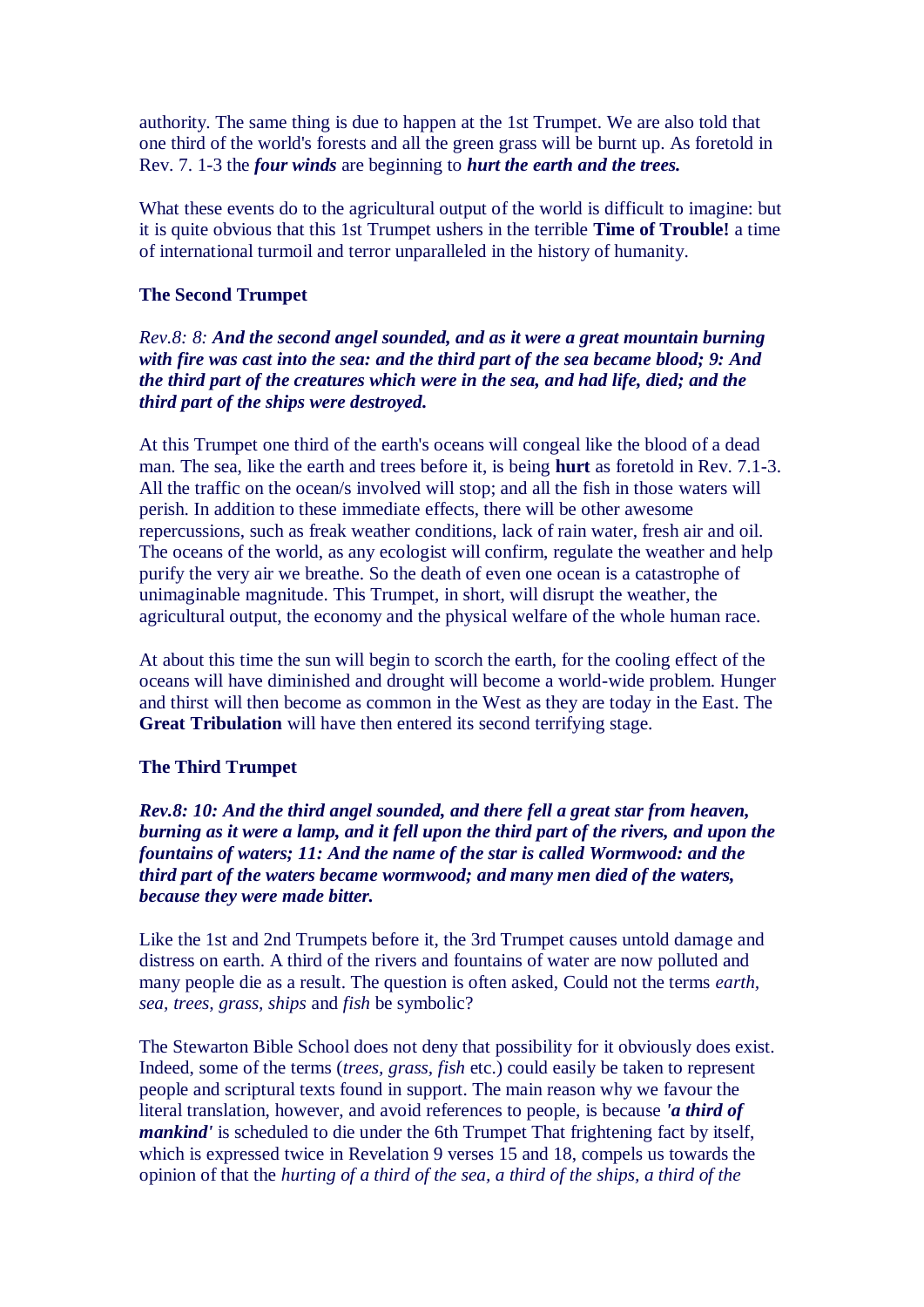*rivers, a third of the trees and all the green grass* cannot also refer to people, but must - at least on a lower plane – refer to the literal sea, ships, rivers, fish, trees and grass. Indeed, it is difficult to imagine what else they could be, especially when we remember that a third of the human race is scheduled to die at the 6th Trumpet. Nevertheless, and we say this without reservation, symbolic representation may still be present here; but to date we have not come across any person capable of explaining away the anomalies such an interpretation would create.

#### **The Fourth Trumpet**

*And the fourth angel sounded, and the third part of the sun was smitten, and the third part of the moon, and the third part of the stars; so as the third part of them was darkened, and the day shone not for a third part of it, and the night likewise.* (Rev. 8:12)

The punishment hitherto confined to this planet now mounts up to the heavens. The sun, moon, and stars are somehow smitten and begin to shine with a greatly diminished beam. How this almost unimaginable catastrophe is brought about is not explained, but it is obvious that if this trumpet is understood in a literal sense, then physical light as we know it will be greatly reduced on earth.

Once again we ask the question: Could it be that this Trumpet presents a *symbolic picture* of heavenly powers, and that the sun, moon and the stars in this instance actually stand for spiritual agents of light and energy – perhaps angel beings?

The possibility obviously must exist, especially in view of the plain statement like: *The seven stars are the angels of the seven churches.* (Rev. 1:20) If this were the case, then this Trumpet's reference to darkened stars could well present a drastic reduction in angelic authority throughout the universe. A third of the angelic host  $-$  would be smitten by God, and their privilege and ability to radiate spiritual light taken from them. This Trumpet, then, may be the prelude which is mentioned in Revelation 12:9.

*And the great dragon was cast out, that old serpent, called the Devil, and Satan, which deceiveth the whole world: he was cast out into the earth, and his angels were cast out with him.* 

Yes, the 4th Trumpet could well have symbolic overtones; but whatever its interpretation, it sets the scene for another dark age  $-$  a spiritual twilight zone in time - when light from heaven will diminish greatly and Satanic activity on earth will increase sevenfold.

The picture presented so far is undoubtedly grim and the reader is probably wondering if there is any good news in this catalogue of catastrophe; any protection for the true believer in the terrible **Time of Trouble**. We are happy to report that there is a great deal of good news and a most encouraging degree of protection; but these blessings are conditional, being reserved for those who genuinely endeavour to obey God. (Read Deuteronomy 28 for proof of the principle that the blessings of God are reserved for the obedient.)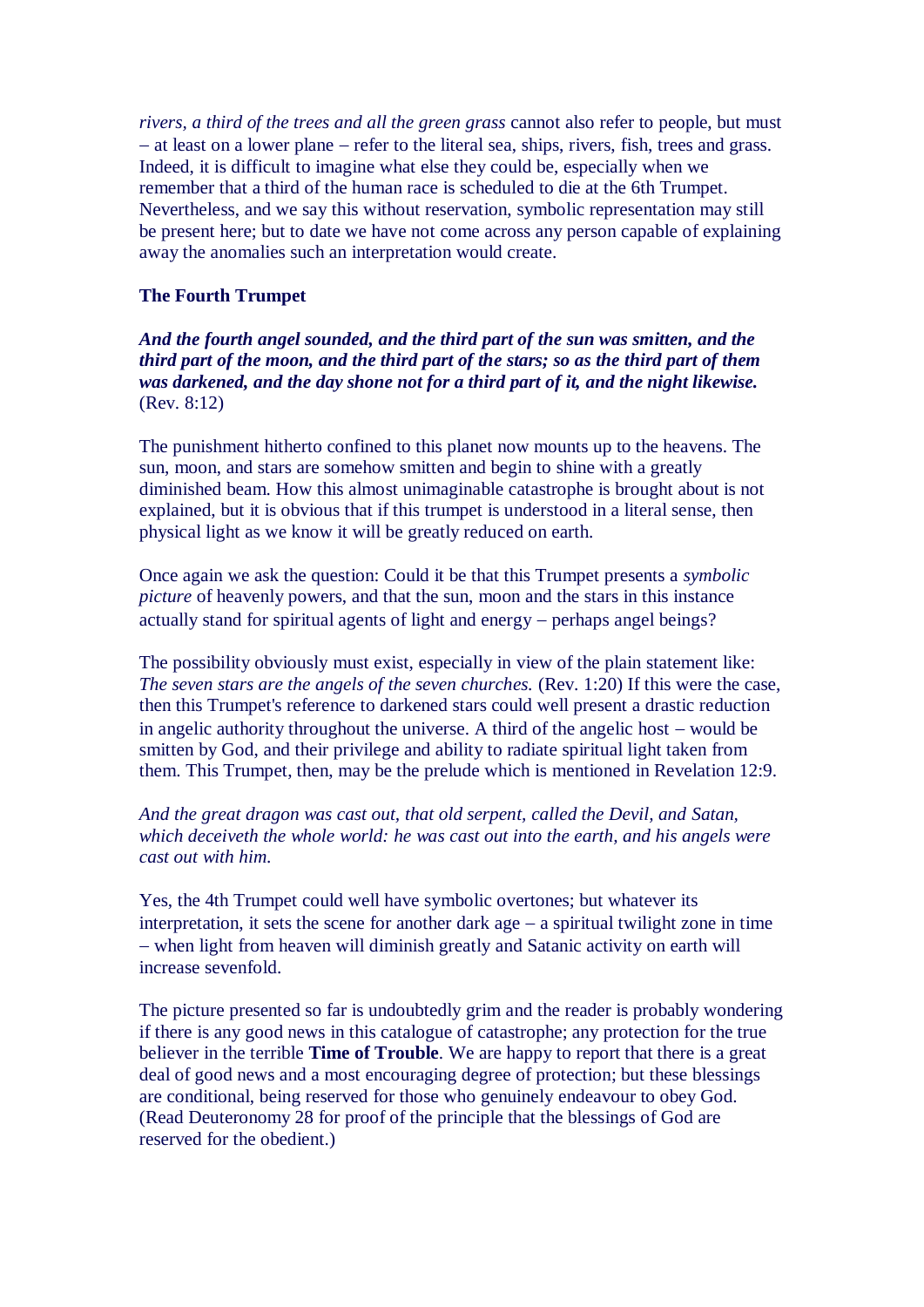We have already seen that the Seal of Yahweh the God of Israel is His **law**, and that His Sign (signature) is the **Sabbath commandment** in His law. We have also seen how that 144,000 believers will at that time accept the Almighty's Seal in their minds, and will begin keeping the commandments of God with faultless dedication and effect. The blessings which follow that kind of obedience will be beyond comparison and will manifest themselves in many miraculous ways during the **Time of Trouble**. One of the blessings will be that of **divine protection**. A perfect example of the protection afforded the 144,000 sealed believers in the Time of Trouble is given in Revelation chapter 9, which outlines the event of the 5th Trumpet. In verse 4 we note - with great relief - that **at that time all sealed believers (those who obey Yahweh's law) will be supernaturally protected from torture and abuse.** All others will suffer. This matter of divine protection is dealt with later. Yes, there will be protection during the Great Tribulation, but it will be reserved for those who obey the Almighty God and bear His Seal. Of all mankind, they alone will be kept from Satan at the time of the end, and will walk unscathed through the fiery trials just as Shadrach, Meshach and Abednego did in ancient Babylon. (Daniel 3) Indeed, those bygone experiences in Daniel's day were especially staged by the Eternal as *miniature demonstrations, prophetic prototypes* of a mighty deliverance which is to be repeated on a world-wide scale before the entire universe, when the Almighty will once again miraculously protect His obedient servants form the terrors of the Evil One.

Bearing these reassuring thoughts in mind, let us now return to the prophecy of the seven seals, for there are still three trumpets to explain. The last three Trumpets (5, 6 and 7) are so fearful that even by angel standards they are classified as *'Woes.'*

- The 5th Trumpet is the 1st Woe.
- The 6th Trumpet is the 2nd Woe.
- The 7th Trumpet is the 3rd Woe.

*And I beheld, and heard an angel flying through the midst of heaven, saying with a loud voice, Woe, woe, woe, to the inhabiters of the earth by reason of the other voices of the trumpet of the three angels, which are yet to sound!* (Rev.8:13)

### **The Fifth Trumpet (The 1st Woe)**

*Rev.9: 1: And the fifth angel sounded, and I saw a star fall from heaven unto the earth: and to him was given the key of the bottomless pit. 2: And he opened the bottomless pit; and there arose a smoke out of the pit, as the smoke of a great furnace; and the sun and the air were darkened by reason of the smoke of the pit. 3: And there came out of the smoke locusts upon the earth: and unto them was given power, as the scorpions of the earth have power. 4: And it was commanded them that they should not hurt the grass of the earth, neither any green thing, neither any tree; but only those men which have not the seal of God in their foreheads. 5: And to them it was given that they should not kill them, but that they should be tormented five months: and their torment was as the torment of a scorpion, when he striketh a man. 6: And in those days shall men seek death, and shall not find it; and shall desire to die, and death shall flee from them.*

No one will deny, but that here before us is a picture of absolute terror, when for 5 months earth's mighty population, *all except the sealed servants of Yahweh,* will be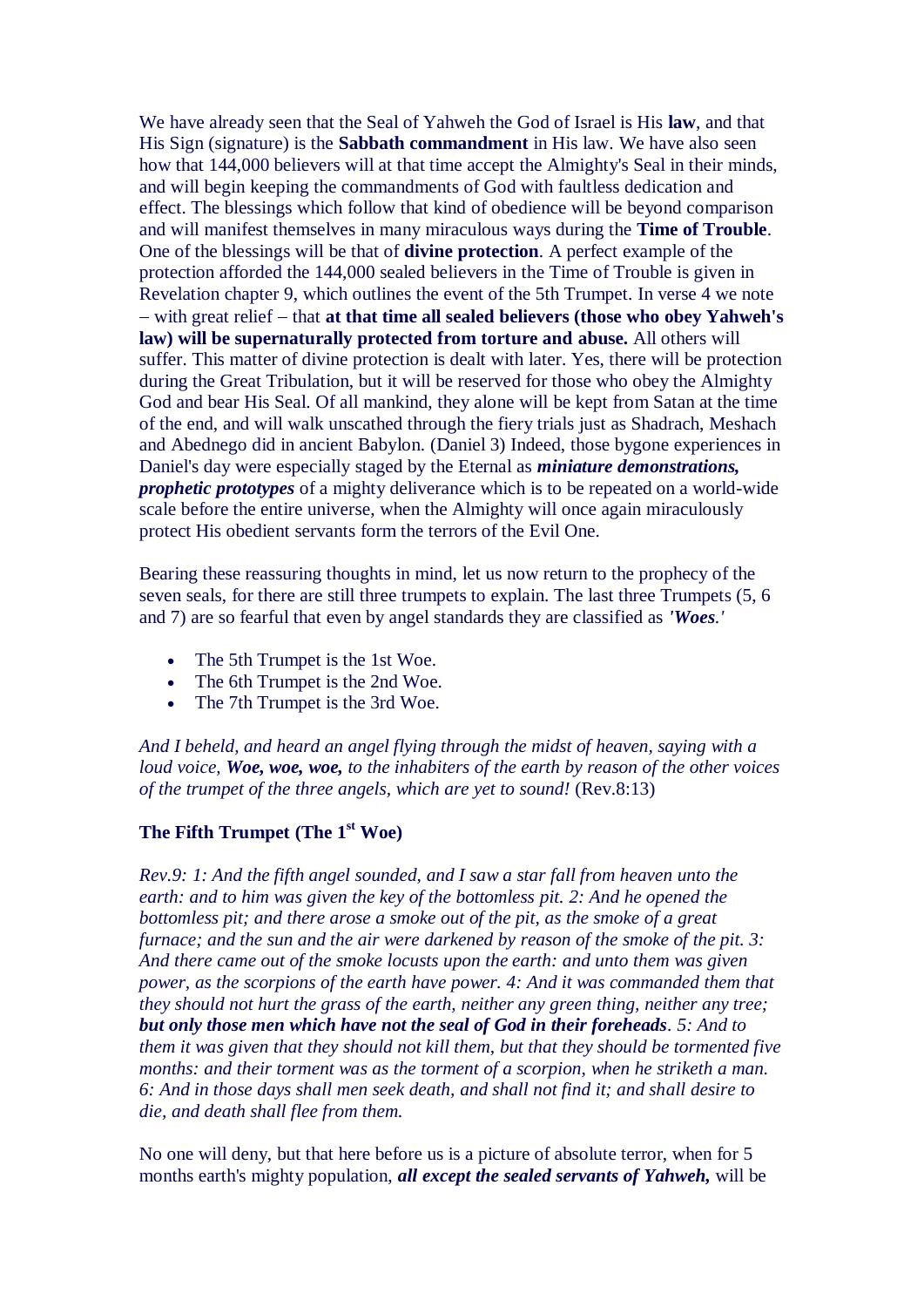tormented by a host of merciless beings who are to arise from the bottomless pit. For obvious reasons we will not dwell on this frightening aspect of the prophecy once having presented it. Instead, we will briefly answer the following questions and point to a way of escape.

#### *1) What is the bottomless pit?*

#### *2) And who are the beings that ascend out of it?*

The general lack of interest in the Revelation has over the years resulted in a dearth of information about the *bottomless pit*. But it is obviously a subject which all the world should know about; for is not mankind going to be tormented for 5 months by beings which come out of the bottomless pit? The answers to those two questions about the bottomless pit and it occupants are of vital importance, so let us closely study the matter.

The original Greek word *abussos* is translated in the Bible (in Rev. 9:1) as **bottomless pit.** Some Bible dictionaries render *abussos* as *'abyss.'* The word *abussos* means exceedingly deep gulf or pit. *Abussos* is also used in Luke's gospel where it is translated simply as *the deep.* In the incident recorded in Luke 8. 26-36 we are given an important clue as to what the **abyss** is and how frightened evil angels are of being sent there. If the reader will turn to Luke's gospel he will see (in verse 31) how certain devils who had taken possession of a man were themselves terrified of being ordered into the abyss. They literally begged the Messiah for permission to enter a herd of swine rather than be sentenced to the  $abusos -$  the exceedingly deep pit.

From this incident we can see that the *abussos*, the bottomless pit is a place or condition which evil angels dread; a kind of **spirit penitentiary** or **dungeon** which existed thousands of years ago. Strong's concordance describing the *'bottomless pit'*  says it is a:

#### *"pit of immeasurable depth, a very deep gulf or chasm in the lowest parts of the earth used as the common receptacle of the dead and especially as the abode of demons."*

It is from somewhere within that unlit dungeon that a myriad symbolic *locusts* will arise at the 5th Trumpet or 1st Woe. (Rev. 9:1-3) What are these *locusts* that torture mankind for five months? They are *evil angels*, devils of mind-bending depravity who were sentenced to the abyss long before the early Christian era. At this very moment (August 1998) they are still *chained* and completely immobilised within the blackness of the abyss, held there in total darkness awaiting the judgement of the Great Day. Here is proof of this astounding fact.

### *For if God spared not the angels that sinned, but cast them down to hell, and delivered them into chains of darkness, to be reserved unto judgment;* (2 Peter 2:4)

*And the angels which kept not their first estate, but left their own habitation, he hath reserved in everlasting chains under darkness unto the judgment of the great day.*  (Jude 6)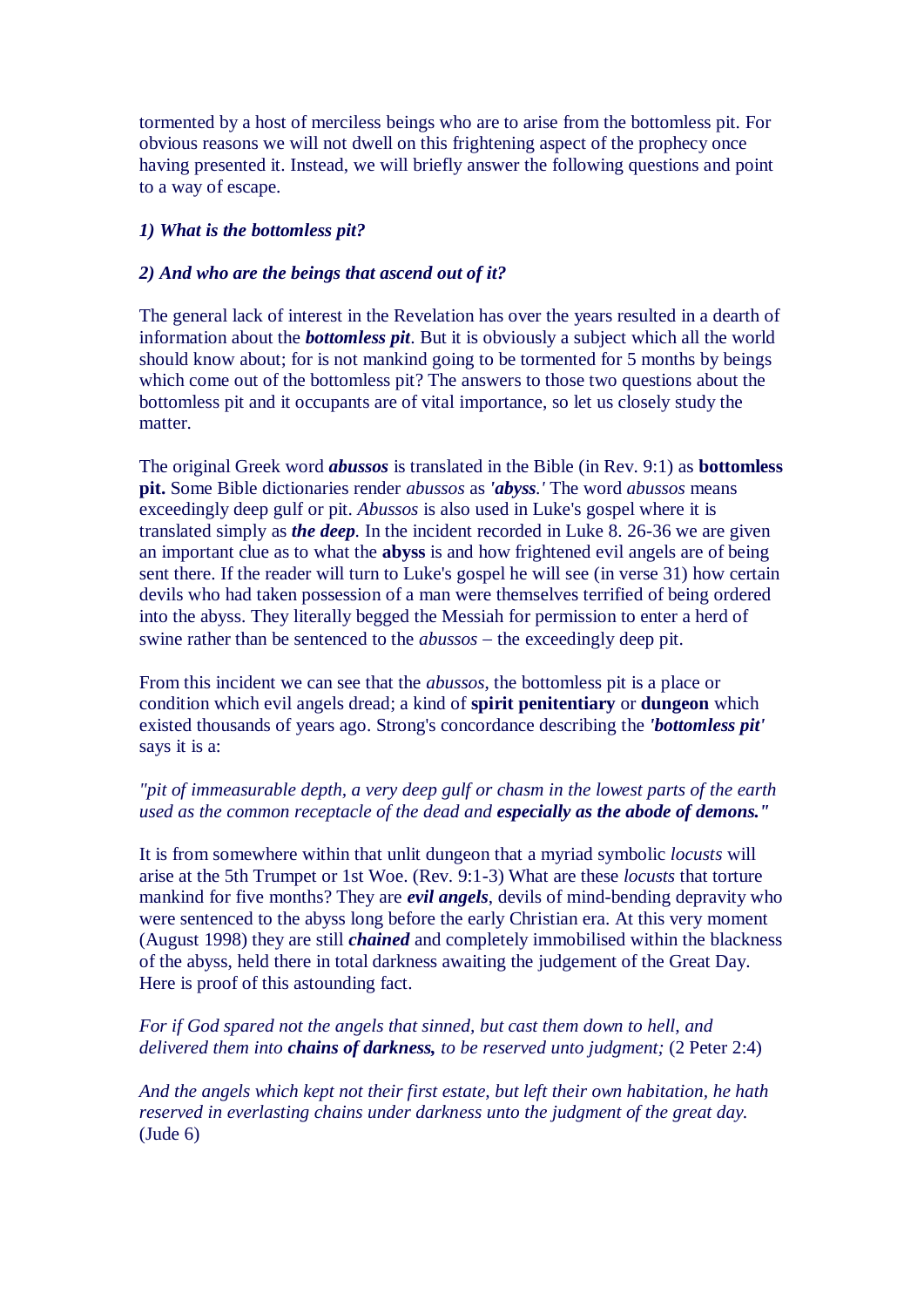Yes, fallen angels are at this moment held captive in the abyss, the *bottomless pit,*  fettered in a way we humans do not properly understand, so the symbol of a *'chain'* is used to help us. At the 1st Woe, a mighty angel (star) will be divinely authorised to open the abyss, and out will pour this host of devils like the smoke of a great furnace. (Rev. 9:1-5) The only people on earth who will be protected from their sadistic onslaught will be the ones who bear in their foreheads the **Seal of the God of Israel**. All others will be tormented. Here is proof of this frightening fact.

*And it was commanded them that they should not hurt the grass of the earth, neither any green thing, neither any tree; but only those men which have not the seal of God in their foreheads..*(Rev. 9:4)

Without labouring the point, we will at this stage again respectfully remind the reader to seriously consider accepting Yahweh's Seal, for fearful indeed will be the lot of those who reject it. References in this woe to **Abaddon**, the king of the bottomless pit (verse 11) are covered later where the identity of this king who is to ascend from the bottomless pit is considered.

Revelation 9:12 brings us to the end of the 1st woe (the 5th Trumpet). The reader will have noticed that even though the scenes portrayed here are fearsome, divine protection is assured to those who have God's Seal, especially from the terrors of Abaddon the Destroyer from the Abyss.

#### **The Sixth Trumpet** (The 2nd Woe)

*Rev.9: 12: One woe is past; and, behold, there come two woes more hereafter. 13: And the sixth angel sounded, and I heard a voice from the four horns of the golden altar which is before God, 14: Saying to the sixth angel which had the trumpet, Loose the four angels which are bound in the great river Euphrates. 15: And the four angels were loosed, which were prepared for an hour, and a day, and a month, and a year, for to slay the third part of men. 16: And the number of the army of the horsemen were two hundred thousand thousand: and I heard the number of them. 17: And thus I saw the horses in the vision, and them that sat on them, having breastplates of fire, and of jacinth, and brimstone: and the heads of the horses were as the heads of lions; and out of their mouths issued fire and smoke and brimstone. 18: By these three was the third part of men killed, by the fire, and by the smoke, and by the brimstone, which issued out of their mouths.*

The events that occur at the **2nd Woe** are so catastrophic that nothing we can say or write will adequately describe them. Here is a woe that defies the imagination and leaves even the enlightened believer aghast; and because of this we will simply list the three main events scheduled to occur at this Trumpet and then very briefly explain them.

To begin with, the reader must bear in mind that the record of the 2nd Woe begins in Rev. 9.12, continues right through chapter 10 and ends at Rev. 11 verse 14. **The events that are described between these two scriptural boundaries, therefore, are contemporary, they occur during the same period of time, that is - during the 2nd Woe.** This is an important point to remember, especially when trying to interpret the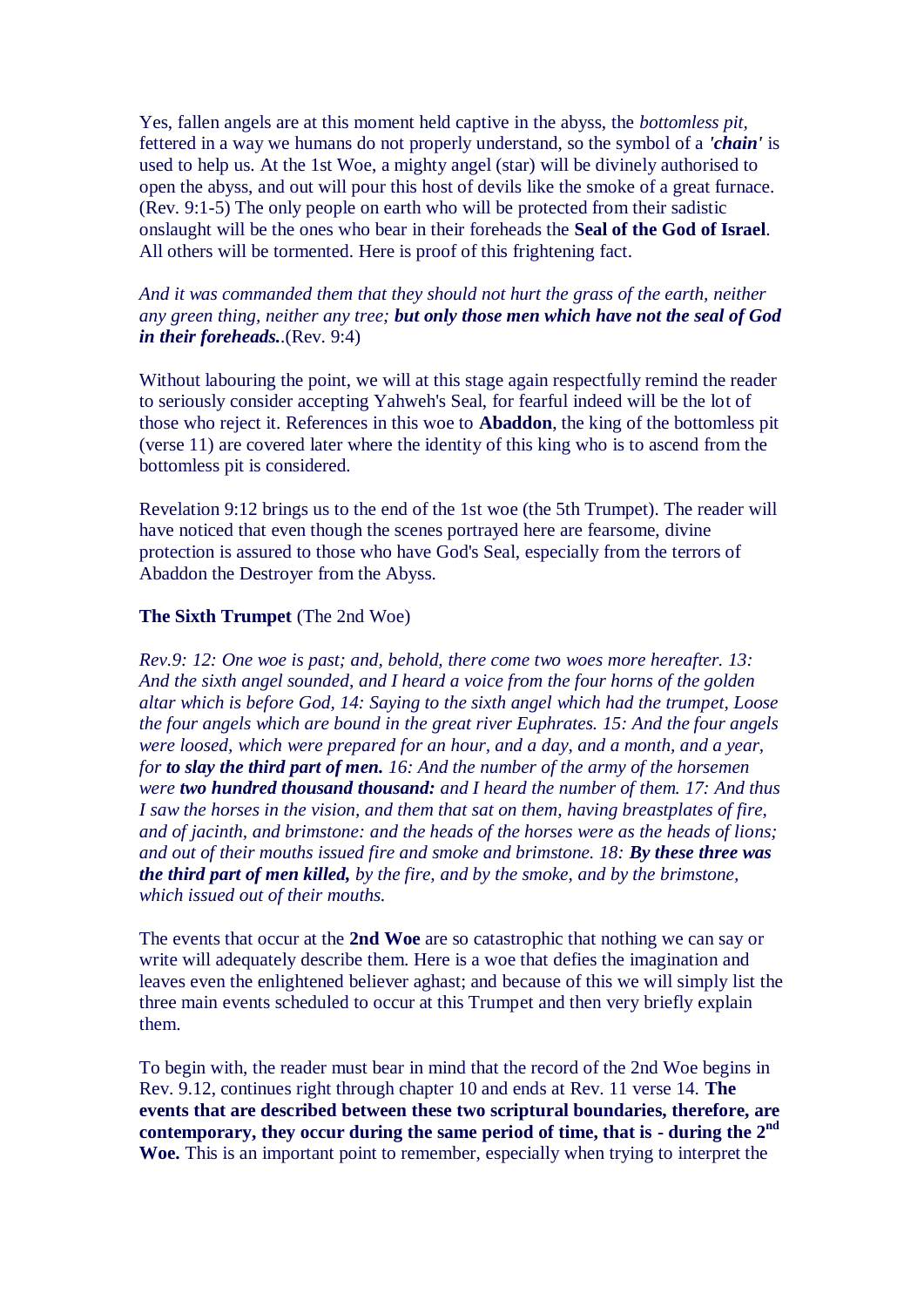events of Revelation chapter 11, which deals initially with the overthrow of Jerusalem and the work of the *Two Witnesses.* 

The **three main events** scheduled to occur at the 2nd Woe (the 6<sup>th</sup> Trumpet) are as follows:

- **First Event:** four mighty angels will be released from the Great River Euphrates. Leading a force of some 200,000,000 they will *slay one third of mankind!* (Rev. 9:13-15)
- **Second Event:** the prophet is given a measuring rod and told to *measure the Temple of God, the altar and them that worship therein*. He is instructed not to measure the outer court of the Temple, for it is given over to the Gentiles, who will be allowed to trample the *holy city under foot for a period of 42 months.* (Rev. 11:1-2)
- **Third Event:** during this same 42 month period (1260 days) Yahweh's *Two Witnesses* will preach to the entire world. At the end of that time they will be murdered by the **Beast** who is to arise from out of the Abyss (Rev. 11:3-7) But after three and a half days they will be raised to life and will ascend to heaven. The 2nd Woe (6th Trumpet) ends at the resurrection of the Two Witnesses (Rev. 11:8-14)

Let us now consider these three events and discover what is going to happen on earth at the 2nd Woe. The Great River Euphrates mentioned in Revelation 9: 14 is not the natural stream of water which flows in the Middle East, but a great spiritual outflow upon which sits that mighty metropolis of evil, **BABYLON THE GREAT, THE MOTHER OF HARLOTS!** The literal Euphrates on earth, real enough though it is, is merely the physical replica or shadow of the *Great River Euphrates* above. At this point we will briefly explain the second, vital clue to understanding Bible prophecy.

**The first clue** is to realise that certain prophecies in God's Word are written in symbolic language. To understand them one must *compare scripture with scripture and allow the Bible to interpret itself.* This process was explained earlier.

The **second clue** is to know that certain realities in the spirit realm above are reflected or duplicated in some physical way on this earth. In other words, here below, in a very real and measurable form, we find *miniature models, transient earthly counterparts, scaled-down physical replicas* of the mighty spiritual originals which exist in the realms above. There is, then, this significant difference between a symbol and a model. *Symbols* are used in Bible prophecy to represent the qualities, characteristics, procedures, work and purposes of human or spiritual agencies. Whereas *models* are miniature copies or replicas of the agencies themselves. For example, consider a candlestick. It is used in Bible prophecy to *symbolise* the church's duty or purpose to shed spiritual light. A candlestick is a *symbol* of a church group, not a replica of one. The literal Euphrates, on the other hand, is a model, a scaled-down *physical replica, a miniature copy of the spiritual Euphrates above.* The prophecy of the Revelation has a great deal to say about these *earthly counterparts;* and as we study them here below we are able to learn a great deal about what is happening in the realms above.

Returning to the prophecy with this second clue in mind, we find that at the 2nd Woe four mighty angels are released from somewhere within the Great River Euphrates.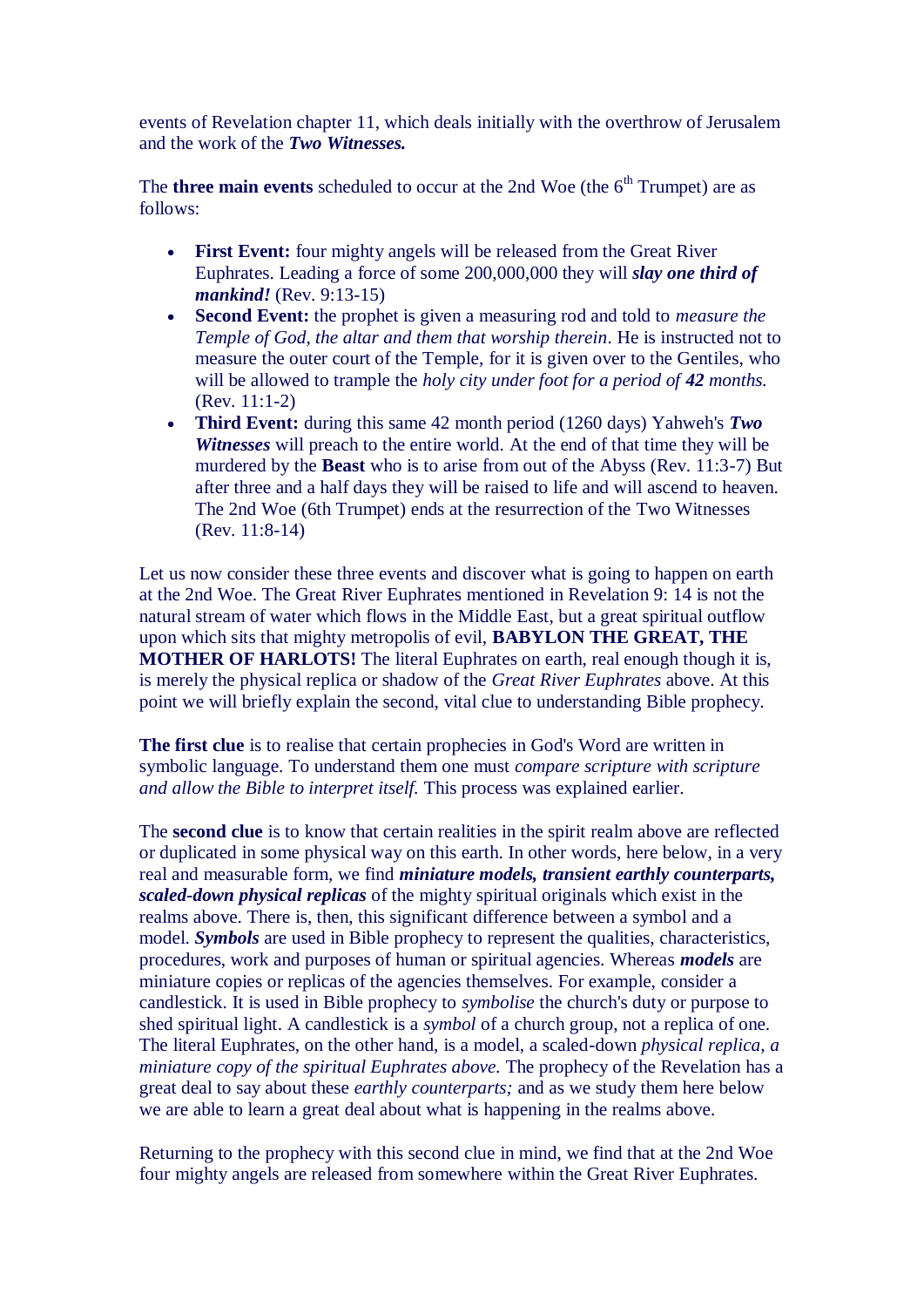They are obviously beings of awesome authority and power, and in the echelons of evil they stand as near to Satan as the four living creatures do to God. (see Rev. 4:6-8 where the throne of the Almighty is briefly described)

#### **One Third of Mankind Slain**

Marshalling an army of some *two hundred thousand, thousand* (200,000,000) these four demons slaughter **one third of mankind!** Statisticians tell us: that in the year 1500 the world's population stood at around 500 million. By the year 1800, just 300 years later, it had doubled and topped the 1000 million mark. By the year 1930, a mere 130 years later, it had doubled again and stood at 2,000 million. And by the end of this century, barely 18 years hence, it will have rocketed to over **6,000 million souls!** That's how fast the world's population is growing.

#### **This prophecy states that at the 2nd Woe, one third of mankind will be slain. That's 2 billion people!**

Let the reader pause for a moment and consider that stunning fact; for it means that in the near future, even at the present count, some **2,000,000,000** people are going to die at this Woe. This colossal figure of **two thousand million** represents the combined populations of China, and India. Or, put another way, all of Europe, the USA, Canada, Russia, Japan and several other nations besides. How this coming holocaust will be brought about is not fully explained; but it is going to happen nonetheless, for the scripture must be fulfilled. I repeat: **One third of earth's population are scheduled to die under this 2nd Woe!** We could, of course, speculate as to what type of warfare, if any, will bring this about (nuclear, biological, chemical, radiological, electronic or conventional) but we will not, because we could be totally wrong. The prophecy simply states that:

#### *And the four angels were loosed, which were prepared for an hour, and a day, and a month, and a year, for to slay the third part of men.* (Rev. 9:15)

Strange as it may seem, the remaining two thirds of mankind do not link this massive slaughter with *personal or national sin:* for we are told that at that time people will still be unrepentant and will continue in their witchcraft, idolatry, deception and blasphemy. (Rev. 9:20-21) Here is spiritual blindness (or is it stubborn pride?) as its worst. Chapter 10 is inserted into the mainstream of the prophecy at this stage and the scene changes somewhat.

#### **The reader must, however, bear in mind that the 2nd Woe is still in progress and will remain so till Revelation 11 verse 14 is reached.**

In chapter 10 we read of how the prophet is given a *little, open book*. He is told to eat it. The open book could either be the prophetic book of Daniel, which was to be kept sealed or shut till the time of the end when it would be understood (Daniel 12:4). Or it could be the seven-sealed scroll which the Lamb had just taken from the Almighty's hand and opened seal by seal (Rev. 5:1-5). Either way, the message of the open book is sweet to the taste; that is, to those who figuratively *eat, understand* and *believe* it. But the reality of this Woe, when witnessed, is very, very bitter indeed. *'One third of mankind is slain!'* That, dear reader, is a bitter prospect by anyone's standards. The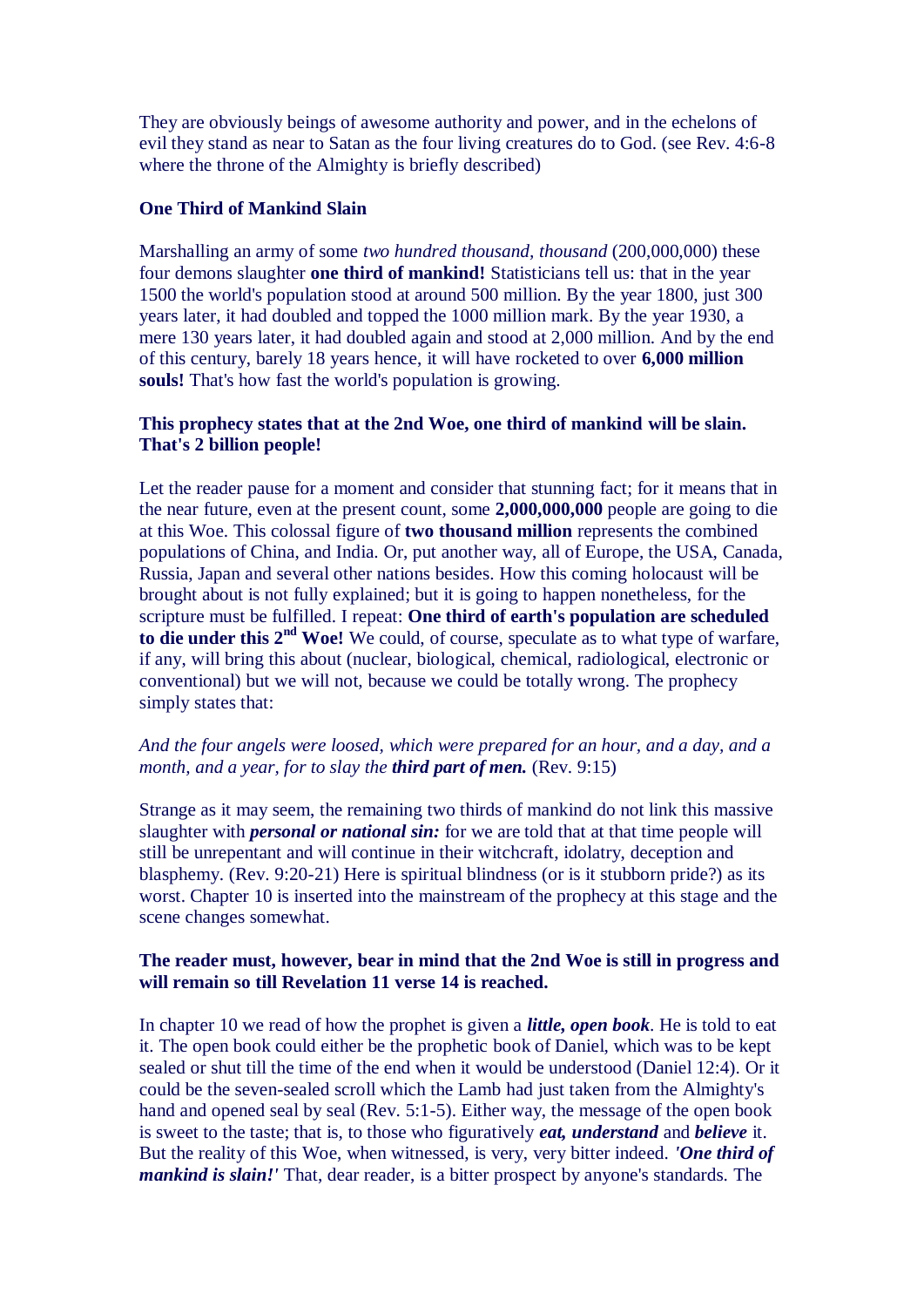bitterness will be bearable, however, especially when one considers that the prophecy does not have long to run. The end of all things will take place, we are told, *in the days of the seventh angel, when he begins to sound his trumpet.* (Rev. 10:7)

The message of Revelation 10 is one of great encouragement, for it reminds all believers of two things:

- That the 2nd Woe, though bitter, will end.
- That the end of this wretched system of human suffering and pain is at hand.

Having briefly considered the message of Revelation chapter 10, let us now return to the mainstream of the prophecy and continue with the events of the **2nd Woe.** 

#### **Jerusalem's Capture**

The **second event** scheduled to take place at the 2nd Woe  $(6<sup>th</sup> Trumpet)$  concerns the holy city of **Jerusalem,** which is to be captured by the Gentiles and dominated for a period of 42 months.

*But the court which is without the temple leave out, and measure it not; for it is given unto the Gentiles: and the holy city shall they tread under foot forty and two months.* (Rev. 11:2)

We know that the term *'holy'* or *'great city'* means Jerusalem because in verse 8 it identifies this city as *'where also our Lord was crucified.'* That means - *Jerusalem.* The rising tension in the Middle East strongly suggests that an all-out attack on Jerusalem is not only inevitable **but near.** The whole Arab world, and many other nations besides, are lining up against the tiny nation of Israel, and it will not be long before the predicted attack will occur and **Jerusalem will be captured.**

Please note that the 42 month duration of Jerusalem's subjugation is 42 literal months, which is 1260 days or three and a half years. The principle of reckoning a day for a year and arriving at 1260 years does not apply in the prophecy of the Revelation. Some commentators have used that principle here and as a result have been obliged to begin this Woe in the distant past, some 1260 years ago. Because of this misapplication they have been unable to point to any time since the Revelation was given (AD96) when a *'third of mankind was slain*,' or when *'Jerusalem was under the heel of the Gentiles for 1260 years.'* Never in history has a third of mankind been slain; nor has Jerusalem ever been trampled under foot by Gentiles for an exact period of 1260 years, or days for that matter. Any historian will confirm that Jerusalem has been over-run by Gentile armies several times in its long and tumultuous past, but never for an exact period of 1260 years. So the *day for a year* principle cannot possibly apply in the book of Revelation.

The only remaining alternative is that at the 2nd Woe  $-$ **which is still future**  $-$  the present Middle East crisis will erupt and after another blood-bath the city of Jerusalem will be captured by the Gentiles. The exact 42 months period of brutal domination will then begin. Grim though this prospect may appear to those of us who worship the God of Israel, all is not lost, for the Messiah is scheduled to return to earth and to liberate Jerusalem from Gentile rule.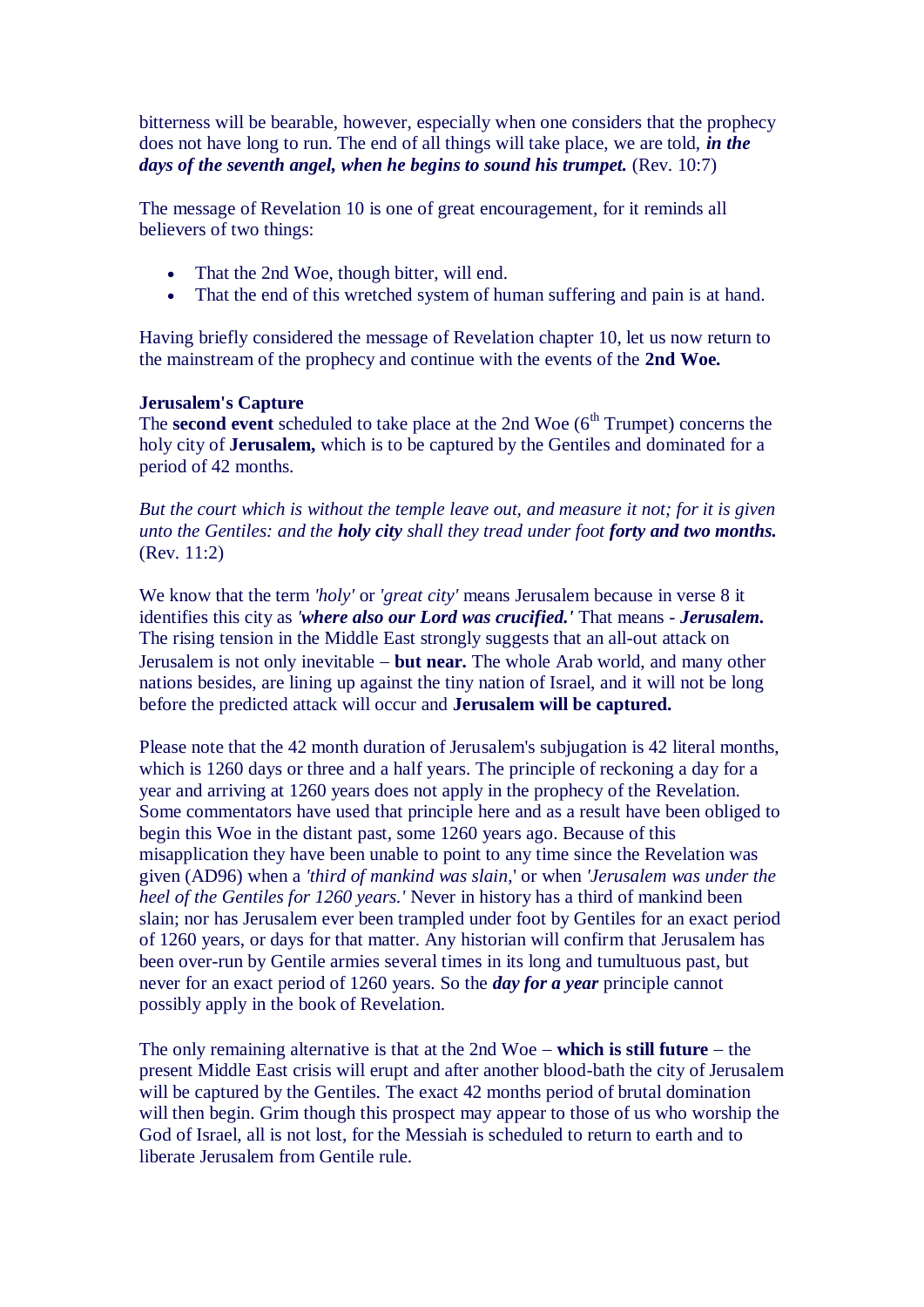Speaking through the prophet Zechariah, Yahweh the Almighty God of Israel has this to say about the end-time capture and liberation of Jerusalem.

*Zec.14: 1: Behold, the day of the LORD cometh, and thy spoil shall be divided in the midst of thee. 2: For I will gather all nations against Jerusalem to battle; and the city shall be taken, and the houses rifled, and the women ravished; and half of the city shall go forth into captivity, and the residue of the people shall not be cut off from the city. 3: Then shall the LORD go forth, and fight against those nations, as when he fought in the day of battle. 4: And his feet shall stand in that day upon the mount of Olives, which is before Jerusalem on the east, and the mount of Olives shall cleave in the midst thereof toward the east and toward the west, and there shall be a very great valley; and half of the mountain shall remove toward the north, and half of it toward the south. 5: And ye shall flee to the valley of the mountains; for the valley of the mountains shall reach unto Azal: yea, ye shall flee, like as ye fled from before the earthquake in the days of Uzziah king of Judah: and the LORD my God shall come, and all the saints with thee. 6: And it shall come to pass in that day, that the light shall not be clear, nor dark: 7: But it shall be one day which shall be known to the LORD, not day, nor night: but it shall come to pass, that at evening time it shall be light. 8: And it shall be in that day, that living waters shall go out from Jerusalem; half of them toward the former sea, and half of them toward the hinder sea: in summer and in winter shall it be. 9: And the LORD shall be king over all the earth: in that day shall there be one LORD, and his name one.*

This amazing prophecy about Jerusalem being attacked, captured and then miraculously delivered by the Messiah who is to descend upon the split Mount of Olives has obviously never been fulfilled. In other words, it has still to happen; and happen it will **in the near future**. All the events in the Middle East indicate that the final scenes are set; the mounting tension, the anger of the nations at Israel's behaviour, the utter fruitlessness of the various peace talks, the trade and arms embargoes, the outbreaks of anti-Semitism around the globe, **all these indicate that a multinational attack on Jerusalem is not only certain but imminent.**

We may be absolutely sure, however, that in spite of all these foreboding signs, pregnant with peril as most of them are, behind and above them all the Almighty God of Israel is working His twofold plan out. And that plan is this:

- To teach all nations that the God of Israel still rules in the affairs of men.
- And that He is about to purge and cleanse His chosen people Israel and His church from the filthiness of sin; so that He may once again dwell amongst us as in the days of old.

#### **Measure the Temple**

The 42 month subjugation of Jerusalem, followed by its dramatic liberation by the Messiah, will accomplish the first part of the plan. And the instruction to *rise and measure the Temple of God, and the altar, and them that worship therein* (Rev. 11:1) will trigger the second. Let me explain further.

Following the clue of **comparing scripture with scripture,** we will turn to the prophecy of Ezekiel where in chapters 40 and 43 a similar instruction to *measure the Temple of God* was carried out. In the vision of Ezekiel, the prophet is given detailed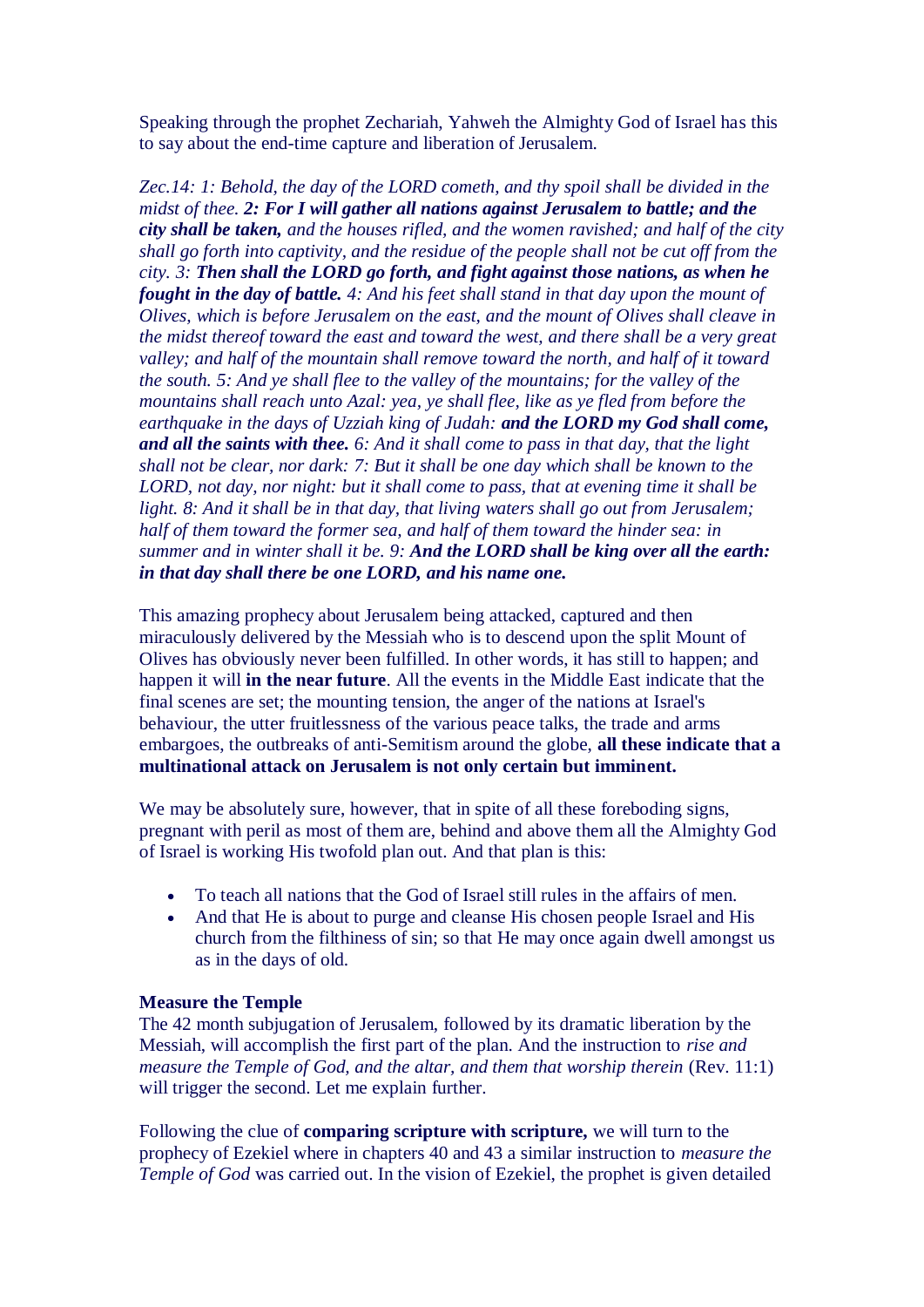measurements of every conceivable part of the temple: the wall, the gates, the chambers, the pillars and posts, the steps, the galleries, the courts and even the territory on which the temple stood. All were accurately measured and the specifications cover several chapters of Ezekiel's book.

*"And why."* you may well ask, *"was the temple measured? What was the Almighty's purpose in ordering that painstaking exercise?"* 

The answer is, **the temple was measured so that God's people could see, investigate and learn to live by the laws and principles which govern true worship of Yahweh the God of Israel.** Here is proof of this astonishing fact.

*Ezekiel 43: 10: Thou son of man, shew the house to the house of Israel, that they may be ashamed of their iniquities: and let them measure the pattern. 11: And if they be ashamed of all that they have done, shew them the form of the house, and the fashion thereof, and the goings out thereof, and the comings in thereof, and all the forms thereof, and all the ordinances thereof, and all the forms thereof, and all the laws thereof: and write it in their sight, that they may keep the whole form thereof, and all the ordinances thereof, and do them.* 

The order to *rise and measure the Temple*, in other words, is the Almighty's way of drawing His people's attention to the principles and laws of the Temple in Heaven: the sacred original of which the earthly temple was but a copy. And this is precisely what He aims to do during the 2nd Woe, while a third of earth's mighty population is perishing. He will then open the eyes of the innumerable multitude of believers to the eternal principles and laws of the Temple in Heaven, its layout, its structure, its services and **its divine purpose**. And many believers who had previously rejected the commandments of **God at the time of Sealing will at this Woe begin to understand and obey the regulations of the Temple which governs the worship of Yahweh the Almighty God of Israel.** They will then repent of their sins and begin to keep the commandments of God in accordance with His will.

#### **The Ark of the Covenant**

Towards the end of Revelation chapter 11 the prophet John tells of the heavenly Temple being opened. What did he see inside that sacred place? He saw, believe it or not, the *Ark of the Covenant,* the heavenly original which contains the *Ten Commandments*. Please note that John saw this some 60 years after the resurrection, so the commandments were not cancelled at Calvary as many Christians suppose.

#### *And the Temple of God was opened in heaven and there was seen in his Temple the Ark of his Testament.* (Rev. 11:19)

Yes, the *Ark of the Testament,* in which is deposited the original version of Yahweh's perfect law, (the eternal constitution of the mighty universe) is still within the heavenly Temple and John saw it over 60 years after the resurrection. The reader may be sure that at the 2nd Woe, when the Temple in heaven is **measured,** those same principles and laws enshrined within the *Ark of the Covenant* will arouse the interest of believers all over the world. Then many will be ashamed of their hitherto rebellious attitude towards Jehovah's laws and will begin to keep His commandments just as He directed in the vision of Ezekiel.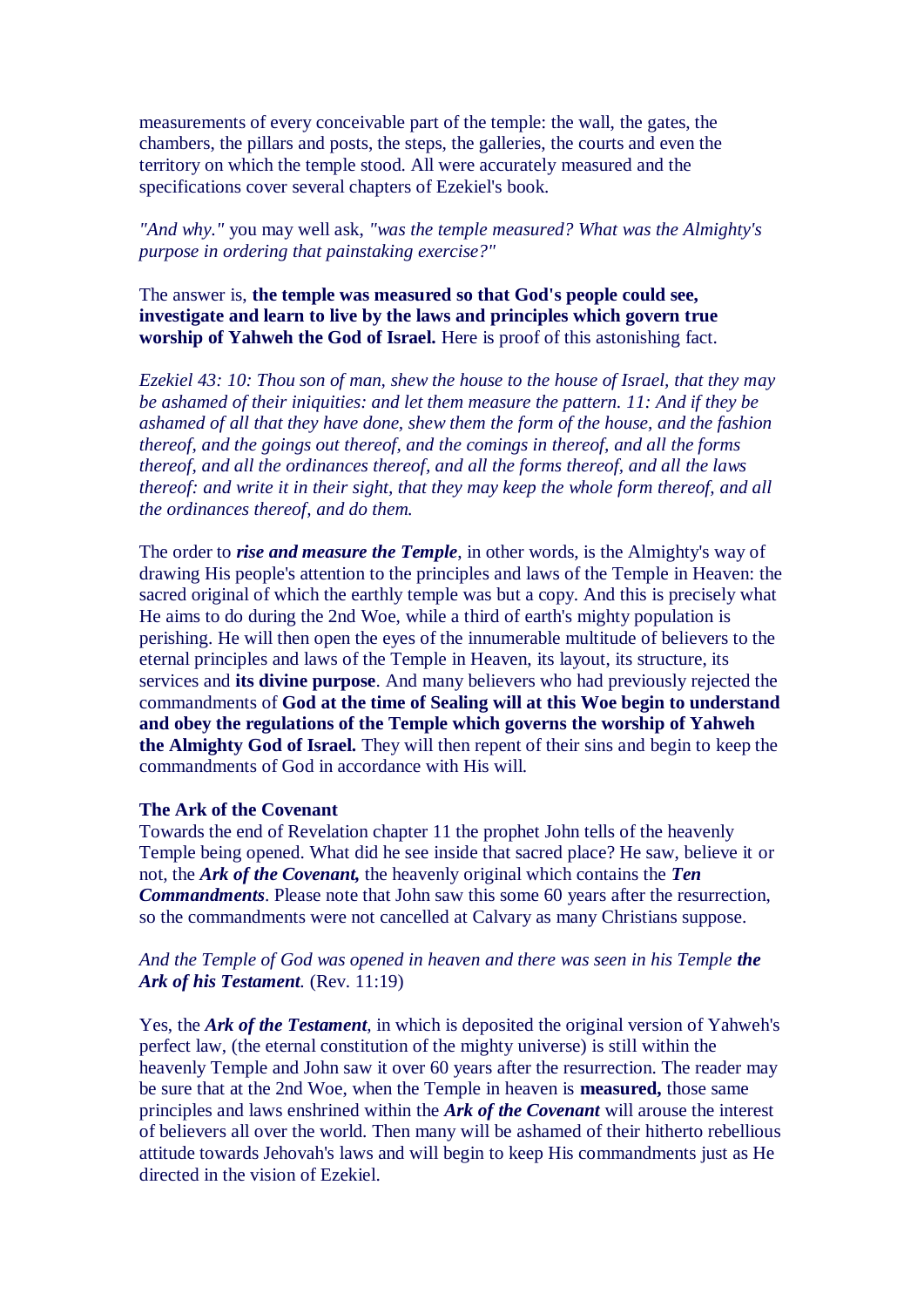#### *… write it in their sight, that they may keep the whole form thereof, and all the ordinances thereof, and do them.* (Ezekiel 43:11)

This measuring of the Temple, in short, is a divine call to obedience, a call which is directly linked with the message of the Two Witnesses, who we will now consider.

#### **The Two Witnesses**

**The third major event** to occur during the  $2<sup>nd</sup>$  Woe ( $6<sup>th</sup>$  trumpet) will be the powerful work, death and resurrection of the **Two Witnesses.** 

*Rev.11: 3: And I will give power unto my two witnesses, and they shall prophesy a thousand two hundred and threescore days, clothed in sackcloth. 4: These are the two olive trees, and the two candlesticks standing before the God of the earth. 5: And if any man will hurt them, fire proceedeth out of their mouth, and devoureth their enemies: and if any man will hurt them, he must in this manner be killed. 6: These have power to shut heaven, that it rain not in the days of their prophecy: and have power over waters to turn them to blood, and to smite the earth with all plagues, as often as they will. 7: And when they shall have finished their testimony, the beast that ascendeth out of the bottomless pit shall make war against them, and shall overcome them, and kill them.* 

Who are the **Two Witnesses**, the two symbolic olive trees that stand before the God of the earth? They are two spirit-filled beings who come down from the Temple in Heaven. The prophet Zechariah tells of them in the following words:

*Zechariah 4: 11: Then answered I, and said unto him, What are these two olive trees upon the right side of the candlestick and upon the left side thereof? 12: And I answered again, and said unto him, What be these two olive branches which through the two golden pipes empty the golden oil out of themselves? 13: And he answered me and said, Knowest thou not what these be? And I said, No, my lord. 14: Then said he, These are the two anointed ones, that stand by the LORD of the whole earth.*

Though we cannot at this stage be certain as to the identity of the Two Witnesses, because their names are not given, these scriptures tell us the following facts about the Two Witnesses and their work.

a) They are two spirit-filled *sons of oil* who stand in the very presence of the God of the whole earth. (Zech. 4:14, Rev. 11:4)

b) Like the two angel messengers who visited Sodom before its overthrow (Genesis 19), they will come down to the earth just before the end of this age to give mankind a final warning before the seven lasts plagues devastate the earth.

c) They will preach for a period of 1260 days, which is 42 months, the exact duration of Jerusalem's final subjugation. (Rev. 11:2-3)

d) Being filled with the Spirit of God, they will have supernatural powers, and no humans will dare restrain them for fear of speedy retribution. (Rev. 11:5)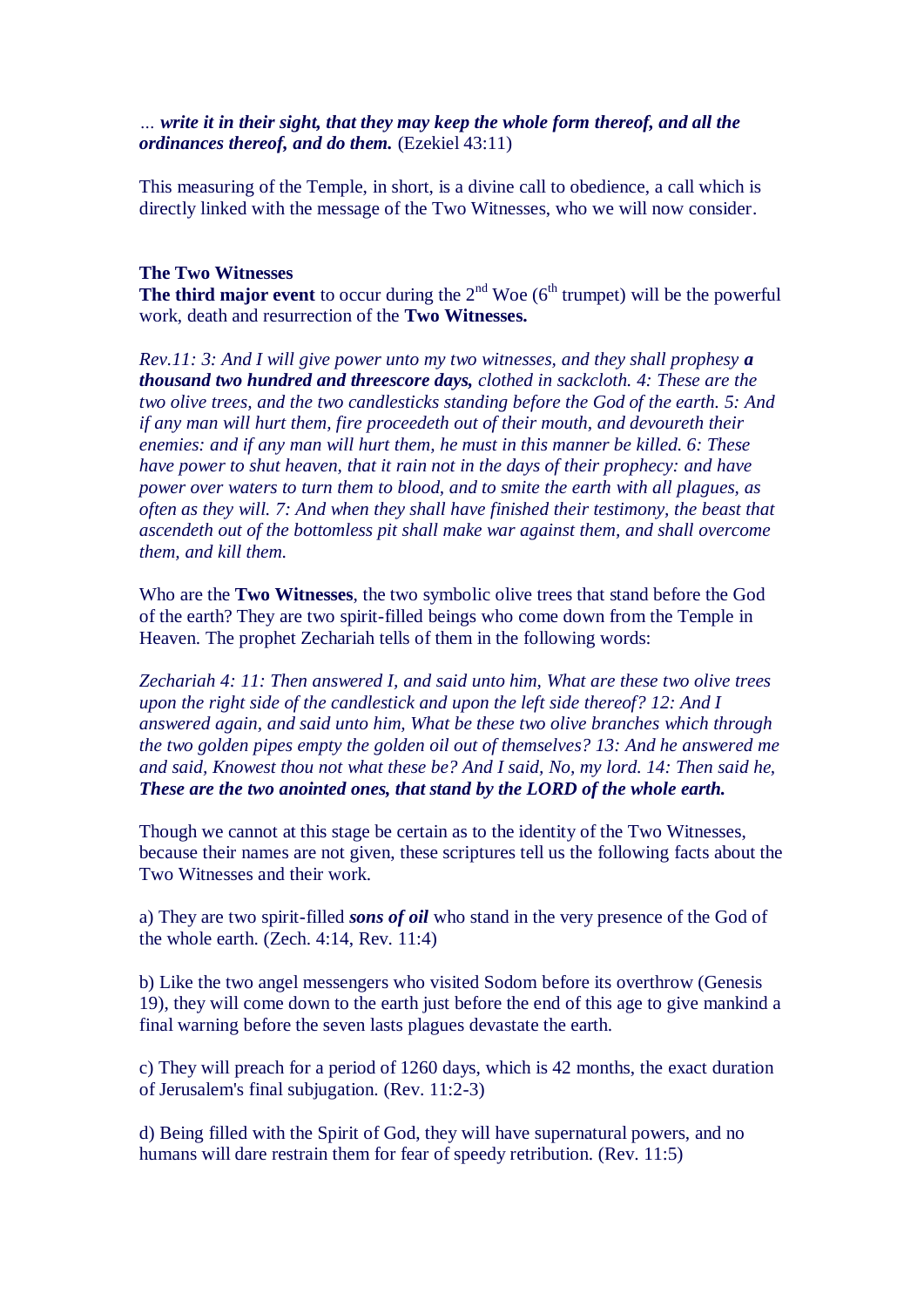e) At the end of the 42 month period they will be murdered by the Beast who rose from the bottomless pit at the 1st Woe. Their bodies will then be exhibited in the occupied city of *Jerusalem, where the Lord was crucified*, and the world will rejoice at their apparent end; for they and their message were most unpopular. (Rev. 11:7-10)

f) Then after three and a half days they will be raised to life and will ascend to heaven in full view of their enemies. (Rev. 11:11-13)

g) The 2nd Woe or 6th Trumpet will end at the time of their resurrection. (Rev. 11:14)

It is not necessary at this point in time to further identify the Two Witnesses, because when they do eventually arrive on the earth the whole world will speedily become aware of their presence. There will be no mistaking them or the absolute authority with which they preach. Even in the city of Jerusalem, which at the time will be under the Gentile heel, they will declare the message of God with awesome effect. No earthly authority will dare restrain them, for like Elijah of old they are able to reduce their opponents to ashes; and like Moses and Aaron, can cause all manner of plagues. (2 Kings 1, Exodus chapters 7 to 12)

Many and varied have been the claims and interpretations concerning the Two Witnesses, but not one of them meets all the conditions listed above. Nor is that surprising, for these two divine messengers can only appear on the world's scene at God's appointed time, which is when a third of the world's population is being slain and the city of Jerusalem is under the Gentile heel. When they do arrive, however, they will bring to all mankind a final appeal from God. Their message will be, in fact, the same call to **repentance and obedience** which every true prophet of God has delivered since the days of Enoch. Multitudes of believers from every nation, kindred tongue and people will heed their call and begin to obey God's law. This will be the time when the innumerable multitude (see page 12) will *wash their robes* and come into line with the eternal principles of God's law which is within the *Ark of the Covenant* inside the Temple of Heaven.

The vast majority of mankind, however, will reject the Two Witnesses and their powerful call to repentance, faith and obedience. Why? Because at about that time the most diabolical Agent of Evil this world has ever seen will be parading the earth and seducing its inhabitants into serving Satan. The Two Witnesses will be murdered by this being, who is symbolically referred to in the Revelation as the **Beast.**

See SBS articles the **Two Witnesses** and **Who/What is the Antichrist** for more information on these beings. This brings us to the end of the 6th Trumpet, the terrifying 2nd Woe, when within a short space of three and a half years:

- A third of mankind will be slain.
- Jerusalem will be captured and dominated by the Gentiles.
- And the people of God will be purged, purified and made obedient by the power of the living Messiah, whose Two Witnesses will testify before men and angels of the sacred requirements of the Temple in Heaven.

*The second Woe is past; and behold a third woe cometh quickly.* (Rev. . 11:14)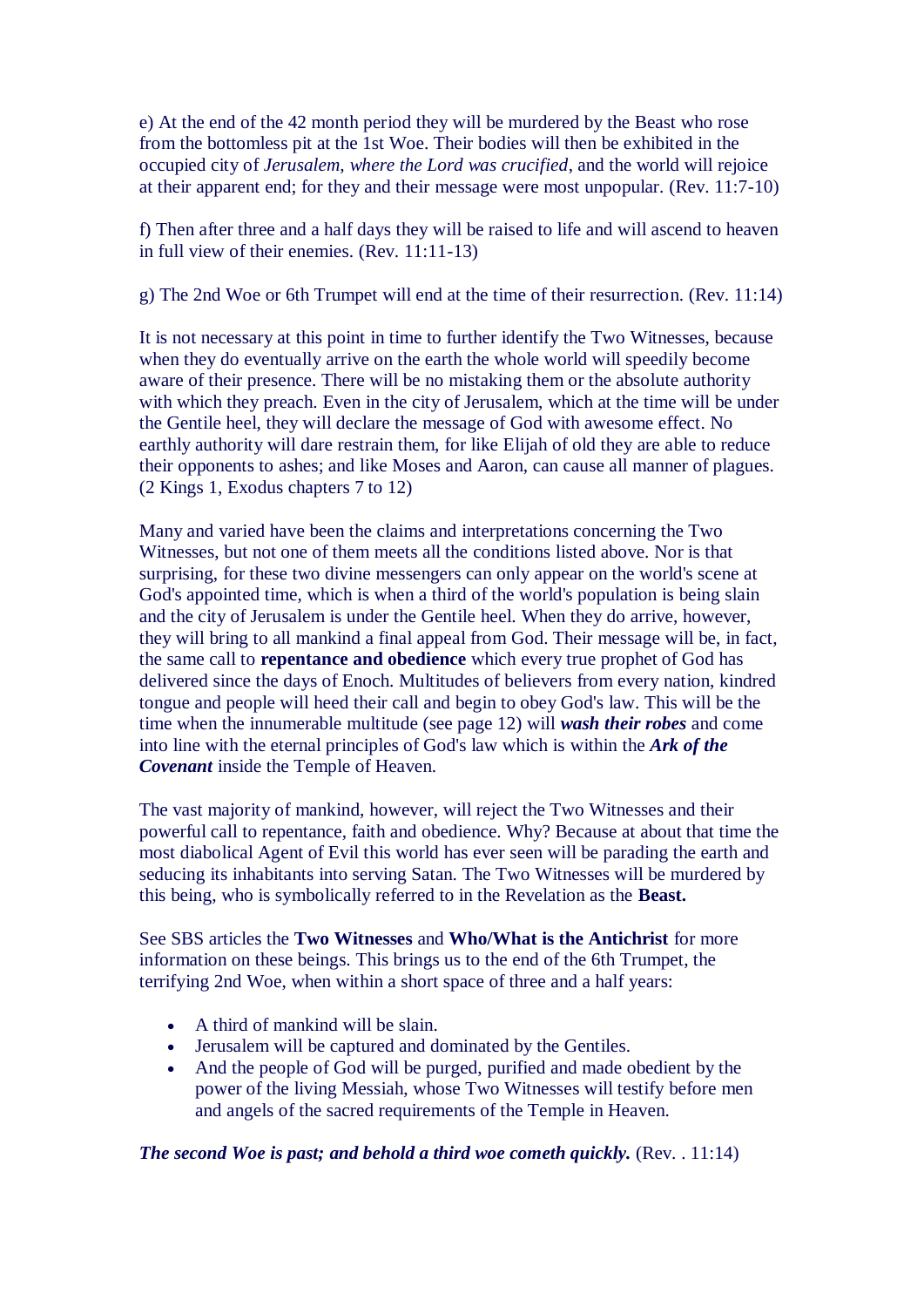#### **The Seventh Trumpet (The 3rd Woe)**

*Rev.11: 15: And the seventh angel sounded; and there were great voices in heaven, saying, The kingdoms of this world are become the kingdoms of our Lord, and of his Christ; and he shall reign for ever and ever. 16: And the four and twenty elders, which sat before God on their seats, fell upon their faces, and worshipped God, 17: Saying, We give thee thanks, O Lord God Almighty, which art, and wast, and art to come; because thou hast taken to thee thy great power, and hast reigned. 18: And the nations were angry, and thy wrath is come, and the time of the dead, that they should be judged, and that thou shouldest give reward unto thy servants the prophets, and to the saints, and them that fear thy name, small and great; and shouldest destroy them which destroy the earth. 19: And the temple of God was opened in heaven, and there was seen in his temple the ark of his testament: and there were lightnings, and voices, and thunderings, and an earthquake, and great hail.* 

The 7th Trumpet brings us to the climax of human history, when another massconfrontation between good and evil will take place. It will commence with a spiritual *election* which will test the allegiance of every soul on earth; will then progress through the unimaginable terrors of the seven last plagues (called the **Wrath of God**) and end with the total overthrow of Satan and his system.

Fearsome though the events of this Trumpet are, and this is why it is called a **Woe,** great joy will overwhelm the heavenly host at its sounding (Rev. 11:15), for only then will the *mystery of God* be finished. We know this from the following verse.

*But in the days of the voice of the seventh angel, when he shall begin to sound, the mystery of God should be finished, as he hath declared to his servants the prophets.* (Rev. 10:7)

To most people God is a mystery and His involvement with mankind is even more mysterious than His invisible presence. How often have we heard people say: *"If God is a God of love and is all-powerful as He claims to be, why doesn't He put an end to human suffering?"* Or *"What is God doing about the rising tide of crime? Why doesn't He use His power to prevent sickness, sorrow, pain and death? Doesn't He care?"* 

Questions like these, many of them awash with tears, are repeatedly voiced by people all over the globe. And, as conditions worsen, the same apparently cruel response comes back from heaven  $-$  a bewildering, deathly silence. At the 7th Trumpet (the 3rd Woe) that silence will be broken. The *mystery of God,* hidden from most of humanity since the dawn of time, will be finished and made plain. All the questions about God's strange dealings will then be answered.

Analysing the main events of the 3rd Woe we discover that they fall into three distinct categories involving **authority, anger and reward.** These three are summarised in the following words. The words in bold type are ours.

*Rev. 11:17: Saying, We give thee thanks, O Lord God Almighty, which art, and wast, and art to come; because thou hast taken to thee thy great power, and hast reigned. (AUTHORITY) 18: And the nations were angry, and thy wrath is come (ANGER)*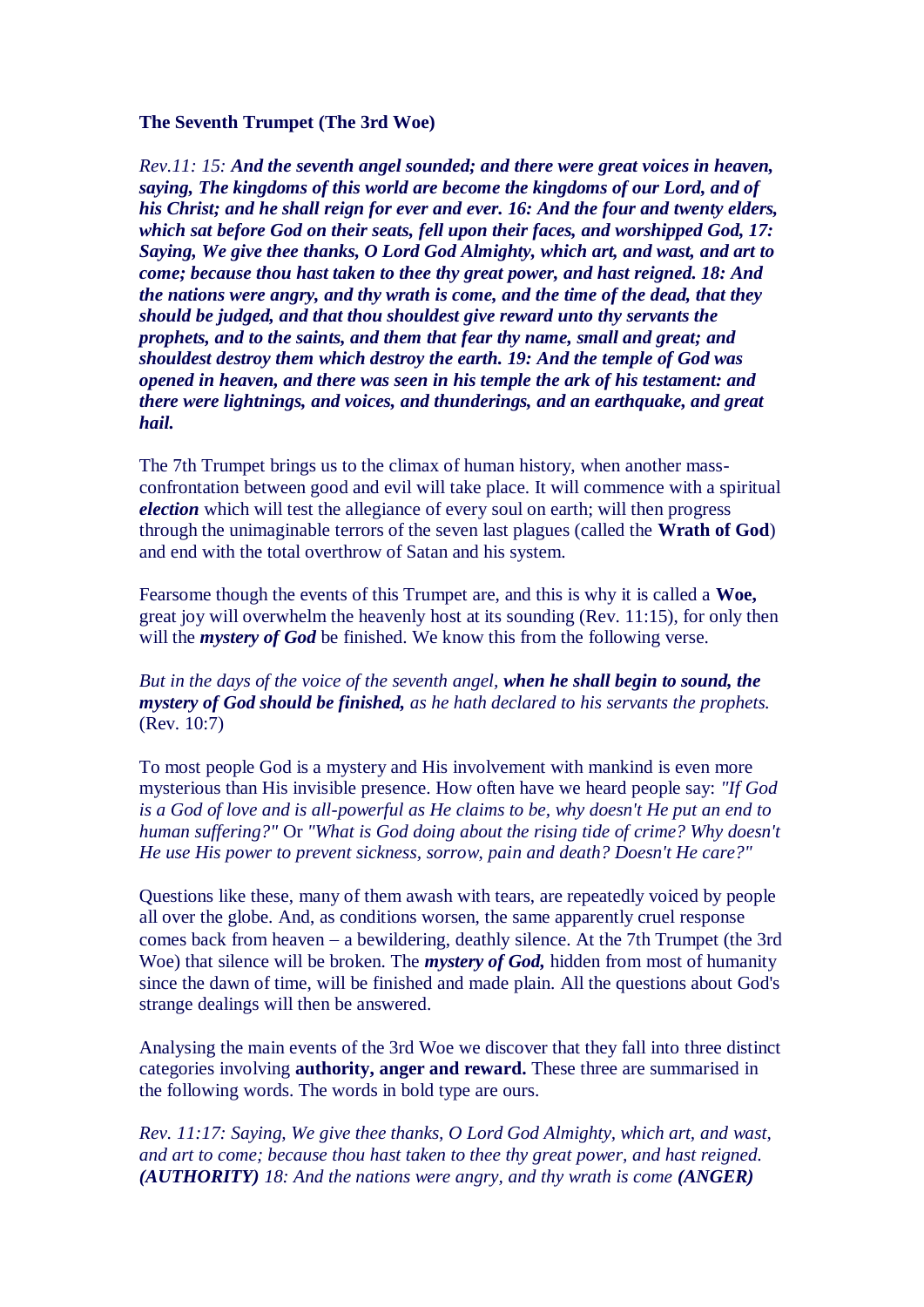*and the time of the dead, that they should be judged, and that thou shouldest give reward unto thy servants the prophets, and to the saints, and them that fear thy name, small and great; and shouldest destroy them which destroy the earth. (REWARD)*

Most of the remaining chapters in Revelation tell of the final scenes on earth just before the end of this age, and in varying degrees they deal with either a call to recognise **Yahweh's authority,** the outpouring of His **anger** or the distribution of His **rewards.** Let us now very briefly consider these chapters. It would obviously help a great deal if the reader read each chapter before the explanation.

#### **REVELATION 12**

In this chapter we are given a symbolic overview of Satan's age-old revolt against the authority of God, a revolt which began in the distant past but still manifests itself in hatred for the people of Zion, the Messiah of Israel and all commandment-keeping believers down to this present day. In vision the prophet is shown a *'woman clothed with the sun and standing on the moon.'* A symbolic **dragon** then tries to devour her child at its birth, but the boy is caught up to God and to His throne. The dragon then turns on the woman in an effort to kill her, but she is miraculously lifted out of his reach and taken to the wilderness, where she is nourished for a period of three and a half years (verses 13-14). In a fit of fury the dragon then turns on the woman's remaining offspring, the *'remnant of her seed,'* who are still in human society and who keep the commandments of God (verse 17).

The *woman* in this vision, who is seen standing on the moon, represents the *ekklesia*  of Yahweh, the spiritually *called out ones,* the *'wife'* or church of the Almighty, whose faithful members make up the *Israel of God.*

The *'man-child'* who is to rule all nations with the rod of iron (absolute authority) is **Yeshua** the Messiah (Jesus Christ), the only begotten Son of the living God.

The **'dragon'** is Satan the Devil, the leader of the revolution against the Eternal. During this Woe, the Almighty will miraculously protect his spiritual *'wife'*, the church, from Satan's wrath, especially those of Zion who are clothed in His righteousness and who take their stand upon the requirements of His calendar  $-$  which is symbolised by the moon. If you would like to know about **Yahweh's Calendar** and of His sacred festivals which are directly linked to these prophecies in Revelation, write for our **free** booklet entitled **The Sacred Calendar of the God of Israel.** The booklet will introduce you to the amazing **time-element** in Yahweh's schedule of salvation, something so few believers know anything about.

#### **REVELATION 13**

This chapter is a forecast of the strangest spiritual *election* ever to be staged in the history of humanity. The *electorate* will be the citizens of every nation and the main issue will concern obedience to the law of Yahweh the Almighty God of Israel.

Satan's visible representative on earth at the time will be the *Man of Sin*, the *Antichrist*, the coming **World Dictator.** He will be a being of commanding presence and power, and will exercise all the authority of the Devil himself. The Man of Sin is symbolically referred to in the Revelation as **the BEAST!** According to the prophet John, the Beast is scheduled to make a **personal appearance** on earth at this Seal, and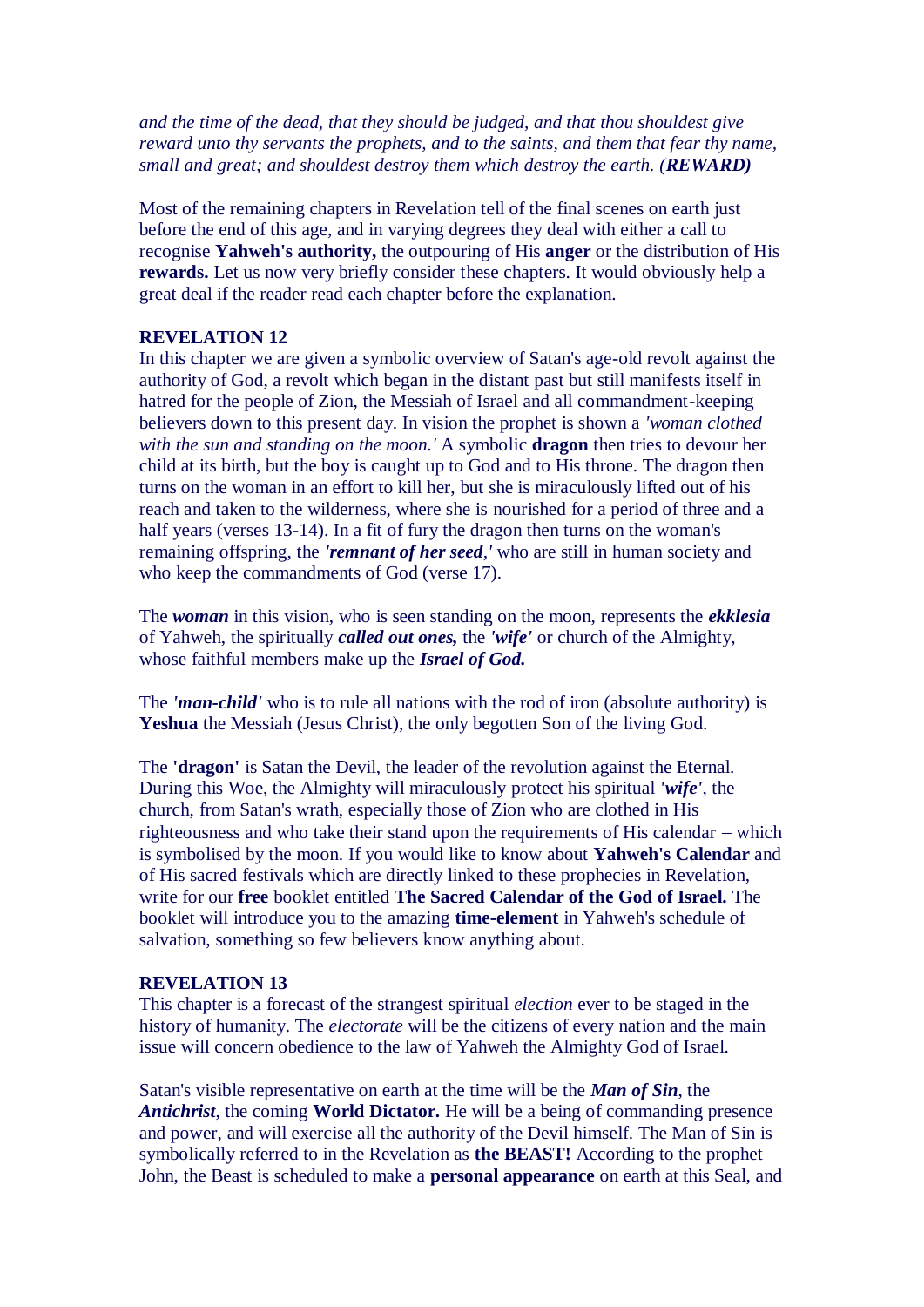will govern the whole of the world for a period of three and a half years. The vast majority of mankind, we are told, will worship him in abject terror, demonstrating their acceptance of his authority by doing his will and receiving his **Mark.**

Those who refuse to accept the Mark of the Beast will lose the right to buy and sell. In other words they will be totally barred from the world's markets, banks and other economic institutions. On the other hand, those who do worship the Beast will receive the full measure of Yahweh's anger, which is to be poured out undiluted on mankind in the form of the seven last plagues.

A symbolic description of this coming **World Dictator** is given below:

*Rev.13: 1: And I stood upon the sand of the sea, and saw a beast rise up out of the sea, having seven heads and ten horns, and upon his horns ten crowns, and upon his heads the name of blasphemy. 2: And the beast which I saw was like unto a leopard, and his feet were as the feet of a bear, and his mouth as the mouth of a lion: and the dragon gave him his power, and his seat, and great authority. 3: And I saw one of his heads as it were wounded to death; and his deadly wound was healed: and all the world wondered after the beast.*

*4: And they worshipped the dragon which gave power unto the beast: and they worshipped the beast, saying, Who is like unto the beast? who is able to make war with him? 5: And there was given unto him a mouth speaking great things and blasphemies; and power was given unto him to continue forty and two months. 6: And he opened his mouth in blasphemy against God, to blaspheme his name, and his tabernacle, and them that dwell in heaven. 7: And it was given unto him to make war with the saints, and to overcome them: and power was given him over all kindreds, and tongues, and nations. 8: And all that dwell upon the earth shall worship him, whose names are not written in the book of life of the Lamb slain from the foundation of the world. 9: If any man have an ear, let him hear.*

The Apostle Paul writing in plain language about the same being  $-$  the **Man of Sin**  $$ said this:

*2 Thessalonians 2: 1: Now we beseech you, brethren, by the coming of our Lord Jesus Christ, and by our gathering together unto him, 2: That ye be not soon shaken in mind, or be troubled, neither by spirit, nor by word, nor by letter as from us, as that the day of Christ is at hand. 3: Let no man deceive you by any means: for that day shall not come, except there come a falling away first, and that man of sin be revealed, the son of perdition; 4: Who opposeth and exalteth himself above all that is called God, or that is worshipped; so that he as God sitteth in the temple of God, shewing himself that he is God. 5: Remember ye not, that, when I was yet with you, I told you these things? 6: And now ye know what withholdeth that he might be revealed in his time. 7: For the mystery of iniquity doth already work: only he who now letteth will let, until he be taken out of the way. 8: And then shall that Wicked be revealed, whom the Lord shall consume with the spirit of his mouth, and shall destroy with the brightness of his coming.* 

Yahweh's warning message against worshipping the Beast and accepting his **Mark** is as follows: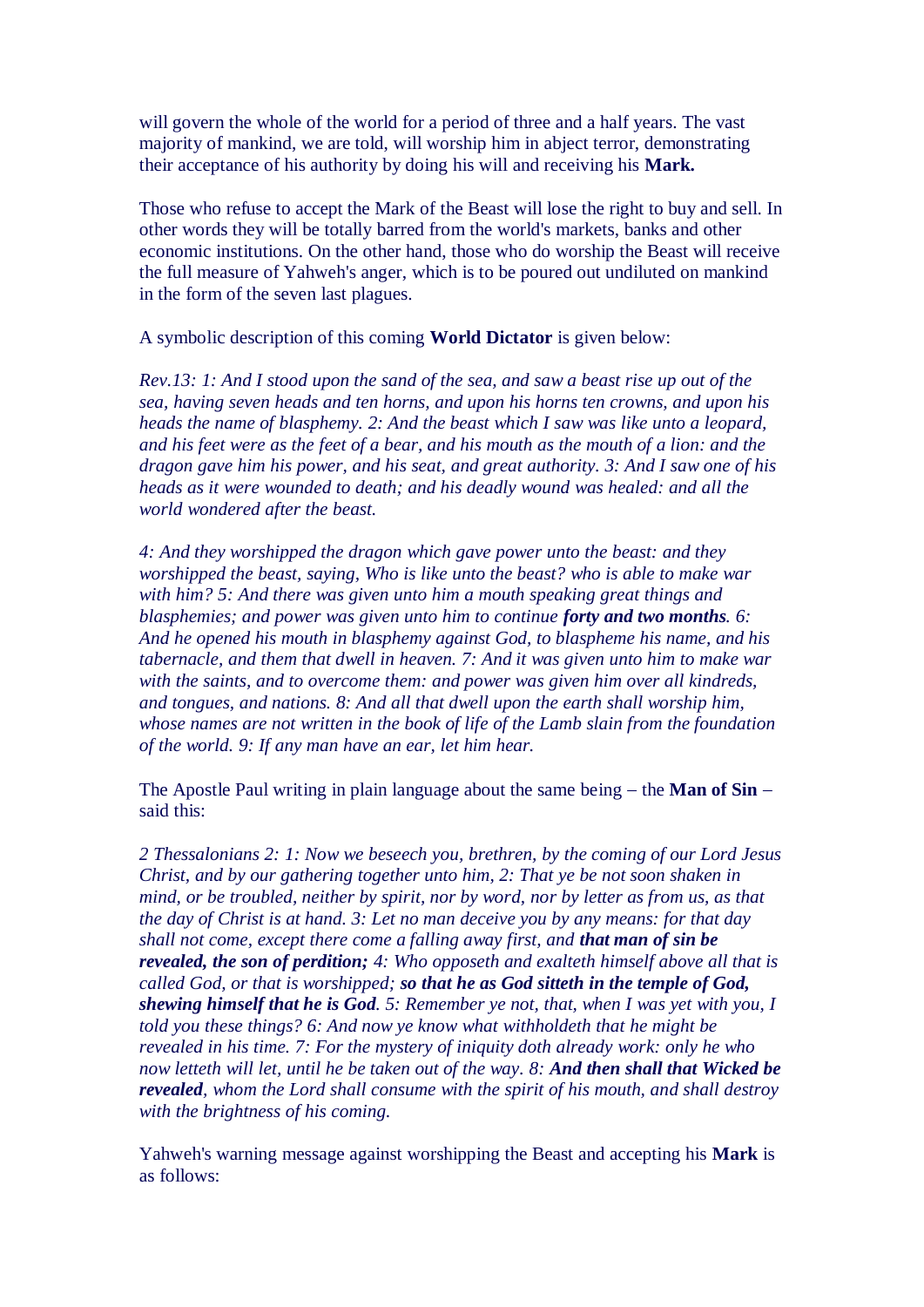Rev.14: *9: And the third angel followed them, saying with a loud voice, If any man worship the beast and his image, and receive his mark in his forehead, or in his hand, 10: The same shall drink of the wine of the wrath of God, which is poured out without mixture into the cup of his indignation; and he shall be tormented with fire and brimstone in the presence of the holy angels, and in the presence of the Lamb: 11: And the smoke of their torment ascendeth up for ever and ever: and they have no rest day nor night, who worship the beast and his image, and whosoever receiveth the mark of his name.* 

Who will dispute but that here before us is a prophetic warning of unparalleled importance; which we must understand if we wish to escape the wrath of the Almighty. The two burning questions that immediately come to mind are:

- **Who is the Beast?**
- **What is his Mark?**

#### **THE BEAST OF REVELATION 13**

Countless millions of words have been penned over the centuries as to the Beast and almost every major political or religious power has at some time been classified as being the Beast, the **Antichrist!**

The Beast we are told is:

- Paganism
- The Roman Empire
- The Roman Catholic Church<br>• The Protestant Church
- The Protestant Church
- The British Empire
- The United States of America
- The United Nations Organisation
- Nazism
- Atheistic Communism
- The European Economic Community
- The New World Order etc. etc.

The list is long and confusing to say the least, but it is obviously an important issue which we must settle if we want to escape the wrath of the Almighty God. And so we ask, which one of these  $-$  if any  $-$  is the Beast? Before we give our answer let us make one point clear; **the Scriptures do not state in plain and simple language who the Beast is.** Nonetheless, we are given a number of **vital clues** as to his identity, clues which we must bear in mind if we are not to be taken in by every plausible theory that comes our way. **Six clues** as to the Beast's identity are considered below for the reader's guidance.

#### **CLUE ONE … He is the Lawless One**

Elsewhere in the Scriptures we are told that this same blasphemous power, who is scheduled to arrive on the world scene just before the return of the Messiah, is the **Lawless One,** the **Wicked One,** the **Man of Sin.** (2 Thess. 2:1-9)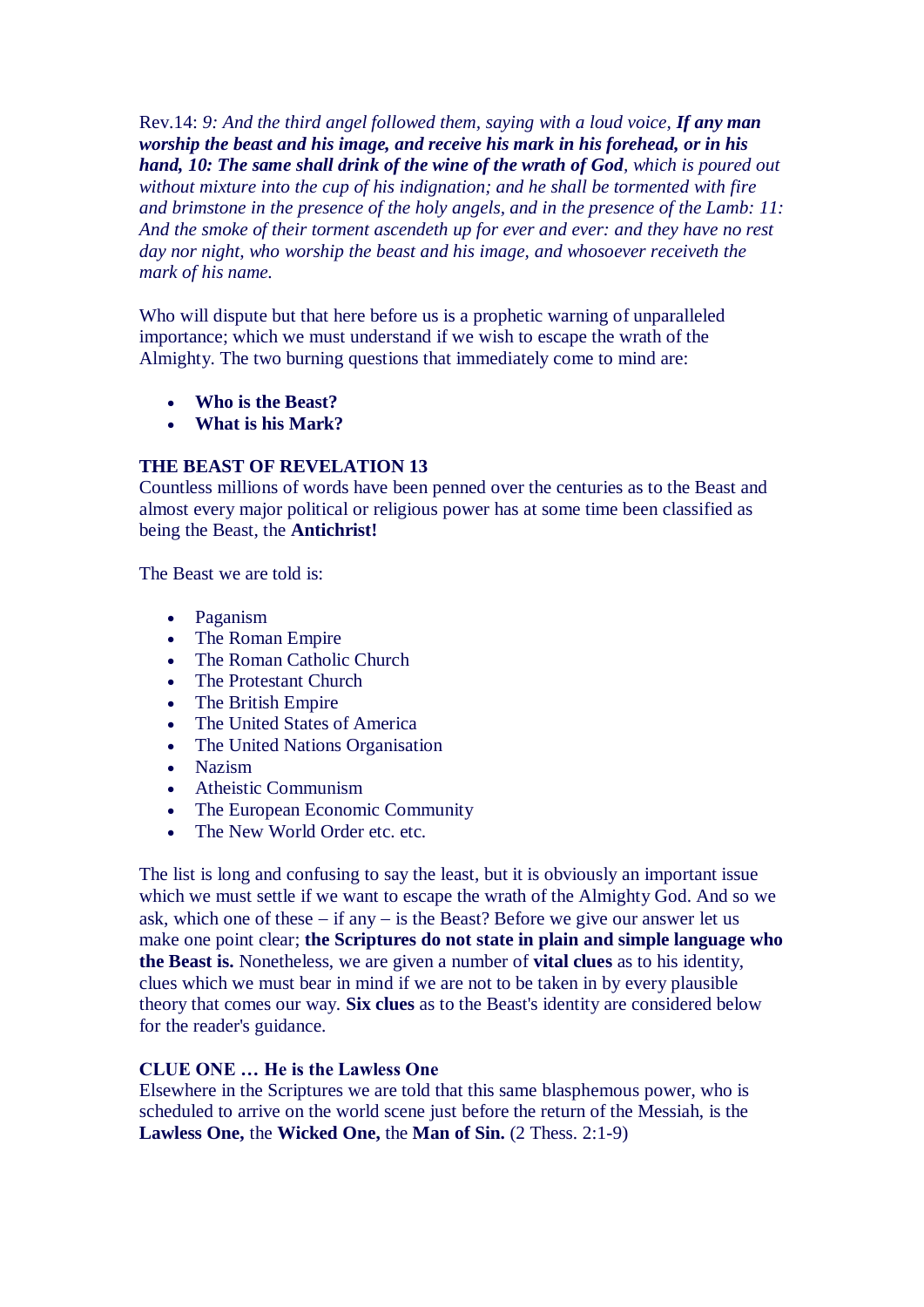He is the Lawless One because he not only breaks God's law, but vainly imagines that he can **change it.** The commandment he is particularly interested in trying to change is the one dealing with the **sacred seasons,** with **TIME.** This, of course, is the Sabbath commandment; for that is the only one which deals with the element of **time**. (Daniel 7:25)

#### *He ... shall think to change times and laws.*

This first clue, in short, tells us that the Beast is an outlaw, a blatant sinner, whose main objective is to change the *times in Yahweh's law.* In other words, he thinks he can change the Sabbath commandments; for these are the only ones dealing with the element of time.

#### **CLUE TWO … He existed before the vision of the Revelation was given.**

Our next clue comes from the lips of a mighty angel who plainly tells us that the Beast was in existence **before** the Revelation was given, but was not alive at the time it was given.

#### *The beast that thou sawest was, and is not; and shall ascend out of the bottomless pit…*(Rev. 17:8)

This is a vitally important clue, for it means that when establishing his identity we will need to look for a person or power that existed **before** the book of Revelation was given (AD 96): a power *'that was.'* Moreover, that power *'was not'* around at the time the prophecy was given, but would *ascend to life some time later -* some time after AD 96.

### **CLUE THREE … He will arise from the Bottomless Pit.**

Our next clue is even more meaningful than the first two, for it tells us **where** the Beast comes from.

*Rev. 17:8 The beast that thou sawest was, and is not; and shall ascend out of the bottomless pit, and go into perdition: and they that dwell on the earth shall wonder, whose names were not written in the book of life from the foundation of the world, when they behold the beast that was, and is not, and yet is.*

The fact that the Beast arises from out of the Bottomless Pit is also seen in Revelation 11: *7:* 

*And when they* (the Two Witnesses) *shall have finished their testimony, the beast that ascendeth out of the bottomless pit shall make war against them, and shall overcome them, and kill them.* 

We know from our previous study of the abyss that it is a spirit-penitentiary of some kind where multitudes of evil angels are imprisoned and are awaiting the day of judgement. The Beast will come from that place, from the Bottomless Pit.

### **CLUE FOUR … He will actually reveal himself.**

*2 Thess.2: 7: For the mystery of iniquity doth already work: only he who now letteth will let, until he be taken out of the way. 8: And then shall that Wicked be revealed,*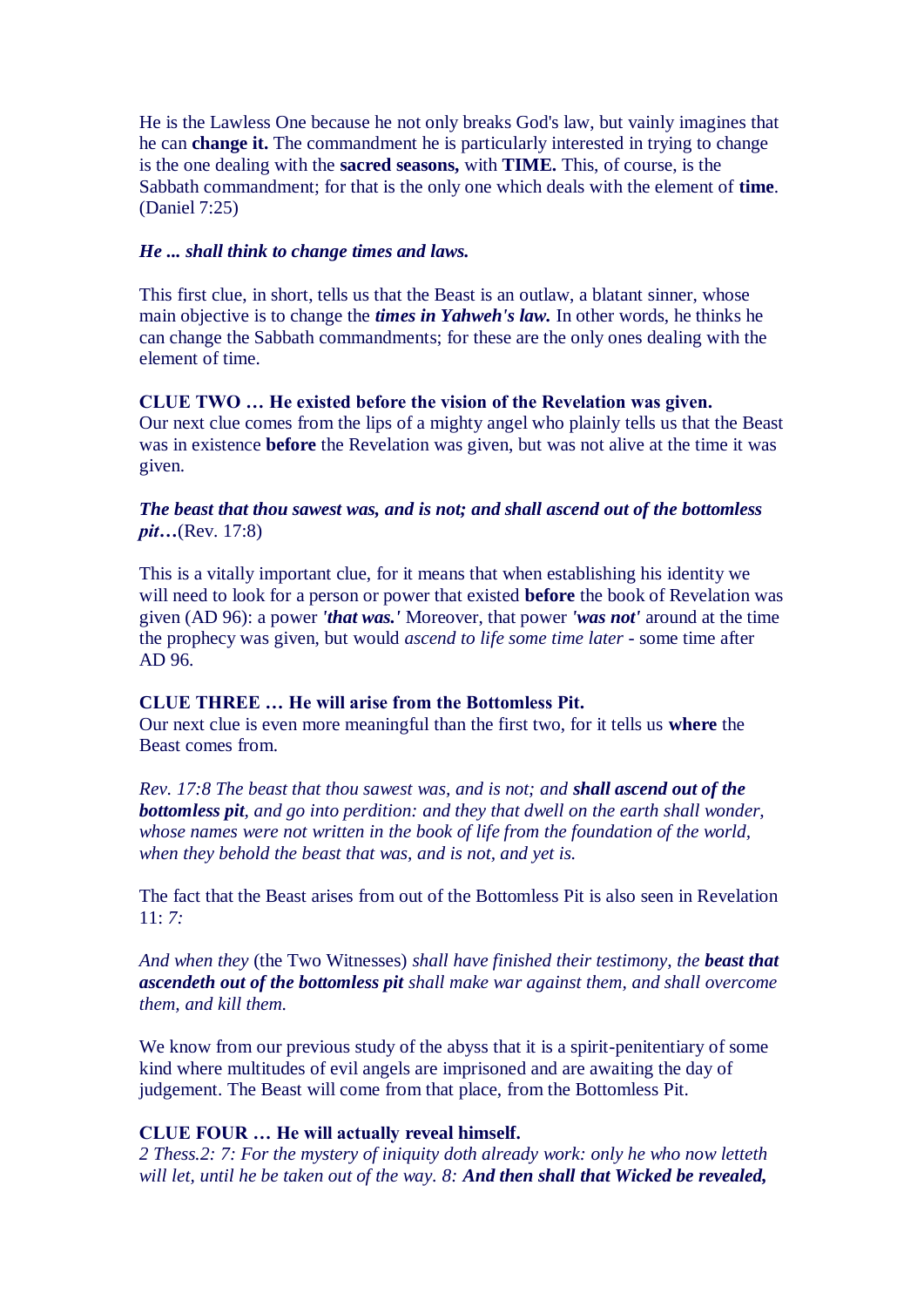*whom the Lord shall consume with the spirit of his mouth, and shall destroy with the brightness of his coming.*

*Rev.17: 8: The beast that thou sawest was, and is not; and shall ascend out of the bottomless pit, and go into perdition: and they that dwell on the earth shall wonder, whose names were not written in the book of life from the foundation of the world, when they behold the beast that was, and is not, and yet is.* 

#### **CLUE FIVE … His reign will last for 42 months.**

*Rev.13:5: And there was given unto him a mouth speaking great things and blasphemies; and power was given unto him to continue forty and two months.*

This 42 month period will coincide with the 1260 days or three and a half years the *ecclesia* of Yahweh (the church) is in the wilderness. See Revelation 12: verses 6 and 14) In other words, during the Beast's 42 month reign, when he is terrorising the world's inhabitants into serving him, the church of the Most High will be divinely protected in the wilderness – well out of Satan's reach.

#### **CLUE SIX … He will meet his end at the Saviour's return.**

The Beast's reign, we are told, will end at the Messiah's return. Together with the False Prophet who deluded the world into accepting his Mark the Beast will be cast into the lake of fire.

*Rev.19: 19: And I saw the beast, and the kings of the earth, and their armies, gathered together to make war against him that sat on the horse, and against his army. 20: And the beast was taken, and with him the false prophet that wrought miracles before him, with which he deceived them that had received the mark of the beast, and them that worshipped his image. These both were cast alive into a lake of fire burning with brimstone.*

This clue tells us that the Beast is an authority who is able to marshal the military might of all nations (*the kings of the earth and their armies)* and to lead them in battle against the returning Son of God! Bear this vital clue in mind when trying to identify the Beast.

From these SIX meaningful clues we conclude that it is highly unlikely that any person, religious organisation or political party on earth today can sensibly be classified as being the Beast of Revelation 13; for of whom could it be said:

- 1. They attempted to alter the Sabbath Commandment in God's law.
- 2. They existed before the vision of Revelation was given (that is before AD 96).
- 3. They were **not** in existence at the time the vision was being given. (AD 96)
- 4. They ascended to life again from out of the Bottomless Pit, that spirit penitentiary, which is still shut anyway.
- 5. They ruled the whole world for a period of 42 months (which is three and a half years or 1260 days)
- 6. They have the authority to organise the military might of **all nations** and to wage an all-out battle against the Son of God!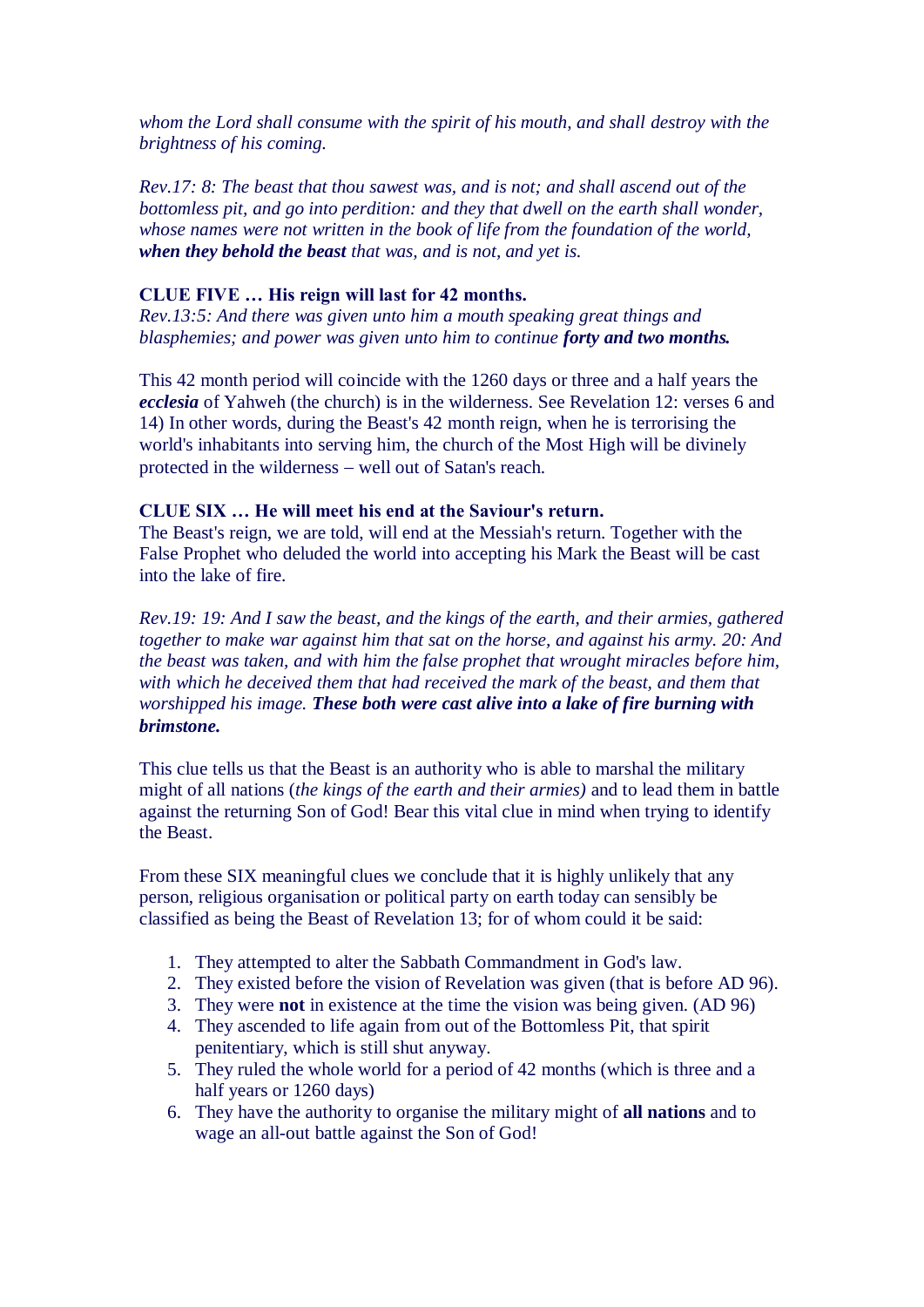With due respect to the many opinions about the Beast which have been voiced in the past, it is perfectly obvious that in this present world there just does not exist any person or power  $-$  political or ecclesiastical  $-$  which could meet even 3 of the above conditions, let alone all 6 of them.

#### **Who then, is the Beast of Revelation 13?**

From these 6 clues the Stewarton Bible School presents the following answer. The Beast, the Antichrist, the Lawless One, the Little Horn is a supernatural being who existed millenniums ago and was imprisoned in the blackness of the Abyss for crimes too grievous for our puny minds to even imagine. Though the evil influence from his past existence still pervades human civilisation, the Beast himself is in the Abyss at this very moment.

In Rev. 9: 11 we are plainly told that a mighty monarch called **Abaddon,** the **Destroyer,** the **Exterminator** shall arise from out of the Bottomless Pit to terrorise mankind: that is, all except those who have accepted the Almighty's seal. The prophecy also tells us that three *unclean spirits like frogs, the spirits of devils,*  motivate the Dragon, the Beast and the false Prophet. In other words, the Beast is an evil, unclean being like Satan the Devil and the False Prophet. Unclean output (lies) issues from each of their mouths.

#### *Rev.16:13: And I saw three unclean spirits like frogs come out of the mouth of the dragon, and out of the mouth of the beast, and out of the mouth of the false prophet.*

As king of the evil host which emerges from the Bottomless Pit, Abaddon is the personification of evil, a sadist of unspeakable depravity and he speaks with an unclean, lying tongue!

Bearing these six clues in mind and comparing them with the prophecy of the Abyss, **it is our considered opinion that the Beast who also rises from the Abyss, could well be Abaddon, the Destroyer, the King of the Bottomless Pit, the Exterminator from Sheol – the Son of Hell!** Yes, the Beast could well be Abaddon, the King of the Bottomless Pit, the unclean spirit who teams up with Satan and the False Prophet against Yeshua the Messiah. When the Beast rises from the Abyss at the 1st Woe, he will attract to himself the world's allegiance and adoration  $-$  an adoration born of terror. He will then go on to be worshipped *as the Antichrist - God on earth!*

*2 Thess.2: 3: Let no man deceive you by any means: for that day shall not come, except there come a falling away first, and that man of sin be revealed, the son of perdition; 4: Who opposeth and exalteth himself above all that is called God, or that is worshipped; so that he as God sitteth in the temple of God, shewing himself that he is God.* 

At that time the Beast's most ardent followers will abandon themselves to violence, sexual licence and Devil worship, the very sins multitudes of evil angels were imprisoned in the Abyss for in the days gone by. (Jude 7). For three and a half years the Beast will govern the whole world, compelling its terrified inhabitants into receiving his Mark. At the end of that period he will organise the military might of all nations and dare to launch an attack on **Yeshua the Messiah** at his return. He will perish in the attempt and be hurled to his doom in the Lake of Fire. (Rev. 19:19-21)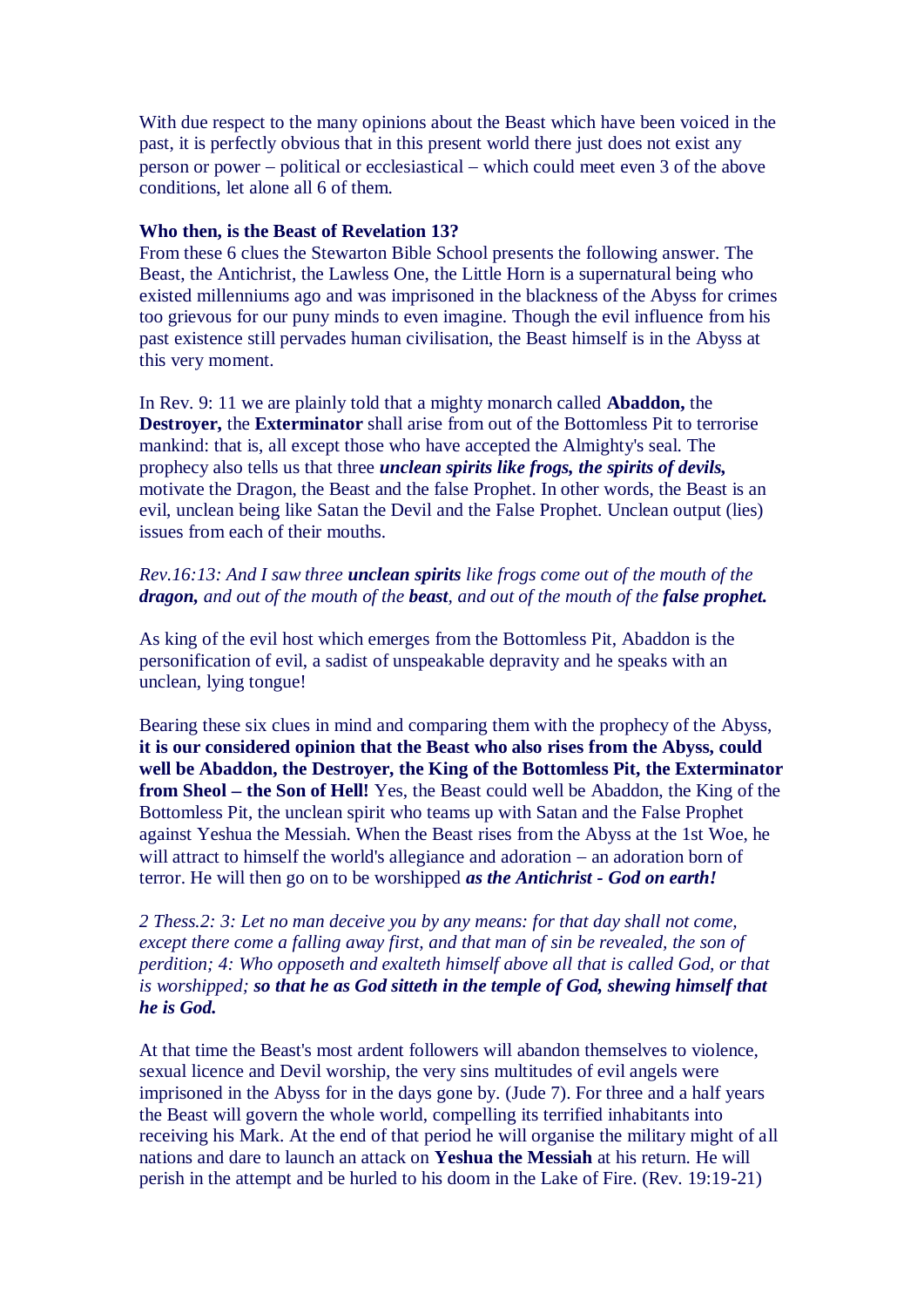#### **THE MARK OF THE BEAST**

When the Antichrist visibly manifests himself on earth and begins his three and a half year reign, he will compel the people of all nations to bear his Mark. Acceptance of it either in one's *forehead* (faith in it) or the **right hand** (acting upon it) will be compulsory, and those who refuse to receive the Mark will not be allowed to buy and sell in the markets of the world. In the prophecy of Daniel 7 we are plainly told that the Little Horn power (the Antichrist) will attempt to change *the commandments dealing with time (the Sabbath days in Yahweh's law)* which constitute the Sign of the God of Israel.

In other words, the Beast will attempt to counterfeit Yahweh's signature (His Sabbath days): and in their place he will popularise various festivals of his own choosing. It is these *substitute festivals or rest days* which are scheduled to become the dreaded **Mark of the Beast,** the Signature of Satan!

*'And what*,' you may ask, *'are these substitute days which are to become the Mark of the Beast?'* There is only one true answer to that question and it presents itself as the only conclusion that the foregoing facts allow. And that one inescapable conclusion is this:

**That as the true weekly Sabbath (**the day known as Saturday) **and the Annual Feast Days in the sacred calendar constitute the Sign or Signature of Yahweh the Almighty God of Israel, then the Mark of the Beast, the signature of the Lawless One, the one who vainly thinks that he can change the Sabbaths in Yahweh's perfect law and replace them with festivals of his own choice, must, by a process of simple deduction, be the bogus rest-day of Sunday and all the other unholy festivals of heathenism which are currently posing as the festivals of the Almighty God. (Christmas, Easter, Whit Sunday, Ash Wednesday etc.)** 

Astonishing as this may sound, these popular festivals are nothing more than the unsanctified output of paganism. Most were kept by the heathen centuries before the Messiah was born in Bethlehem. In the course of time they imperceptibly inveigled their way into the Christian church and are now being boldly proclaimed as the Lord's Day, Christ's birthday etc. Yet, and this is an unequivocal fact, there is not a single verse in the Holy Scriptures which even hints at their supposed sanctity, let alone calls for their observance.

When the Antichrist rises from the Abyss and begins his three and a half year dictatorship he will greatly magnify these ancient heathen festivals and rank the keeping of them as a Sign or **Mark** of allegiance to him. Who knows, he may even have been instrumental in organising their observance by the ancient pagans when he first lived; that is, centuries before he was imprisoned in the Abyss. When the Antichrist arrives the observance of Yahweh's Sabbaths will be banned and these bogus pagan festivals will be raised to their ancient glory and will again attain the dubious distinction of being the **Mark of the Beast!**

Strange as it may seem, not all the inhabitants of the earth will be deceived into receiving the Antichrist's Mark. There will be at least two groups of believers who will totally reject it.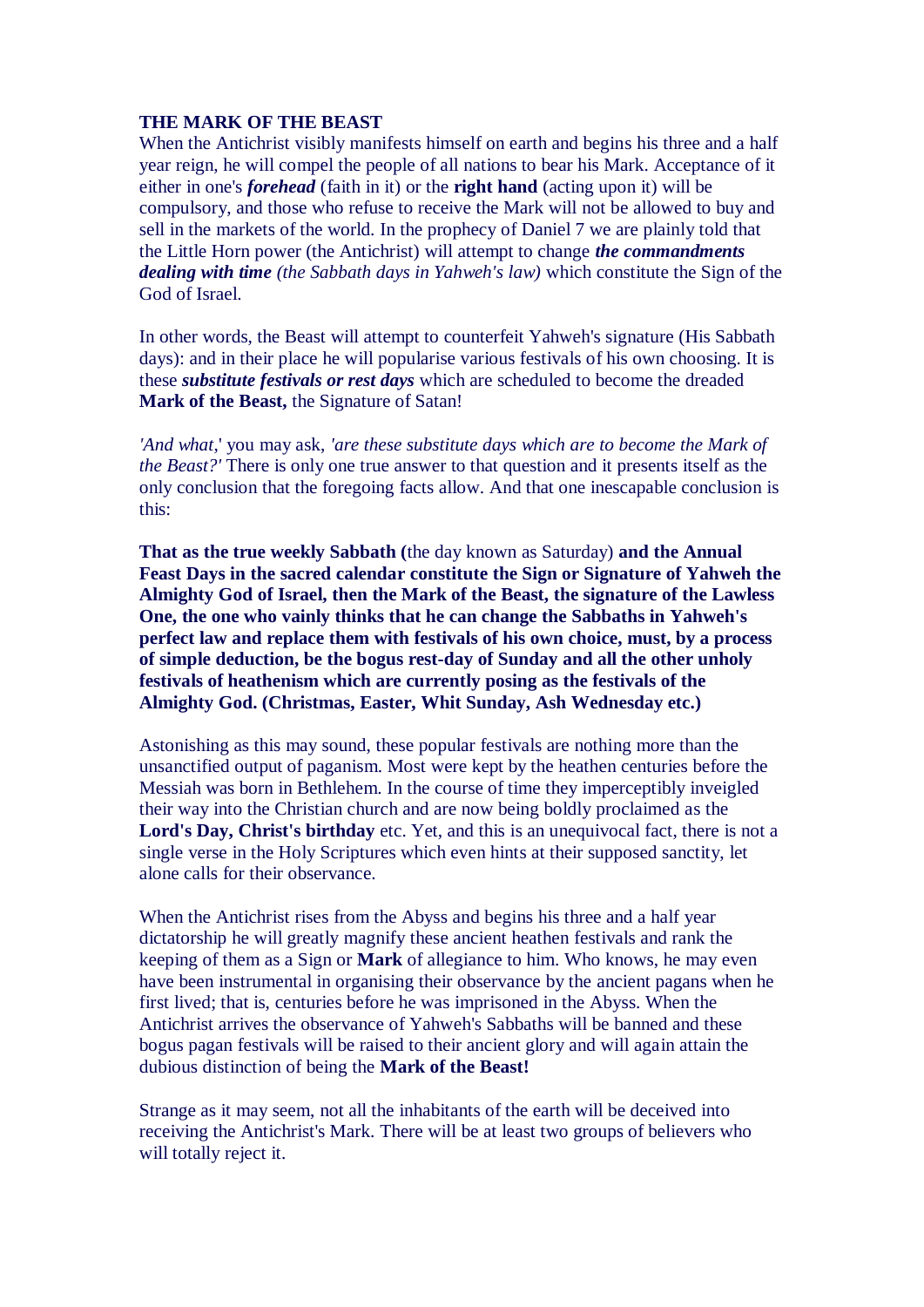They are:

1) The *144,000 Israelites* who will have already accepted the Almighty's Seal at the time of the sealing.

2) An *unspecified number of commandment-keepers* who will bear the brunt of the Beast's anger when he discovers that he, as Satan the Dragon's agent, is unable to harm the woman in the wilderness. (Rev. 12)

The 144,000 Israelites are a special company of believers who are to be sealed by the Holy Spirit with Yahweh's character, which is specified in the principles embodied in the law. The 144,000 will not only observe God's commandments with faultless obedience, but they will keep His weekly and annual Sabbaths in the truest sense of the term: keep them as a sign of the **absolute sanctification** which Yahweh will have by then wrought in their lives. They are called *'Israelites*,' so obviously a large proportion of that number will be blood-born descendants of the original children of Israel who will have accepted **Yeshua (Jesus)** as their promised Messiah. Nevertheless, among them will also be many Gentile believers who do not baulk at the idea of being classified as *Israelites;* for these souls know and live by the inspired pronouncement that says:

#### *And if ye be Christ's, then are ye Abraham's seed, and heirs according to the promise.* (Galatians 3:29)

These commandment-keeping Gentile believers are grafted in the *Olive of Israel* (Romans 11) and are, hopefully, not barred from being numbered with the 144,000 Israelites mentioned in this prophecy. True Israelites, in other words, are not merely the Messiah-accepting descendants of Jacob, but believers who not only have faith in **Yahshua the Messiah** (Jesus Christ), but also endeavour to keep the laws of Yahweh the God of Israel: particularly the Sabbath and food laws which so strikingly sets apart Israel from every other nation on earth.

The 144,000 Israelites could well make up the company who are symbolised by the woman in Rev. 12, but other than this brief explanation of our view it would be infantile of us to presume as to the particular denomination or race from which they will come. The innumerable multitude of commandment-keepers mentioned in Rev. 12:17 will also refuse to accept the Beast's Mark and though many of them will be martyred for their stand, they will all reign with the Master when he returns to earth to begin his millennial reign. (Rev. 20:4) This company will most certainly be made up of believers from every denomination and race; but, perhaps, for not having accepted Yahweh's Seal at the time of the sealing, they are not part of the wilderness group who will be supernaturally protected during the Beast's reign. (Rev. 12:13-17)

#### **THE THREE ANGELS' MESSAGES**

Revelation 14 concerns three special messages of the Almighty which are scheduled to go to all the world during the time of the Seven Seals. To a limited degree these three messages are already being proclaimed to mankind by a few Christian groups, but it is quite obvious that they still have a lot further to go before they are concluded.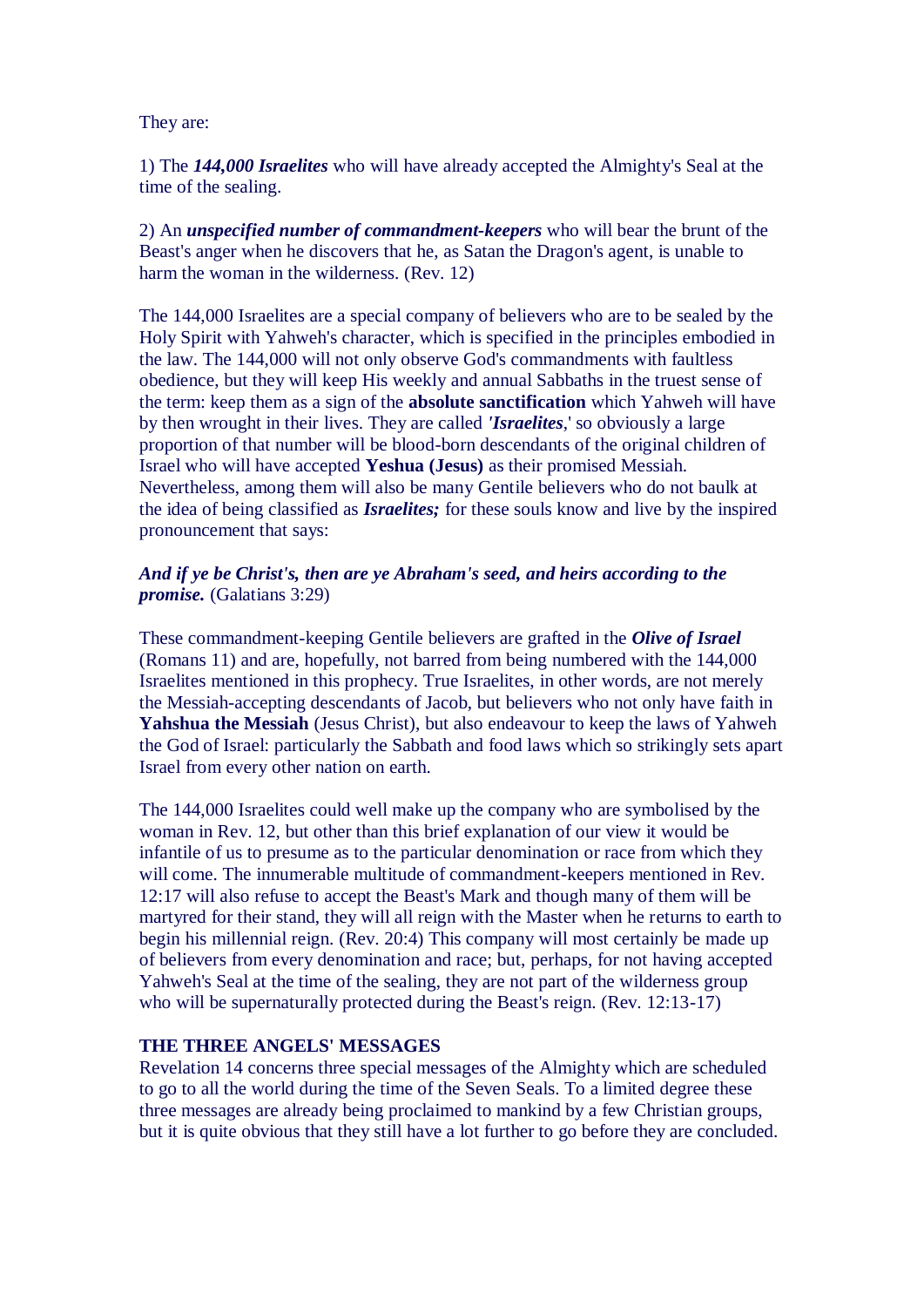#### **The 1st Angel's Message (the Everlasting Gospel)**

*Rev.14: 6: And I saw another angel fly in the midst of heaven, having the everlasting gospel to preach unto them that dwell on the earth, and to every nation, and kindred, and tongue, and people, 7: Saying with a loud voice, Fear God, and give glory to him; for the hour of his judgment is come: and worship him that made heaven, and earth, and the sea, and the fountains of waters.* 

Plainly this message is a special call to all mankind to worship the **Creator,** *the one who made heaven, and earth, and the sea and the fountains of the water.* At a time when the scriptural record of creation is contemptuously set aside by most of the intellectuals of this world: at a time when multiplied millions of people disdainfully reject the **Everlasting Gospel**: at a time when the prospect of the approaching Judgement is sniggered and sneered at, this sacred message calling all mankind to **worship the Creator** is scheduled to go forth.

Every true believer will agree that that time has arrived. The 1st Angel's warning message, calling upon mankind to worship the Creator is going into all the world at this very moment and there isn't a power in the universe that can stop it. See article **The Everlasting Gospel** for more details of this angel's message.

#### **The 2nd Angel's Message**

*And there followed another angel, saying, Babylon is fallen, is fallen, that great city, because she made all nations drink of the wine of the wrath of her fornication.* (Rev. 14:8)

Here we have another example of that second clue to the understanding symbolic prophecy, where the operation and outcome of the spiritual realities above can best be understood by watching their earthly counterparts below. Babylon, in this context, is not King Nebuchadnezzar's capital city, but that other metropolis of evil **BABYLON THE GREAT** which straddles the Great River Euphrates above. What is even more stunning is the fact that all the vaunted earthly systems of which men are so proud, are really only sub-systems of this spiritual capital above *Babylon the Great!* whose monarch is Satan the Devil.

The fall of **Babylon the Great**, as predicted by this message, not only means the utter degradation to which Satan's capital has descended, but also the **total overthrow of the spiritual capital itself.** Just as ancient Babylon fell into sin and was later overthrown on the very night it's rulers were engaged in blasphemous revelry (Daniel 5), so too will Babylon the Great and all it's sub-systems literally collapse before the armies of God.

As far as this present world is concerned, the message of the 2nd Angel means that at the fall of Babylon the Great, all the Babylonian sub-systems of the world will **collapse in confusion.** It is probably at that time of collapse, when total anarchy and confusion reigns, that the Beast will visibly manifest himself on earth and masquerade as the long awaited Saviour of the human race. When he appears he will be welcomed by millions as Jesus Christ himself; as the only one powerful enough to rescue mankind from its myriad problems. The Antichrist will then take over the government of the world and dare to rule mankind as God! (2 Thess. 2:3-4) According to the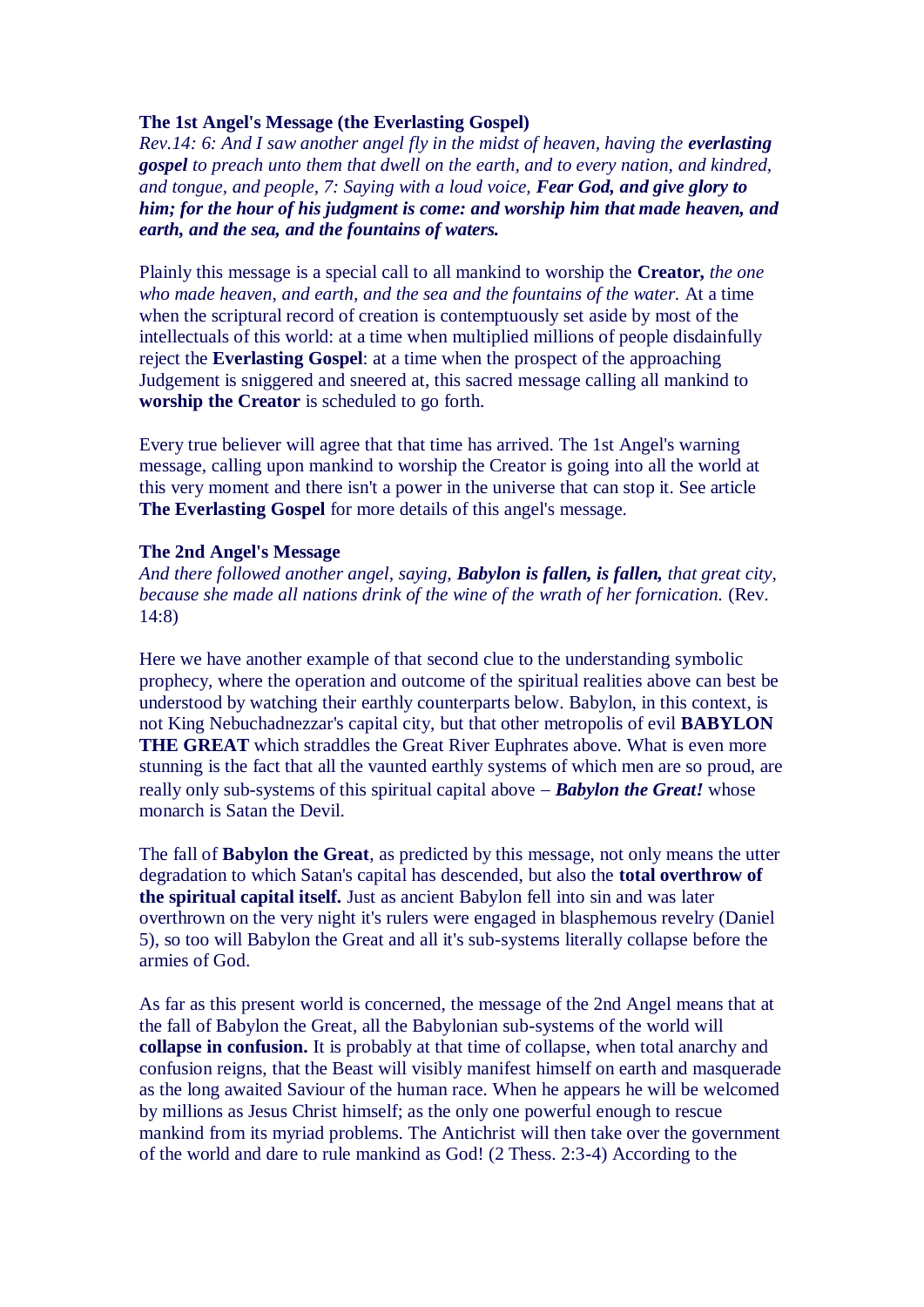Revelation, Yahweh's followers are advised to **come out of Babylon at that time; come out** in order to escape the seven last plagues scheduled to fall on mankind.

*Rev.18: 1: And after these things I saw another angel come down from heaven, having great power; and the earth was lightened with his glory. 2: And he cried mightily with a strong voice, saying, Babylon the great is fallen, is fallen, and is become the habitation of devils, and the hold of every foul spirit, and a cage of every unclean and hateful bird. 3: For all nations have drunk of the wine of the wrath of her fornication, and the kings of the earth have committed fornication with her, and the merchants of the earth are waxed rich through the abundance of her delicacies. 4: And I heard another voice from heaven, saying, Come out of her, my people, that ye be not partakers of her sins, and that ye receive not of her plagues. 5: For her sins have reached unto heaven, and God hath remembered her iniquities.*

Spiritually and socially we believers are, of course, already coming out of Babylon; but the day is not far distant when Babylon the Great will literally collapse before the armies of Yahweh and then we will **physically move out** of the world's cities just as God's people left ancient Babylon. May Yahweh hasten that day. The fall of **Babylon the Great** will be reflected on earth in the total economic and social collapse of all nations. Then will follow the punishment of Babylon's **harlot daughters,** the false religious systems and, finally the seven last plagues. These events are detailed in Revelation chapters 15 to 18. The reader is strongly advised to read those chapters in conjunction with the record of ancient Babylon's fall as given in the books of Isaiah, Jeremiah and Daniel.

#### **The 3rd Angel's Message**

*Rev.14: 9: And the third angel followed them, saying with a loud voice, If any man worship the beast and his image, and receive his mark in his forehead, or in his hand, 10: The same shall drink of the wine of the wrath of God, which is poured out without mixture into the cup of his indignation; and he shall be tormented with fire and brimstone in the presence of the holy angels, and in the presence of the Lamb: 11: And the smoke of their torment ascendeth up for ever and ever: and they have no rest day nor night, who worship the beast and his image, and whosoever receiveth the mark of his name. 12: Here is the patience of the saints: here are they that keep the commandments of God, and the faith of Jesus.*

Every knowledgeable Bible student will recognise that here is a message of unparalleled importance, undoubtedly the most awesome warning recorded in the entire Scriptures, and one which we must understand and heed if we are to escape the wrath of the Almighty. In view of this fact the Stewarton Bible School has published a special tract entitled **THE MARK OF THE BEAST** which explains in greater detail what the Mark is and how to avoid receiving it. The 3rd Angel's message is an awesome warning to mankind of the fearsome consequences awaiting those who accept the Mark of the Beast.

*If any man worships the Beast ... and receives his Mark ... the same shall drink of the wine of the wrath of God, which is poured out without mixture into the cup of his indignation.*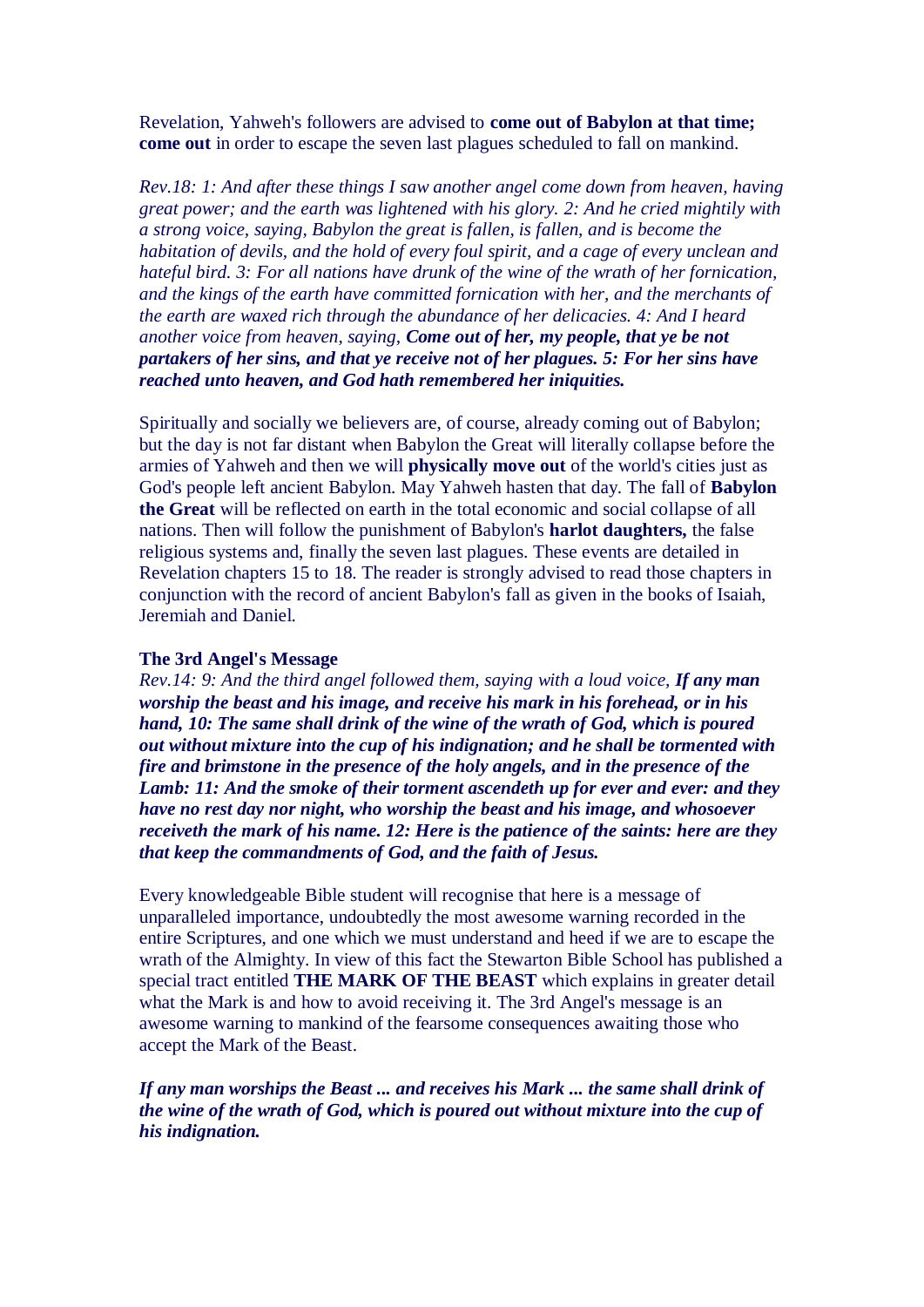Let the reader pause and take note of that terrifying prospect, for it is fearsome beyond imagination. Here is no idle message, no meaningless threat, but the Almighty God's last warning to mankind concerning a subject dearest to His heart.

In summary the Three Angels' messages call upon all believers: 1) To heed the *Everlasting Gospel* which calls upon mankind to worship the Creator.

#### 2) To *separate themselves from Babylon the Great,* the *Great Whore* and her prostitute daughters.

3) To reject the *Mark of the Beast*, which manifests itself in the keeping of bogus pagan festivals which are currently being celebrated in place of the Sabbaths of the Creator.

Believers who remember Yahweh's Sabbaths are by their very stand heeding the messages of the three Angels.

- First: Yahweh's weekly Sabbath is a memorial of His creation (Exodus 20:8) and the keeping of it is a perfect response to the message of the 1st Angel which calls us to worship the Creator.
- **Second:** the Almighty's Sabbaths are the specially appointed sign of sanctification and separation from the sinful practices of the Babylonian system we find ourselves in; (Ezekiel 20:12-20) and keeping them answers to the message of the 2nd Angel.
- **Third:** the Sabbaths of Yahweh are the very antithesis of the Mark of the Beast, and keeping them is the required response to the 3rd Angel's message.

### **Third Clue**

At this point we will briefly explain the 3rd clue to understanding Bible prophecy. It concerns the existence of *prophetic dramas.* A drama is, of course, a play, a staged performance directed by someone to convey a given message. *Prophetic dramas* are *staged performances, real live shows* directed by the Almighty to put across the lifegiving message of salvation. They are divinely authorised productions designed to demonstrate to the entire universe the spiritual realities scheduled to take place some time later in the Plan of Salvation.

A perfect example of a prophetic drama can be found in the first few books of the Bible which catalogues the experience of ancient Israel in the time of the Pharaohs. There we read of Israel's slavery, the sacrifice of the Passover lamb, the miraculous deliverance from Egypt, the receiving of the law at Mount Sinai and the subsequent journey to the Promised Land. *Those ancient experiences were all divinely directed real-life dramas of prophetic significance,* for they foreshadowed mankind's slavery in sin, salvation through the blood of the Messiah (the Lamb of God), the total overthrow of Satan and his system, the Sealing work in the last days and the church's triumphant entry into the glorious Kingdom of Heaven.

Yes, all those ancient experiences, and there are literally scores of them in the Scriptures, were *prophetic dramas* which were arranged and directed by the Creator to prefigure the mighty spiritual realities involved in the salvation of mankind. An understanding of them is a vital key to understanding the future. To grasp the meaning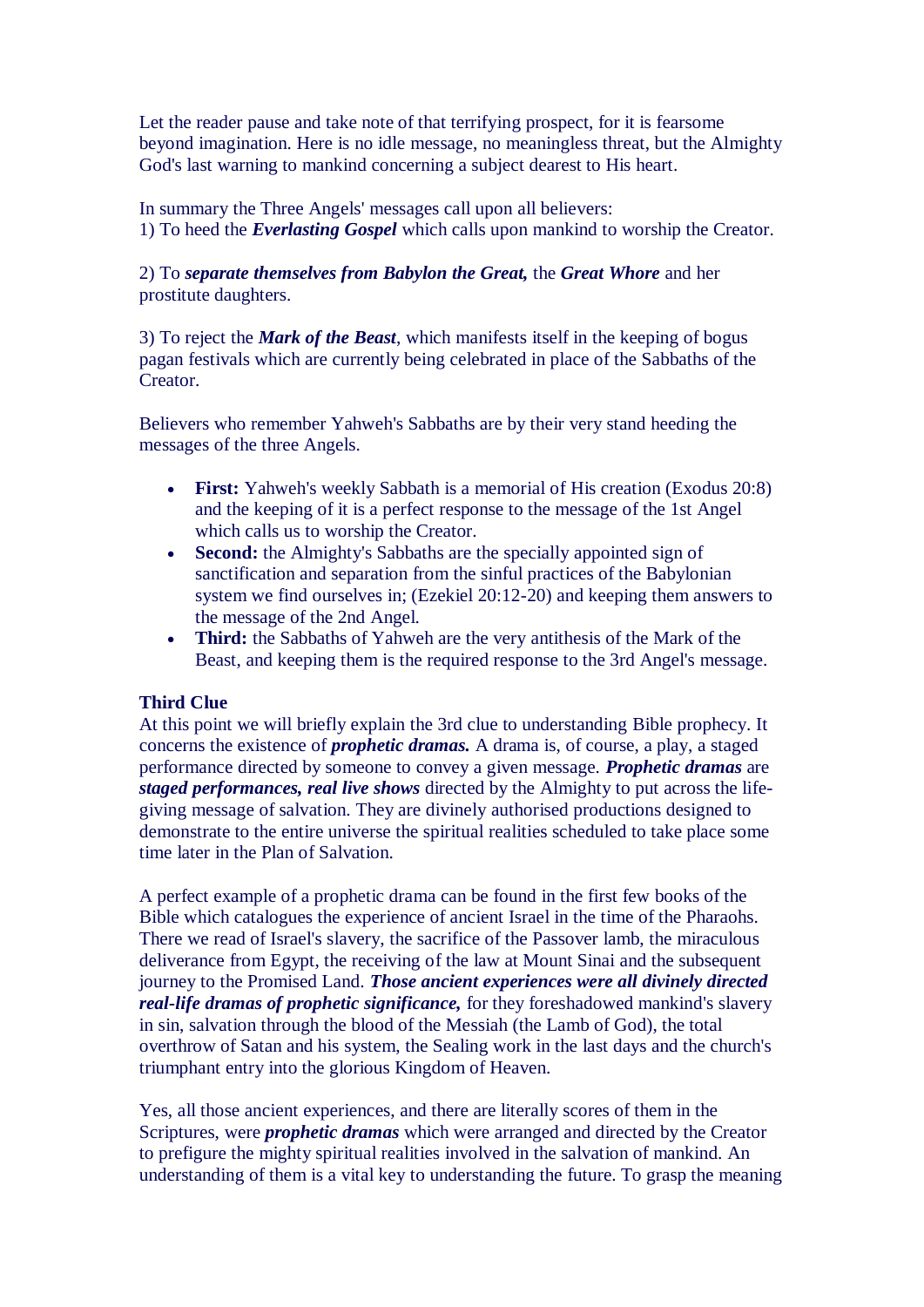of the Revelation, therefore, we must go back to the Scriptures to the records of those ancient prophetic dramas. *Together with the law of God they constitute an illustrated systems specification of the complex Programme of Salvation which the Almighty is currently running.* The following text of Scriptures will prove this point.

*1 Cor.10: 9: Neither let us tempt Christ, as some of them also tempted, and were destroyed of serpents. 10: Neither murmur ye, as some of them also murmured, and were destroyed of the destroyer. 11: Now all these things happened unto them for ensamples: and they are written for our admonition, upon whom the ends of the world are come.* 

Note the words: *'all these things happened unto them for ensamples.'* In other words, all the events recorded in the Old Testament were *prototypes, shadows, examples, living dramas, prophetic illustrations* of events scheduled to occur on a universal scale in these end times.

Let us now take one of those *prophetic illustrations* which took place in ancient Babylon and see how it warns us of coming events in *Babylon the Great*. The example we will take is found in Daniel chapter 3. It is the well known story of Shadrach, Meshach and Abednego, the three young Jews who were cast into the fiery furnace for refusing to bow down to Nebuchadnezzar's image of gold. Almost every Christian is acquainted with the story and knows how these three commandmentkeeping youths were miraculously preserved from death in the midst of the furnace. But how few know that that experience was a *prophetic drama,* a *figure*, a *living prototype* of a far greater spiritual event scheduled to take place on a world scale in our day? How many realise that very soon all the world will be called upon to submit or bow down to another *'image of gold,'* a computer-controlled economic system which will monitor the financial activity of every person on earth! Yes the time is almost upon us when every wage-packet, every payment, every transaction involving money (gold) will be vetted, processed, recorded and monitored in an international economic system controlled by the coming Dictator of the World. And once again, obedience to the commandments of Yahweh will be *the test of faith* just as it was in the days of Shadrach, Meshach and Abednego.

According to the prophecy many believers will hearken to the message of the 3rd Angel in that day. They will refuse to accept the Mark of the Beast or bow down before the *'image of gold'* in order to trade in the market place. Instead, they will obey the commandments of the God of Israel and like the three ancient worthies enter the *furnace of affliction* unbowed. Then one of the greatest miracles ever known to man will occur. Yahweh the God of the Hebrews will miraculously intervene. His Son will once again walk with His obedient servants in *the midst of the furnace* and all the forces of hell will be powerless to destroy them. That is the prophetic message of Daniel chapter 3. In dramatised form that chapter tells us how the *Treasures of Truth* are an invincible force, that their faith cannot be extinguished and their numbers never totally wiped out. Persecution, in other words, is totally incapable of destroying the commandment-keeping church of the living God.

The closing words of the 3rd Angel clearly indicate that Yahweh's church will live through the fiery trials of that time and still maintain its faith and obedience. That's good news and it is expressed in these meaningful words: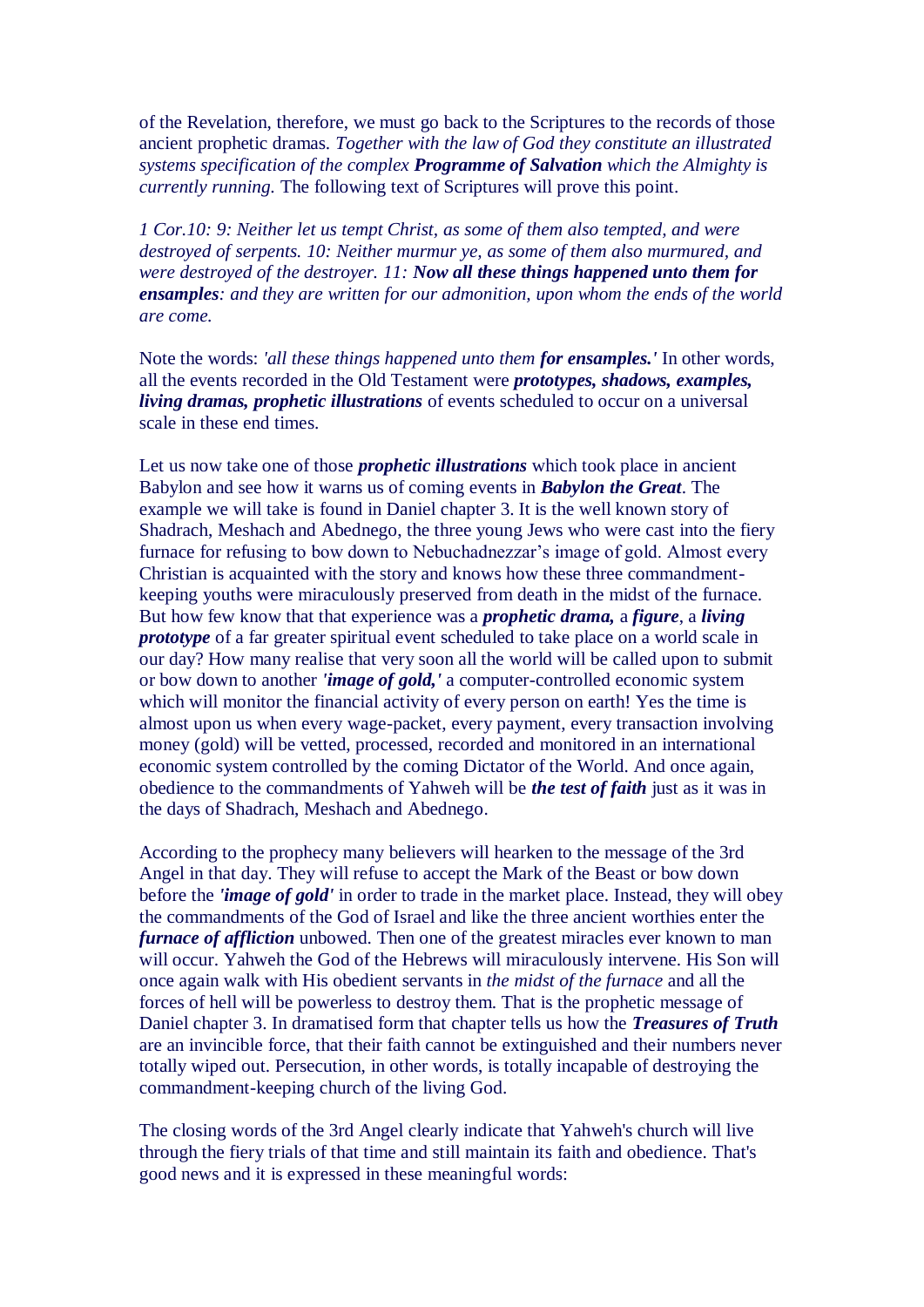#### *Here is the patience of the saints: here are they that keep the commandments of God, and the faith of Jesus.* (Rev. 14:12)

#### **THE SEVEN LAST PLAGUES**

The record of the seven last plagues is found in Revelation chapters 15 and 16. They are called the **last plagues** because they occur towards the end of the 7th Seal, just prior to the Messiah's return.

The 1st plague causes a noisome and grievous sore to break out on all who have the **Mark of the Beast** (Rev. 16:2). So it is obvious that these horrible plagues can only occur **after** the Beast has arrived on the world scene and deluded the majority of mankind into receiving his mark. These plagues are fearsome, to say the least, and because they are adequately explained in the Revelation we will only mention two points about them in this booklet.

#### 1) **The seven last plagues are referred to as the Wrath of God.** (Rev. 16:1)

*1: And I heard a great voice out of the temple saying to the seven angels, Go your ways, and pour out the vials of the wrath of God upon the earth..* 

The reader should not confuse the **Great Tribulation** with the **Wrath of God,**  because they are not the same. The **Great Tribulation** is that terrible time of trouble mentioned in Rev. 7:14-17 through which multitudes of believers will pass. It is a time of scorching heat, famine, thirst and agonising tears for all mankind; and it begins with the 1<sup>st</sup> Trumpet at the opening of the 7th Seal. The Great Tribulation is experienced by the obedient and disobedient alike with, perhaps, the exception of those believers who accepted the Seal of Yahweh before the events of the 7th Seal began.

The **Wrath of God**, on the other hand, is only experienced by the persistently disobedient, and it occurs towards the end of the 7th Seal. This means, most of humanity will experience the **great tribulation**  $-$  believer and unbeliever alike  $-$  but only the persistently disobedient will experience the **wrath of God.** That is the difference.

#### 2) *The seven plagues will be dealt out unmixed with mercy.* (Rev. 14:9-10)

For the first time in human history the universe will witness the pouring out of the undiluted wrath of God. Previously when punishing mankind the Almighty has always tempered His anger with a generous measure of mercy. But at the end time it will be very different. For whosoever worships the Beast and receives his mark shall drink of the wine of the wrath of God, which is poured out without mixture into the cup of his indignation. Wrath, without mixture, means undiluted punishment of the severest kind! To those who accept the Holy Scriptures as the Word of the living God, that prospect is terrifying beyond imagination, and has led us to the conclusion that:

**The responsibility of identifying the Mark of the Beast and then publishing information concerning it, is by far the most important and urgent commitment any church organisation could possibly undertake in these last days**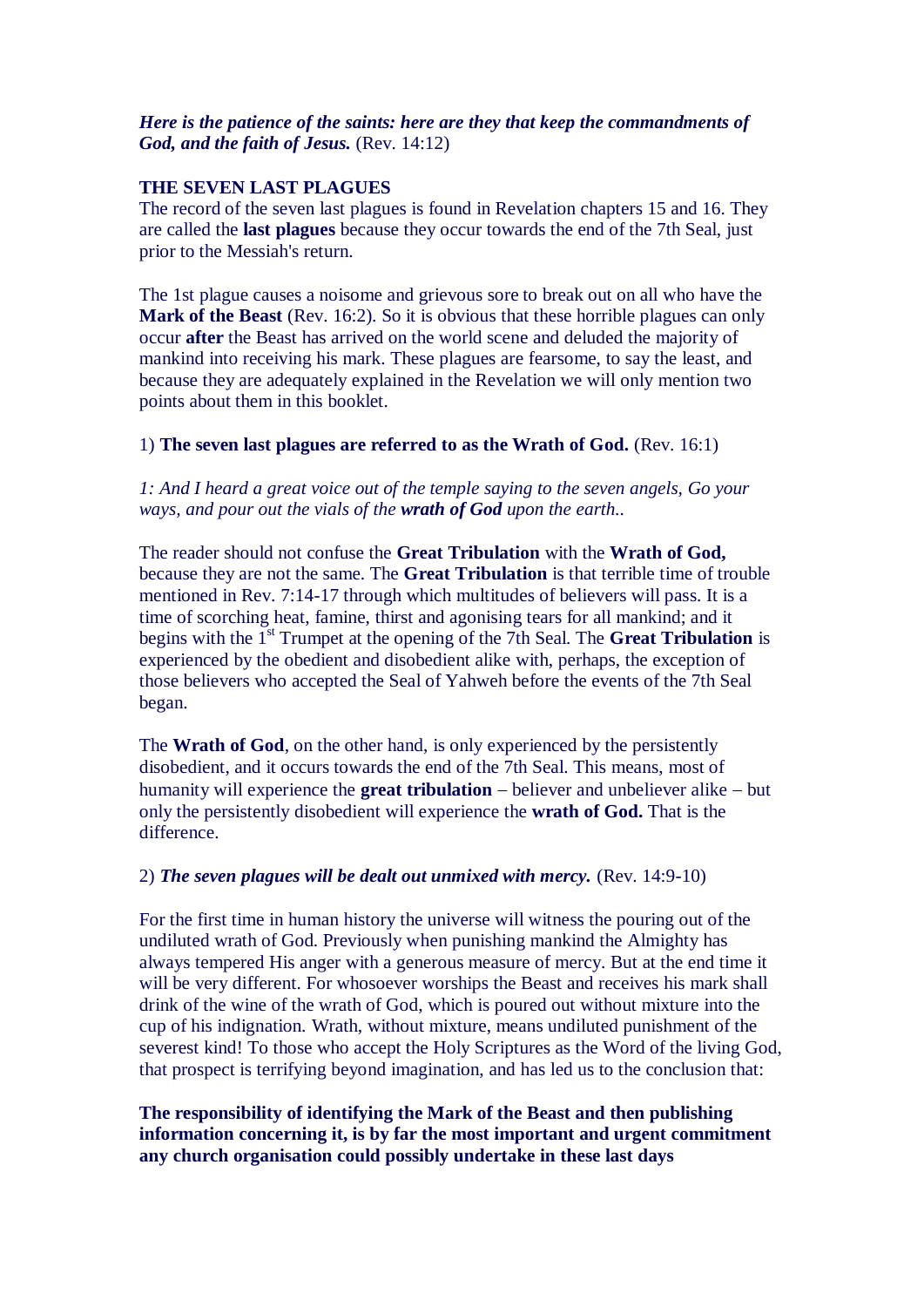Indeed this is the prime reason why the Stewarton Bible School is sending out this booklet, (and placing it on the Internet) so that every person who reads it will have a clear understanding of the momentous issues at stake and know how to escape the undiluted wrath of the Almighty God.

Encapsulated in a single instruction the route a person must take to escape God's wrath is as follows:

#### *Fear God and keep his commandments for this is the whole duty of man.*  (Ecclesiastes 12:13)

To **fear God (Yahweh)** means to respect him, to honour him, to have faith in him, to love him, to stand in awe of his immeasurable holiness and worth; and above all to gratefully accept the priceless gift of salvation which he has made available through his only begotten Son, **Yeshua** the Messiah (Jesus Christ).

To **keep His commandments** needs little if any explanation. It simply means to obey Yahweh's law (Exodus 20). Obedience is in fact an expression of faith, the fruit of faith, the only reliable manifestation of true love to God. In other words, believers who love the Almighty should seek to obey His commandments, because faith without obedience is dead (1 John 5:1-3, James 2:17-26). All those who fear Yahweh and keep His commandments will most certainly escape His wrath  $-$  the seven last plagues. Let the reader pause and note these vital facts.

#### **THE GREAT HARLOT**

*Rev.17: 1: And there came one of the seven angels which had the seven vials, and talked with me, saying unto me, Come hither; I will shew unto thee the judgment of the great whore that sitteth upon many waters: 2: With whom the kings of the earth have committed fornication, and the inhabitants of the earth have been made drunk with the wine of her fornication. 3: So he carried me away in the spirit into the wilderness: and I saw a woman sit upon a scarlet coloured beast, full of names of blasphemy, having seven heads and ten horns. 4: And the woman was arrayed in purple and scarlet colour, and decked with gold and precious stones and pearls, having a golden cup in her hand full of abominations and filthiness of her fornication: 5: And upon her forehead was a name written, MYSTERY, BABYLON THE GREAT, THE MOTHER OF HARLOTS AND ABOMINATIONS OF THE EARTH.*

The identity of the **Great Whore** has been the subject of speculation for centuries. And even though the various church groups differ as to who she is, almost all agree that she represents a **religious system or organisation** of some kind which has prostituted itself for the sake of popularity, power or gain. But what kind of a religious organisation human or angelic? That is the question.

A clue to the answer is given in the text itself. She bears the name of a city, **Babylon the Great,** which is a mighty metropolis of evil situated on the **Great River Euphrates** above. This city:

1) Governs all the nations of the world.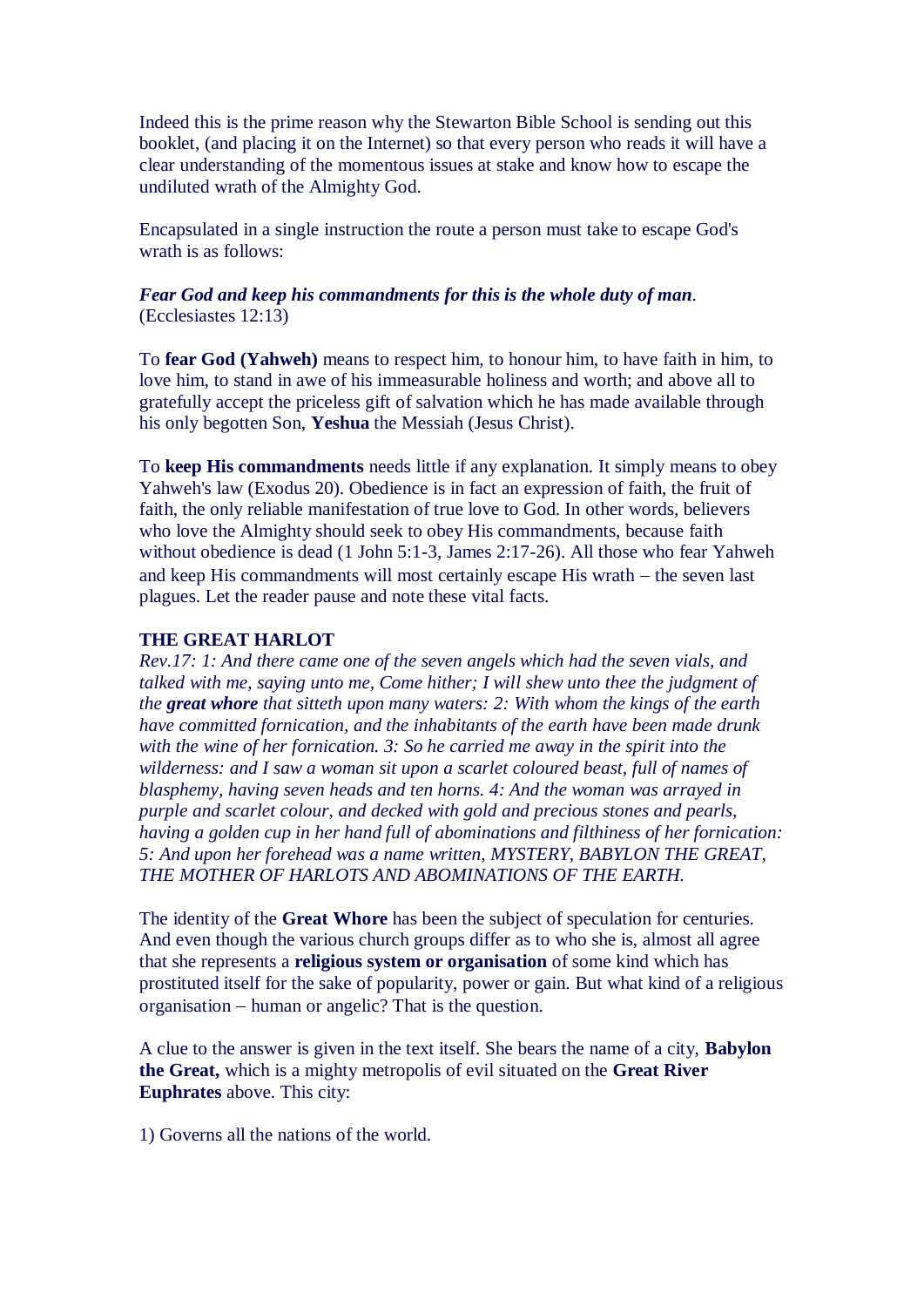*18: And the woman which thou sawest is that great city, which reigneth over the kings of the earth.* (Rev. 17:18)

2) She has already spiritually seduced and corrupted **all mankind.**

*For all nations have drunk of the wine of the wrath of her fornication, and the kings of the earth have committed fornication with her, and the merchants of the earth are waxed rich through the abundance of her delicacies.* (Rev. 18:3)

3) Her economic policies have been adopted by the leading businessmen of the whole world.

*…for thy merchants were the great men of the earth; for by thy sorceries were all nations deceived..* (Rev. 18:23)

4) Within her gates lies the guilt **of every murder** ever committed in the annals of human history.

#### *And in her was found the blood of prophets, and of saints, and of all that were slain upon the earth.* (Rev. 18: 24)

Let the reader pause and consider those four stunning facts, because they mean that **Babylon the Great** is an inter-galactic metropolis of awesome authority which is currently ruling over **all** the governments of the earth; a city whose main objectives are to usurp the authority of the Almighty, abolish His laws and wherever possible annihilate the prophets and saints who remain faithful to him. In short, the *Great Harlot* symbolises a spiritual city on high  $-$  the epicentre of the Kingdom of Satan  $-$  a city which is the implacable opponent of the **Heavenly Jerusalem** itself.

The daughters of the Great Harlot are her earthly offspring, the religious organisations of men, which have also prostituted themselves for the sake of popularity, power and gain. Like their fallen mother they too have set aside the commandments of Yahweh and have adulterated His truth with errors to numerous to mention. Over and over again they have degraded themselves with Satan and their guilt has now mounted up to the heavens. More details concerning this Harlot and her prostitute daughters can be found in the SBS article **The Great Whore.**

This, then, is the overview of the world in which we live: a world of mystifying extremes, of order on the one hand of confusion on the other, of righteousness and sin, of love and hate, life and death. Oh how few people even suspect that behind the scenes there are those two super-cities above *Jerusalem the Golden,* the mother of the believing church (Galatians 4:26), the heavenly home-base of all the saints who have ever lived: and *Babylon the Great*, the implacable opponent of everything holy, just and true.

Of the Heavenly Jerusalem the Scriptures have a great deal to say. Here is just one beautiful passage about her.

*Psalm 87: 6: The LORD shall count, when he writeth up the people, that this man was born there. Selah. 7: As well the singers as the players on instruments shall be there:*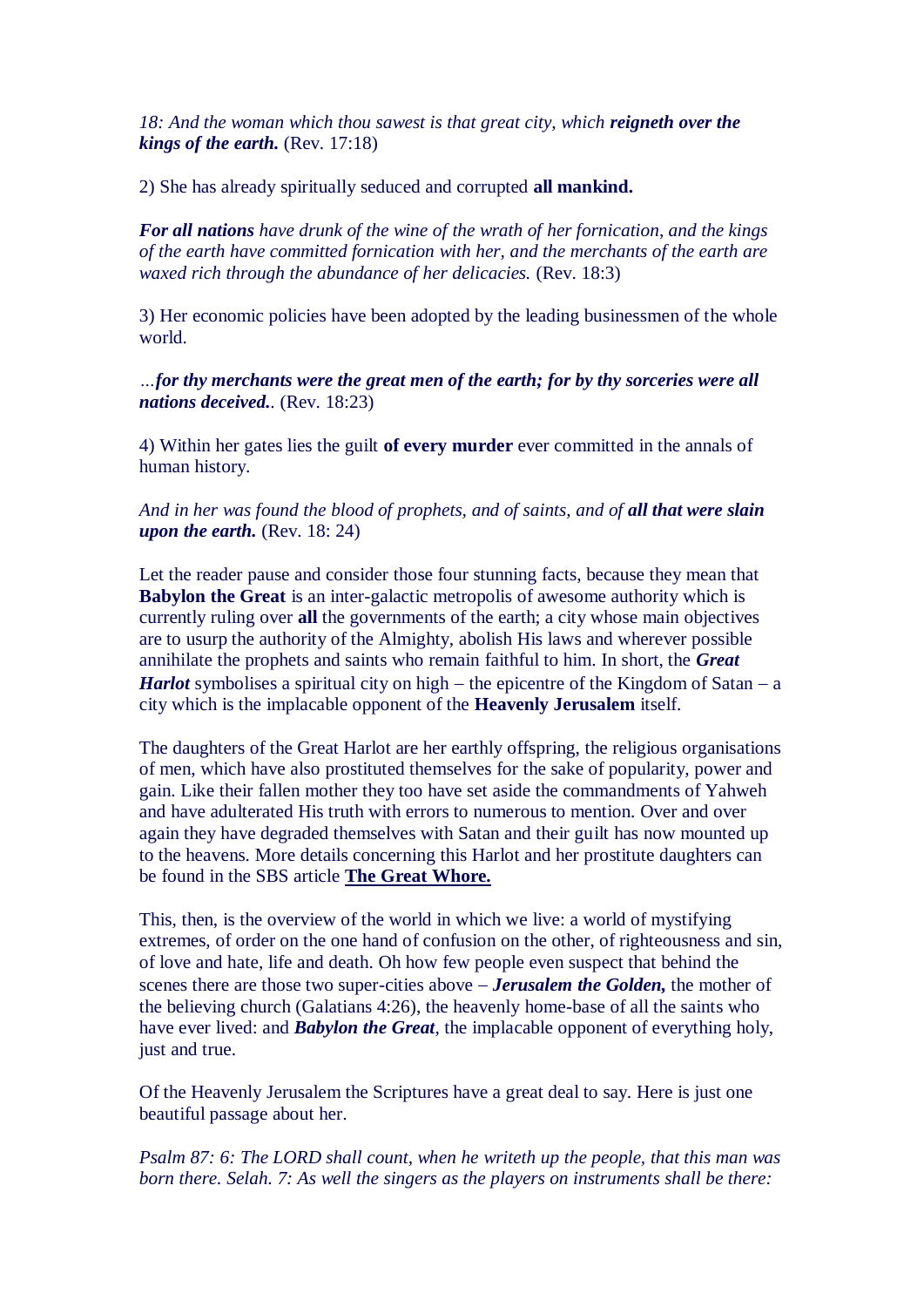*all my springs are in thee. And of Zion it shall be said, This and that man was born in her: and the highest himself shall establish her.* 

#### Galatians 4:26: *But Jerusalem which is above is free, which is the mother of us all.*

#### **THE FALL OF BABYLON THE GREAT**

*Rev.18: 18: And cried when they saw the smoke of her burning, saying, What city is like unto this great city! 19: And they cast dust on their heads, and cried, weeping and wailing, saying, Alas, alas, that great city, wherein were made rich all that had ships in the sea by reason of her costliness! for in one hour is she made desolate. 20: Rejoice over her, thou heaven, and ye holy apostles and prophets; for God hath avenged you on her. 21: And a mighty angel took up a stone like a great millstone, and cast it into the sea, saying, Thus with violence shall that great city Babylon be thrown down, and shall be found no more at all. 22: And the voice of harpers, and musicians, and of pipers, and trumpeters, shall be heard no more at all in thee; and no craftsman, of whatsoever craft he be, shall be found any more in thee; and the sound of a millstone shall be heard no more at all in thee; 23: And the light of a candle shall shine no more at all in thee; and the voice of the bridegroom and of the bride shall be heard no more at all in thee: for thy merchants were the great men of the earth; for by thy sorceries were all nations deceived. 24: And in her was found the blood of prophets, and of saints, and of all that were slain upon the earth.*

According to this passage and from others in the Scriptures the collapse of **Babylon the Great** is absolutely guaranteed. Indeed, it is so certain to occur that the Almighty especially ordered a miniature version of the event to take place on earth thousands of years ago in the fertile plains of Mesopotamia. The inspired records of the prophets tell us in great detail how ancient Babylon was defeated on the very night its kings and courtiers were honouring their idols in blasphemous defiance of the God of Heaven (Daniel 5).

On the orders of the Eternal, the earthly Babylon, **which as we have pointed out was merely a model of the spiritual metropolis above,** was literally demolished as a fearsome forecast to the entire angelic host of what was in store for the **Great Harlot** above. Consequently, to properly appreciate what is scheduled to occur throughout the mighty universe in the near future, the reader is strongly advised to study the fall of the ancient Babylon as recorded in the Old Testament (Isaiah chapters 13 and 14, Jeremiah chapters 50 and 51). On doing this he/she will quickly see how certain is the collapse of **Babylon the Great.** When that spiritual capital's collapse occurs this shout of triumph will reverberate across the mighty universe.

*Rev.19: 1: And after these things I heard a great voice of much people in heaven, saying, Alleluia; Salvation, and glory, and honour, and power, unto the Lord our God: 2: For true and righteous are his judgments: for he hath judged the great whore, which did corrupt the earth with her fornication, and hath avenged the blood of his servants at her hand. 3: And again they said, Alleluia. And her smoke rose up for ever and ever. 4: And the four and twenty elders and the four beasts fell down and worshipped God that sat on the throne, saying, Amen; Alleluia. 5: And a voice came out of the throne, saying, Praise our God, all ye his servants, and ye that fear him, both small and great. 6: And I heard as it were the voice of a great multitude, and as the voice of many waters, and as the voice of mighty thunderings, saying, Alleluia: for*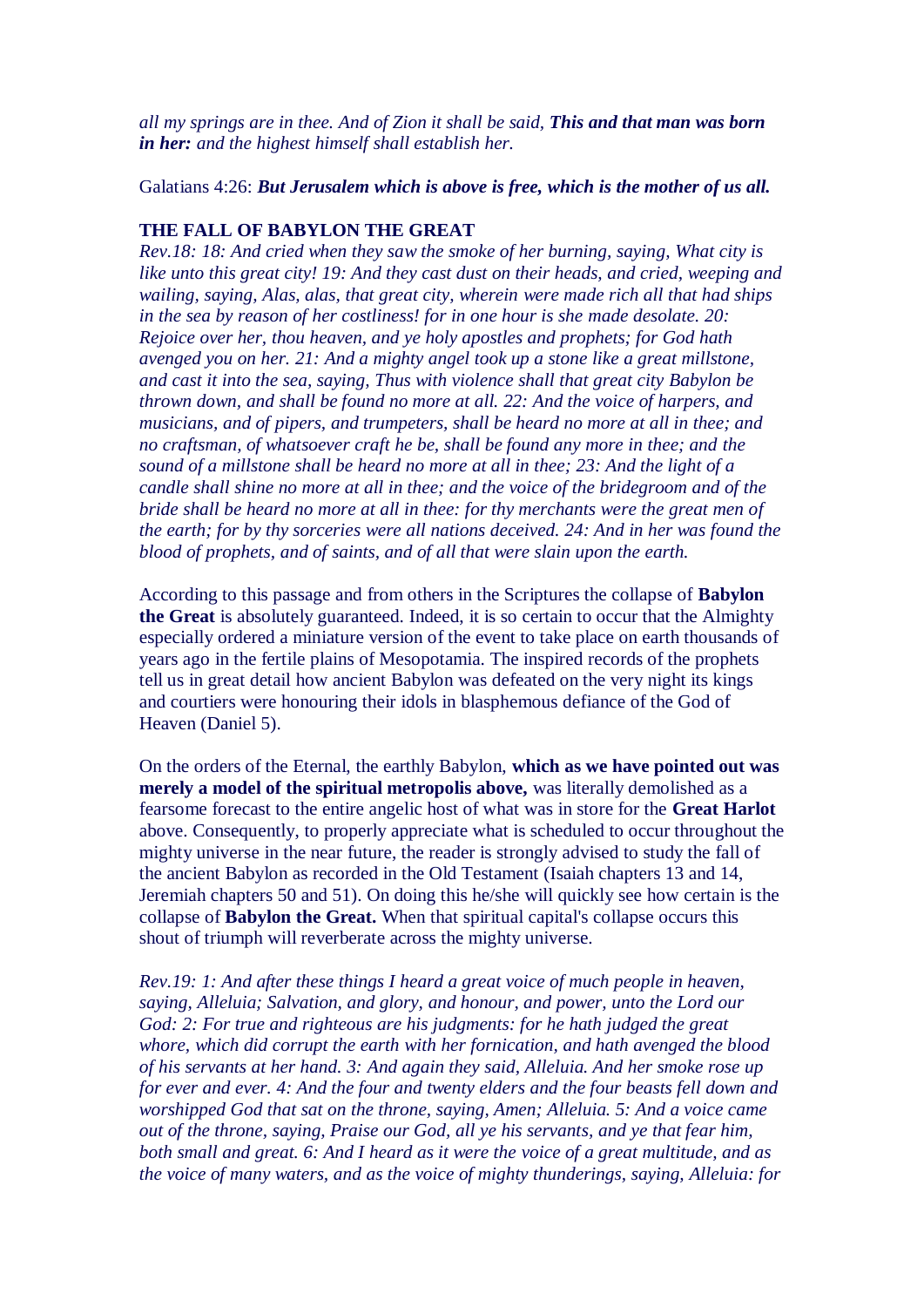#### *the Lord God omnipotent reigneth. 7: Let us be glad and rejoice, and give honour to him: for the marriage of the Lamb is come, and his wife hath made herself ready.*

The fall of **Babylon the Great** will have immediate repercussions throughout the universe. On earth an economic crash of unparalleled proportions will occur, which will permanently cripple thousands of business enterprises the world over. International trade, which we all know is motivated mainly by greed rather than anything noble, will come to a standstill as though smitten by a massive stroke; and many shops, banks, factories and business corporations around the world will shut down.

The whole of Revelation 18 is given over to describing the trade and economic sideeffects of Babylon's fall. Strange as it may seem, the Revelation clearly indicates that mankind is not only going to share in a small way Babylon's punishment and collapse, but is also going to eye-witness the event itself. Just as human eyes will be permitted to actually see the throne of the living God at the 6th Seal (Rev. 6:16-17) so too at Babylon's fall millions of human beings will actually stand aghast as they see that evil super-city above going up in smoke.

*Rev.18: 9: And the kings of the earth, who have committed fornication and lived deliciously with her, shall bewail her, and lament for her, when they shall see the smoke of her burning, 10: Standing afar off for the fear of her torment, saying, Alas, alas, that great city Babylon, that mighty city! for in one hour is thy judgment come.*

Then, in a frenzy of awareness, men and woman will realise how terribly deceived they have been in religious matters: how easily the Harlot and her promiscuous earthly daughters had inveigled them into accepting as truth the dubious doctrines of devils. Mankind will then turn in rage on all the religious organisations of men **Christian or otherwise** – and will literally tear them to pieces.

*And the ten horns which thou sawest upon the beast, these shall hate the whore, and shall make her desolate and naked, and shall eat her flesh, and burn her with fire.*  (Rev.17:16)

Goaded on by the Beast, whose deadly dictatorship at that time will be universally accepted, men will abandon themselves to the service of the **Man of Sin**. It will, indeed, be a **Time of Trouble** such as never was since there was a nation. But, and this is the most wondrous part of it all, Yahweh's true church, the *ekklesia of G***od,** the sealed commandment-keeping servants of the Most High – will be saved out of it. During that awesome period the sealed church, symbolised by the pure woman in Revelation chapter 12, will be safe in the wilderness of the nations out of the Devil's reach (Rev. 12:13-16, Ezekiel 20:33-37) See SBS article entitled *The Coming Exodus.*

In the unseen spirit realms above and on the earth below there will be total confusion and chaos at Babylon's fall. But at that time Yahweh's followers throughout the universe, especially those on earth, will rejoice with joy unspeakable. For they will have a measure of peace and protection which no demon will be able to disturb.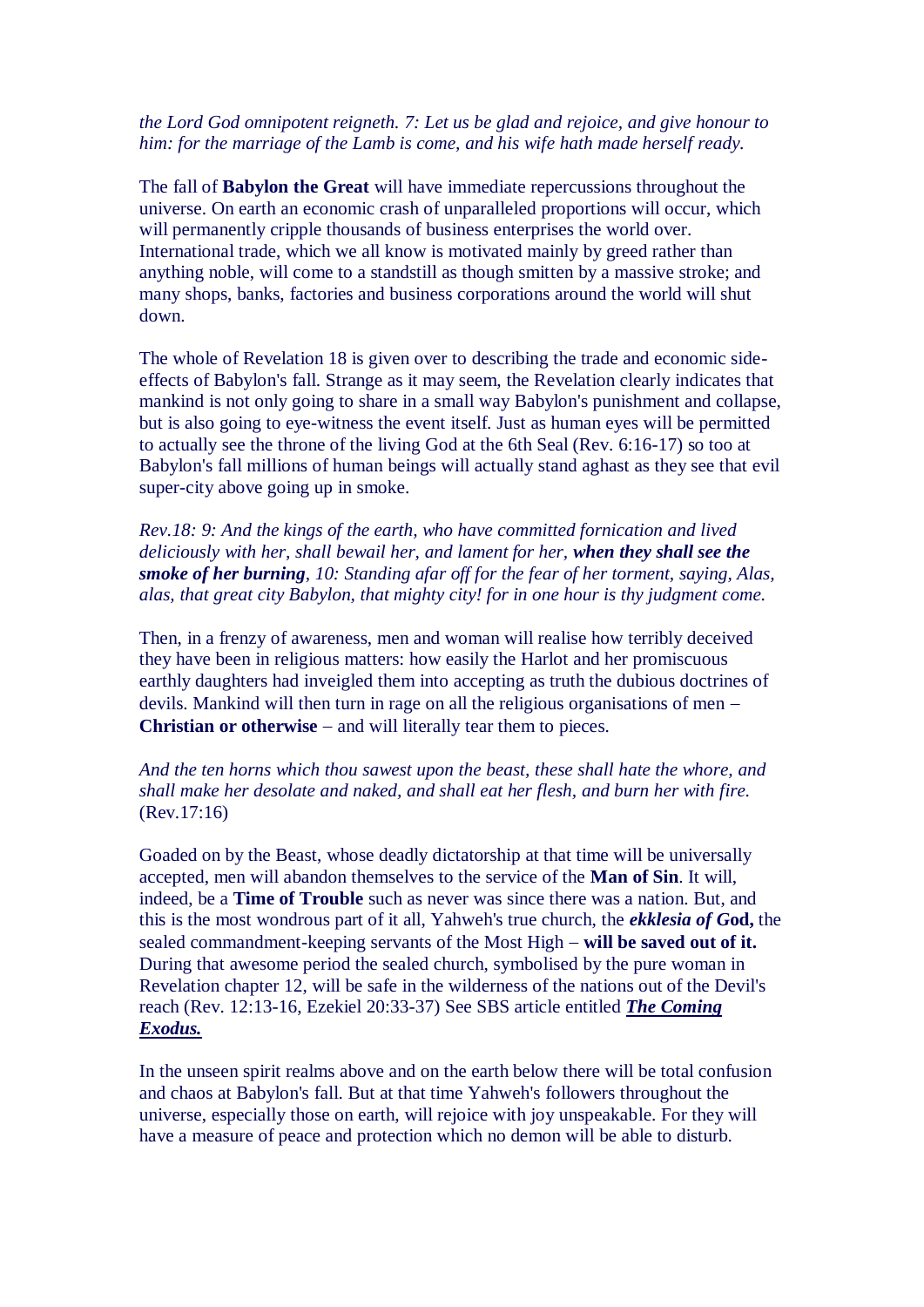Isn't that good news? We think it is. Indeed were it not for those encouraging passages in the prophecy which tell of **pardon, peace** and **protection** for those who **trust** and **obey** the Almighty, the Revelation would terrify the bravest heart and produce panic in the mind of every believer who read it. It is precisely for this reason that the Stewarton Bible School has put out this booklet, that believers the world over may begin to study the Revelation, understand its symbolism and pay special heed to those inspired passages which indicate that **obedience is a vital pre-requisite to protection.** For, believe it or not, divine protection is conditional; and the main condition believers must meet to qualify for protection is to add to their faith **obedience.**

#### Remember:

#### *Blessed is he that readeth, and they that hear the words of this prophecy, and keep those things which are written therein: for the time is at hand.* (Rev. 1:3)

The Almighty God of Israel wants His followers to **understand the revelation**, to wake up and prepare for the cataclysmic events scheduled to engulf mankind in the near future. But far more than this, He wants them to demonstrate their faith in Him by obeying His law. Do you have the will to do that? We hope you do, because if you do not you will be overwhelmed by the troubles which have already begun and are escalating out of control all over the world.

#### **THE FINAL SCENES**

The final scenes of this age will be swift and decisive. The Antichrist will have by that time completely established his authority over mankind and to a certain extent life on earth will have regained a semblance of normality. The whole kaleidoscope of religious opinion, however, with its multiple shades of Pagan and Christian interpretation, will have gone. Instead, the Beast alone will be revered by the vast majority of earth's population as **God On Earth!** All the world, with the exception of Yahweh's church, will in that day worship and obey the Man of Sin – the **Lawless One.**

*2 Thess.2:3: Let no man deceive you by any means: for that day shall not come, except there come a falling away first, and that man of sin be revealed, the son of perdition; 4: Who opposeth and exalteth himself above all that is called God, or that is worshipped; so that he as God sitteth in the temple of God, shewing himself that he is God.*

When **Yeshua (Jesus)** finally returns to earth, as he repeatedly promised he would (Matt. 24, John 14:1-3) the Beast will convince mankind that the Saviour's approach is an invasion from outer space, an alien attack to be repulsed. The peoples of this world, already programmed to the idea of space invaders and inter-galactic wars, will rally to the Beast's call and strongly resist the returning Son of God. The outcome of their short, sharp encounter with Jesus Christ is pictured in these telling words:

*Rev.19: 11: And I saw heaven opened, and behold a white horse; and he that sat upon him was called Faithful and True, and in righteousness he doth judge and make war. 12: His eyes were as a flame of fire, and on his head were many crowns; and he had a name written, that no man knew, but he himself. 13: And he was clothed with a vesture dipped in blood: and his name is called The Word of God. 14: And the armies*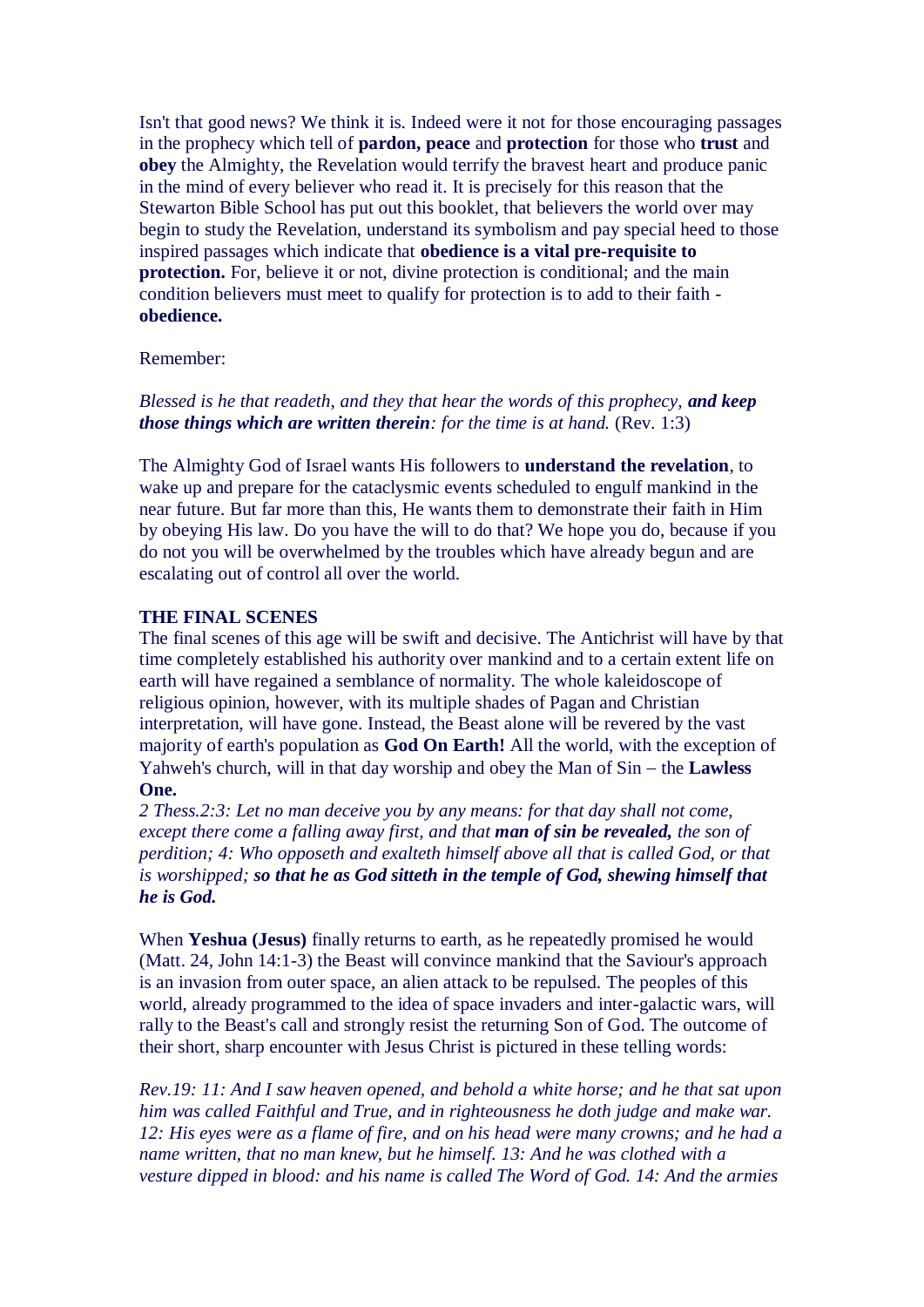*which were in heaven followed him upon white horses, clothed in fine linen, white and clean. 15: And out of his mouth goeth a sharp sword, that with it he should smite the nations: and he shall rule them with a rod of iron: and he treadeth the winepress of the fierceness and wrath of Almighty God. 16: And he hath on his vesture and on his thigh a name written, KING OF KINGS, AND LORD OF LORDS. 17: And I saw an angel standing in the sun; and he cried with a loud voice, saying to all the fowls that fly in the midst of heaven, Come and gather yourselves together unto the supper of the great God; 18: That ye may eat the flesh of kings, and the flesh of captains, and the flesh of mighty men, and the flesh of horses, and of them that sit on them, and the flesh of all men, both free and bond, both small and great. 19: And I saw the beast, and the kings of the earth, and their armies, gathered together to make war against him that sat on the horse, and against his army. 20: And the beast was taken, and with him the false prophet that wrought miracles before him, with which he deceived them that had received the mark of the beast, and them that worshipped his image. These both were cast alive into a lake of fire burning with brimstone. 21: And the remnant were slain with the sword of him that sat upon the horse, which sword proceeded out of his mouth: and all the fowls were filled with their flesh.* 

It is not necessary to write at length about the Beast's crushing defeat by the Son of God. Suffice to say that it will be swift, total and eternal in its effect. The Antichrist, we are told, will be incinerated in a lake of fire, a prospect too terrible to imagine.

#### **THE MILLENNIAL REIGN**

At the Beast's death in the lake of fire, Yeshua's millennial (1000 years) reign will begin. The millennial reign is a **Reign of Peace,** a **Reign of Rest** and a **Reign of Righteousness.** It is to mankind's past six thousand years of toil, trial and terror what the Sabbath day is to the working week, a day of regeneration, refreshment and renewal; a day of harmony, health and happiness; a day of worship and thanksgiving. When the millennial reign begins humanity will witness a breathtaking transformation in every department of life. There will be complete reversal of all the evil trends and abuses that have been for ages accepted as normal. During the millennium, the Messiah's authority will extend from shore to shore and **all** the nations of the world will be speedily brought into line with his requirements. The Scriptures abound with prophecies about the Messiah's Reign over all nations. Indeed, this is one reason why ancient Israel's leaders failed to accept him at his first coming. They were expecting a conquering monarch who would throw off the Roman yoke and lead Israel to victory over all nations. They did not expect a dying Lamb who called for self-sacrifice and holiness of heart. But for all that, the prophecies of the Messiah's world-wide reign will still be fulfilled during the millennium. Here is a short list of the events that will take place at that time.

1. At the Messiah's return the first general resurrection will occur, a resurrection at which millions of believers will rise from their graves to meet the returning king. (1) Thess. 4:16-17, Rev. 20:4-6)

2. Then the kingdoms of this world will become the kingdoms of our Lord and he will begin to exert the authority over mankind which he has already received from his Father. (Psalm 2, Psalm 98, Daniel 2:43-44, Zechariah 14, Matthew 28:18)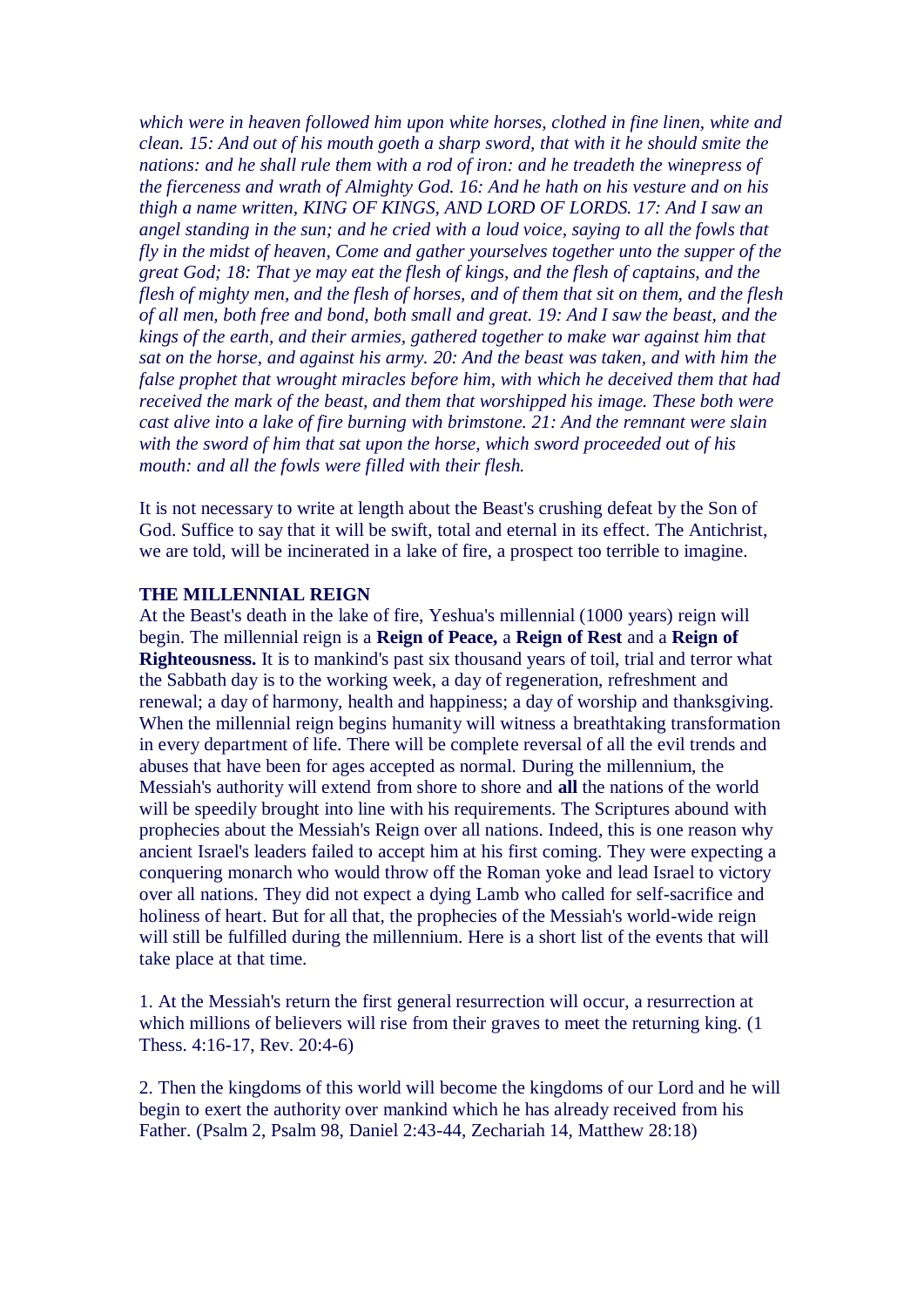3. Special positions of authority will also be granted to certain believers in that day to govern the nations under the leadership of the Messiah. Foremost amongst them will be those who are martyred for refusing to accept the Mark of the Beast. (Luke 19:11- 27, Rev. 2:26-27, Rev. 20:4-6)

4. During the millennium Satan will be completely immobilised in the Abyss, that bottomless black-hole where the Beast was formerly imprisoned. (Rev. 20:1-3 Rev. 9)

5. Yahweh's law, the sacred specifications of His lifestyle, the eternal constitution of the universe will then be proclaimed to all the nations of the world and will be administered by officials of the Kingdom with telling effect. Sin will be subdued and righteousness will flourish as never before. Then at last mankind will rest; mankind will rejoice with joy unspeakable; mankind will be full of the glory of God as the waters cover the sea. (Isaiah 2:1-5, Isaiah 51: 1-11)

6. The earth itself will blossom as the garden of God and even the barren wilderness will bring forth fruit. There will be no more food shortages, no famine and no more freak weather conditions. All nature will be at rest and a spiritual calm will settle upon the human race the like of which has never been seen before. (Isaiah 35)

7. During the millennium the Festivals of Yahweh, those sacred memorials of His greatest acts in the Programme of Salvation, will be observed by **all** the nations of the world. This amazing fact is amply proved in the prophecy of Zechariah, where we find a whole section (chapter 14) devoted to the keeping of the **Feast of Tabernacles** during the Messiah's millennial reign. Oh yes, God's signature will be upon all mankind in that glorious age of peace.

In a sentence, the Messiah's millennial reign will be a day of rest and gladness, a day of health and holiness, a day of peace and prosperity for all mankind. Is it any wonder that even the Almighty is looking forward to it?

At the end of the millennium three notable events will occur.

1) Satan will be loosed from the Abyss for a very short period. He will come out unchanged from that spirit-penitentiary; that is, he will be totally unrepentant of his monstrous crimes and still fully convinced that his life-style is superior to Jehovah's and his form of government more to be desired.

2) The second general resurrection will occur and all those billions of unbelieving souls who were not resurrected at the Messiah's return to earth will rise from their graves. Their numbers will be as the sands of the sea.

3) Strange as it may seem, the vast majority of this newly resurrected host will again succumb to the deceptions of Satan and will even side with him in an all-out attack on the city of Jerusalem, vainly imagining that their superiority in numbers over the saints would somehow guarantee victory. The ensuing battle will end in a holocaust a lake of fire  $-$  an incinerating slaughter so permanent that rebellion against the Almighty will never again raise its ugly head. The lake of fire, which totally annihilates the unbelieving host, is referred to in the Revelation as the **second death**. There is no resurrection from the second death.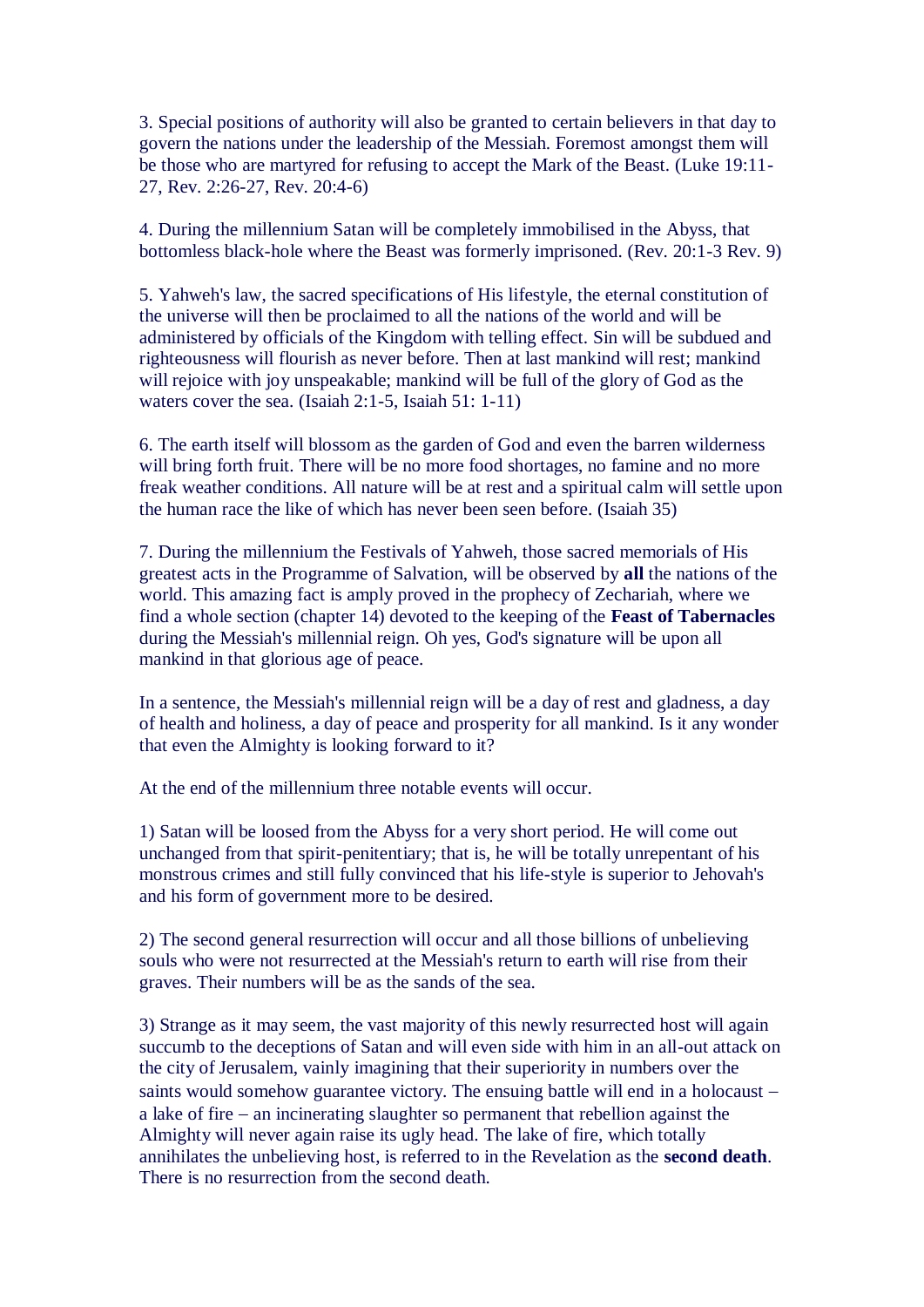The above three events are specified in the Revelation in these words.

*Rev.20: 7: And when the thousand years are expired, Satan shall be loosed out of his prison, 8: And shall go out to deceive the nations which are in the four quarters of the earth, Gog and Magog, to gather them together to battle: the number of whom is as the sand of the sea. 9: And they went up on the breadth of the earth, and compassed the camp of the saints about, and the beloved city: and fire came down from God out of heaven, and devoured them. 10: And the devil that deceived them was cast into the lake of fire and brimstone, where the beast and the false prophet are, and shall be tormented day and night for ever and ever. 11: And I saw a great white throne, and him that sat on it, from whose face the earth and the heaven fled away; and there was found no place for them. 12: And I saw the dead, small and great, stand before God; and the books were opened: and another book was opened, which is the book of life: and the dead were judged out of those things which were written in the books, according to their works. 13: And the sea gave up the dead which were in it; and death and hell delivered up the dead which were in them: and they were judged every man according to their works. 14: And death and hell were cast into the lake of fire. This is the second death. 15: And whosoever was not found written in the book of life was cast into the lake of fire.*

#### **THE NEW EARTH**

The Bible tells us that after the millennium Yahweh will create a new universe. We shall witness Him doing this and never again will mankind doubt the Almighty's ability to create.

*Rev.21: 1: And I saw a new heaven and a new earth: for the first heaven and the first earth were passed away; and there was no more sea. 2: And I John saw the holy city, new Jerusalem, coming down from God out of heaven, prepared as a bride adorned for her husband. 3: And I heard a great voice out of heaven saying, Behold, the tabernacle of God is with men, and he will dwell with them, and they shall be his people, and God himself shall be with them, and be their God. 4: And God shall wipe away all tears from their eyes; and there shall be no more death, neither sorrow, nor crying, neither shall there be any more pain: for the former things are passed away. 5: And he that sat upon the throne said, Behold, I make all things new. And he said unto me, Write: for these words are true and faithful. 6: And he said unto me, It is done. I am Alpha and Omega, the beginning and the end. I will give unto him that is athirst of the fountain of the water of life freely.*

No one will doubt but that the Revelation tells of disasters on a scale quite impossible to imagine; of **wars, famines** and **pestilence** involving all humanity; of persecutions and other spiritual pressures geared to exhaust the bravest heart; of deception so subtle that only a few believers will detect them; of sin so blatant that multitudes of believers will abandon righteousness and return to their sins. But, and let us pause here to praise Yahweh the Almighty God of Israel for this fact, **the Revelation does not end on a note of despair and doom.** The above passage about the creation of a new universe is proof of it. Indeed the whole of chapters 21 and 22 are additional proof. This old universe, battered and scarred as it is through sin, is going to be renewed at the end of the millennium  $-$  the **Day of the LORD!** (2 Peter 3:10-13)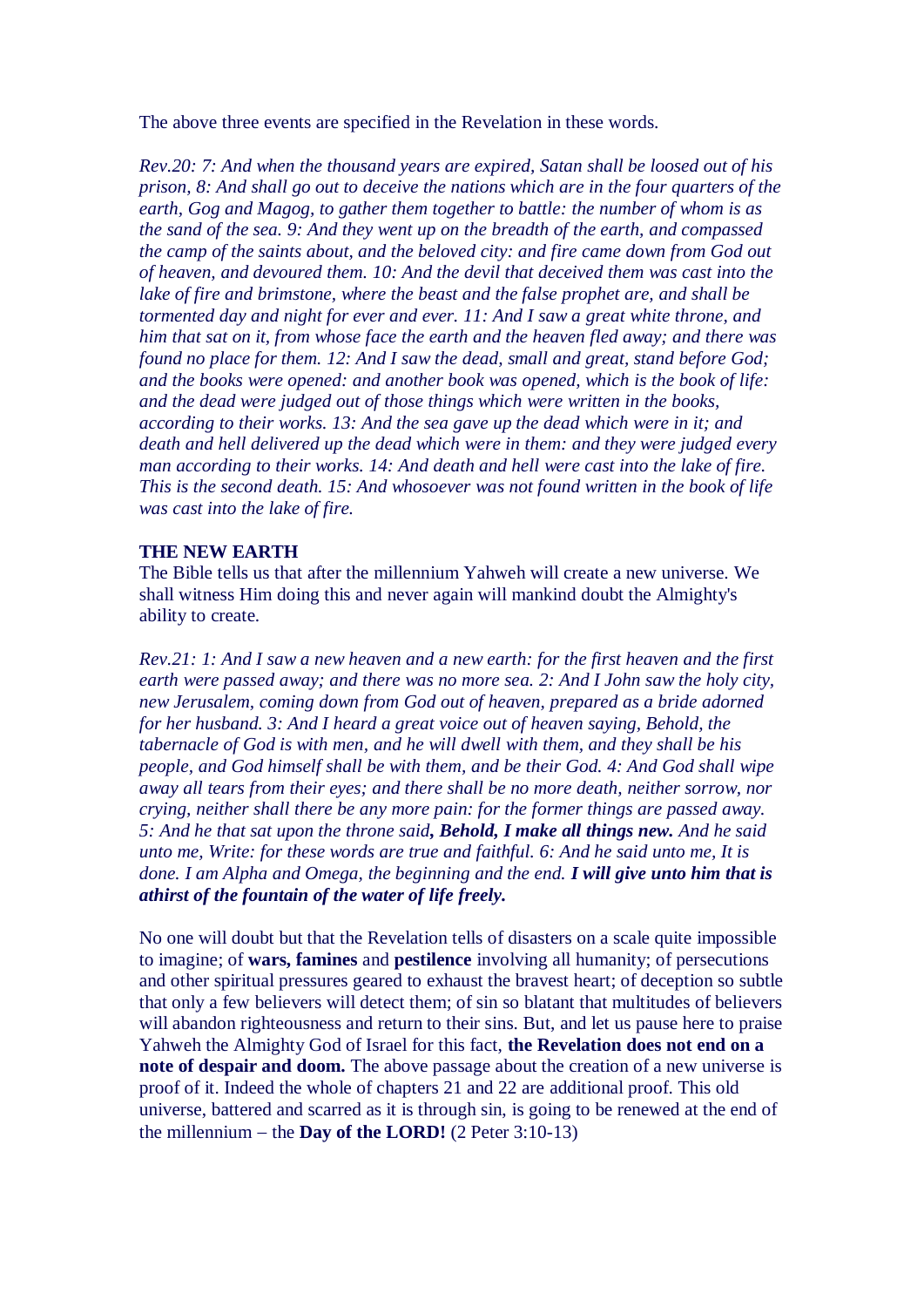The new earth will be the absolute masterpiece of creation, a sanctuary of happiness and peace far beyond anything anyone can imagine. On the new earth there will be no suffering, no sickness, no sorrow, no pain and no death. What's more, the Creator has promised to **make all things new,** (Rev. 21:5) a promise so encompassing that one could spend hours musing on it.

The final passages of the Revelation tell of the **New Jerusalem,** the capital city of the new universe. Its glories, symbolically described in chapters 21 and 22, are as numerous as the saints who will one day walk in its magnificent streets. And, believe it or not, it is to this eternal *paradise of God* that you dear reader are being invited. If you have not already accepted the Saviour's offer of salvation, then here in the Revelation is an invitation which includes you. After reading this invitation pause awhile and let its infinite worth sink into your mind. Think about it, believe it and accept it for yourself. Above all, **act upon it,** for failure to do so would be a mistake too tragic to tell.

*Rev.21: 6: And he said unto me, It is done. I am Alpha and Omega, the beginning and the end. I will give unto him that is athirst of the fountain of the water of life freely. 7: He that overcometh shall inherit all things; and I will be his God, and he shall be my son. 8: But the fearful, and unbelieving, and the abominable, and murderers, and whoremongers, and sorcerers, and idolaters, and all liars, shall have their part in the lake which burneth with fire and brimstone: which is the second death.* 

*Rev.22: 12: And, behold, I come quickly; and my reward is with me, to give every man according as his work shall be. 13: I am Alpha and Omega, the beginning and the end, the first and the last. 14: Blessed are they that do his commandments, that they may have right to the tree of life, and may enter in through the gates into the city. 15: For without are dogs, and sorcerers, and whoremongers, and murderers, and idolaters, and whosoever loveth and maketh a lie. 16: I Jesus have sent mine angel to testify unto you these things in the churches. I am the root and the offspring of David, and the bright and morning star. 17: And the Spirit and the bride say, Come. And let him that heareth say, Come. And let him that is athirst come. And whosoever will, let him take the water of life freely.* 

For many centuries the declarations of **Jehovah** by the mouth of His prophets have been treated by unbelievers with a measure of bemused contempt bordering on blasphemy. The Holy Scriptures, published in hundreds of languages at enormous cost to the saints, have been generally set aside by the masses in preference for a diet of fiction, much of which is too degrading to even consider. But, and here is a truth so profound that it cannot be repeated too often, *the Scriptures must be fulfilled.* (Luke 21:22) This means that the predictions of the Almighty will come to pass, they will happen, no matter whether people believe them or not. Politicians may prattle, priests and parsons may preach, monthly prognosticators may pretend, but this Himalayan fact becomes increasingly clear every day **Bible prophecy is being fulfilled before our very eyes all over the earth.**

Therefore, to really benefit from this study of the Revelation we will advise the reader to do three things: *Compare, Examine and Obey***.**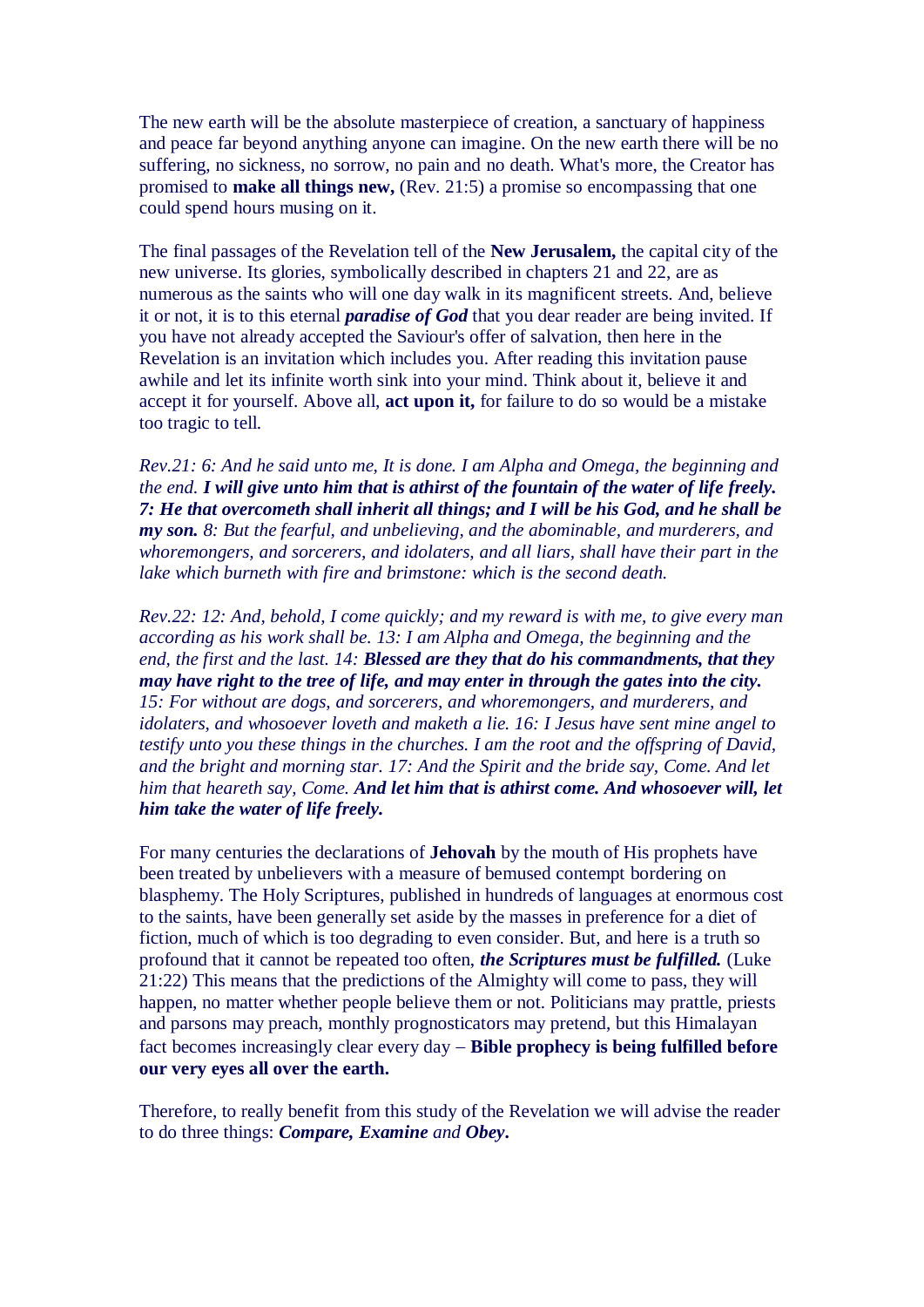FIRST: **Compare** world events with Bible prophecy. Take special note of what the news bulletins and papers say and see for yourself how astonishingly accurate the Holy Scriptures are. In particular check world events against the messages of the Seven Seals and do not be slow to recognise the fact that the Revelation is exactly what it claims to be  $-a$  *divine disclosure of mankind's future.* 

SECOND: **Examine** those passages in Bible prophecy which warn of Satan's many counterfeits which are designed especially to delude mankind, and especially the Christian church, into rejecting the Almighty's Truth.

- *Counterfeit Baptisms*
- *Counterfeit Sabbaths*
- *Counterfeit Prophets*
- *Counterfeit Messiah's* and
- *Counterfeit Bibles*

Thoroughly investigate the truth about the Sign or Signature of Yahweh the God of Israel. Also learn to recognise the signature of Satan, the *Mark of the Beast*. Carefully study all the references quoted in this booklet and do not allow others to detract you from the Truth, because your eternal salvation could be jeopardised if you do.

THIRD: **Obey** the Almighty's commandments. Yes, add to your faith - **obedience,**  before it is eternally too late. The Revelation, as you can see, is Yahweh's final warning message to this rebellious world. *It is a divine call to obedience and it specifies the only route believers may take to escape the terrors of Abaddon. Be quick to take that route, for the crisis at the close of this age has already begun!*

#### **THE END**

Author: *David B Loughran* Stewarton Bible School, Stewarton, Scotland www.stewartonbibleschool.org.uk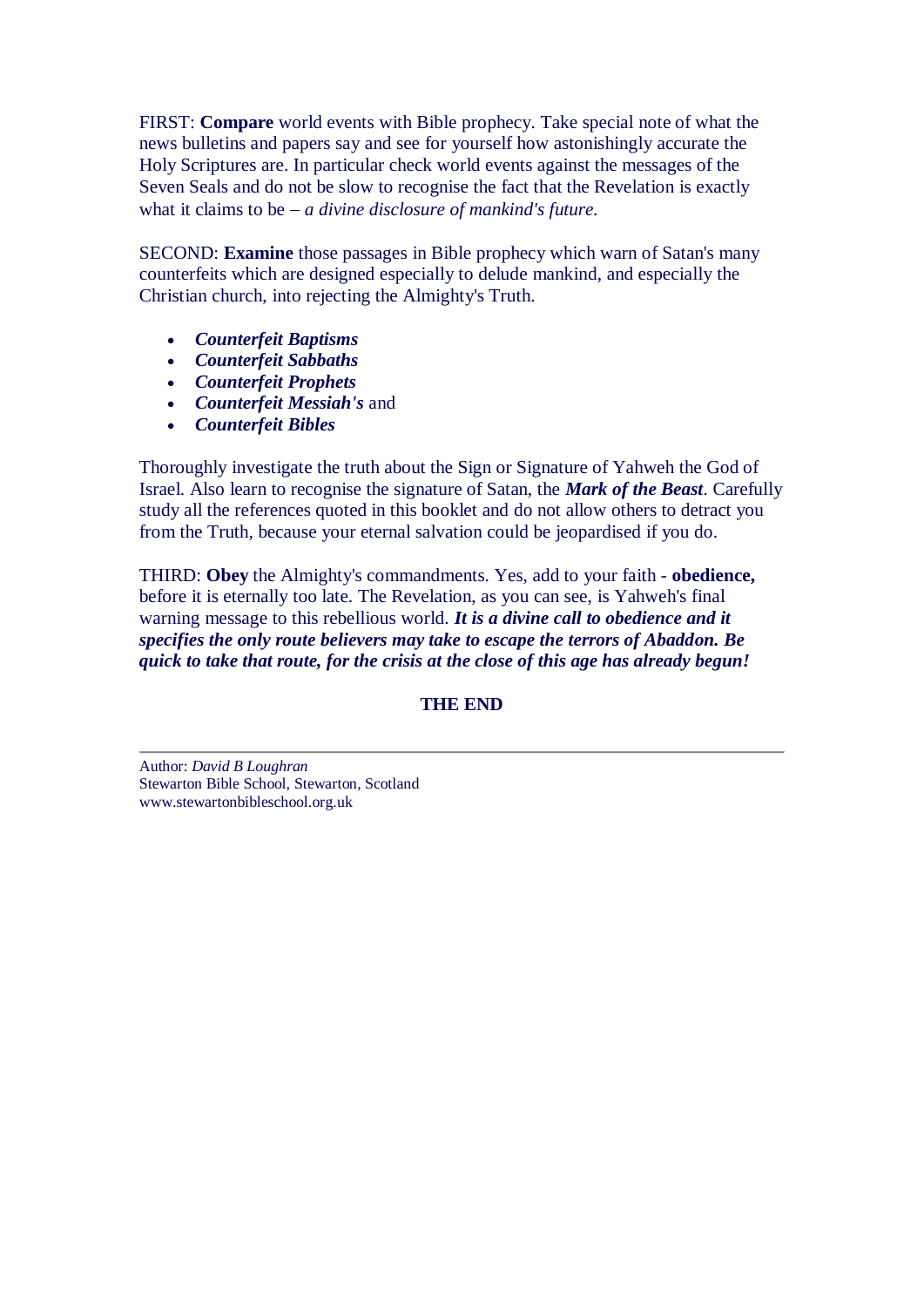## **The Seal & Trumpet Chart**

| THE SEVEN SEALS OF THE REVELATION |              |                                                  |                                                                                                                                               |                                                                                                                                                                                            |                                              |  |  |
|-----------------------------------|--------------|--------------------------------------------------|-----------------------------------------------------------------------------------------------------------------------------------------------|--------------------------------------------------------------------------------------------------------------------------------------------------------------------------------------------|----------------------------------------------|--|--|
| <b>Seal</b>                       | <b>Text</b>  | WHAT THE PROPHET JOHN SAW                        |                                                                                                                                               | <b>THE MEANING</b>                                                                                                                                                                         | <b>Related Texts</b>                         |  |  |
| $\mathbf 1$                       | Rev. 6:2     | <b>A WHITE</b><br><b>HORSE</b>                   | Its rider carried a bow and went forth<br>conquering and to conquer.                                                                          | This seal portrays the going forth of<br>Yahweh's Warning Truth concerning<br><b>COUNTERFEIT: Baptisms, Sabbath</b><br>Days, Messiahs and Bibles. Beware!                                  | Jer. 29:17-18<br>Matt. 24:4-5<br>Luke 21:8   |  |  |
| $\overline{2}$                    | Rev. 6:3-4   | A RED<br><b>HORSE</b>                            | Its rider was given a great sword and<br>proceeded to take peace from the earth.                                                              | This seal tells of wars, revolutions and<br><b>bloodshed</b> on an unparalleled scale. The<br>great sword symbolises world wars<br>involving many nations.                                 | Matt. 24:6<br>Luke 21:9-10<br>Jer. 25:27-38  |  |  |
| $\overline{3}$                    | Rev. 6:5-6   | <b>A BLACK</b><br><b>HORSE</b>                   | Its rider held a pair of scales and weighed<br>out food at extremely high prices. (e.g. a<br>whole day's wages for two measures of<br>wheat). | This seal brings to view world-wide<br>famines when prices for even the barest of<br>life's necessities will spiral out of control.<br>(A whole day's wages for two measures of<br>wheat). | Matt. 24:7<br>Luke 21:11                     |  |  |
| $\overline{4}$                    | Rev. 6:7-8   | A PALE,<br><b>SICKLY</b><br><b>HORSE</b>         | Its rider's name was Death and Hell<br>followed him.                                                                                          | This seal symbolises pestilence and disease<br>epidemics of various kinds which will lay<br>low millions of people.                                                                        | Matt. 24:7<br>Luke 21:11                     |  |  |
| $\overline{5}$                    | Rev. 6:9-11  | <b>SOULS</b><br><b>UNDER THE</b><br><b>ALTAR</b> | Souls were heard crying for justice. They<br>were told to wait for a while till a further<br>martyrdom took place.                            | This seal reveals a further persecution of<br>God's people, a persecution as intense as<br>any which occurred in the past.                                                                 | Matt. 24:9-10<br>Luke 21:12-19               |  |  |
| $6\overline{6}$                   | Rev. 6:12-17 | <b>CELESTIAL</b><br><b>SIGNS</b>                 | 1. A great earthquake.<br>The sun turned black.<br>3.<br>The moon turned blood-red.<br>4. The stars (meteorites) fell.                        | These are literal signs in the physical<br>universe. When they occur blind panic will<br>overtake the inhabitants of the world.                                                            | Matt. 24:29<br>Luke 21:25-26<br>Jer. 4:23-28 |  |  |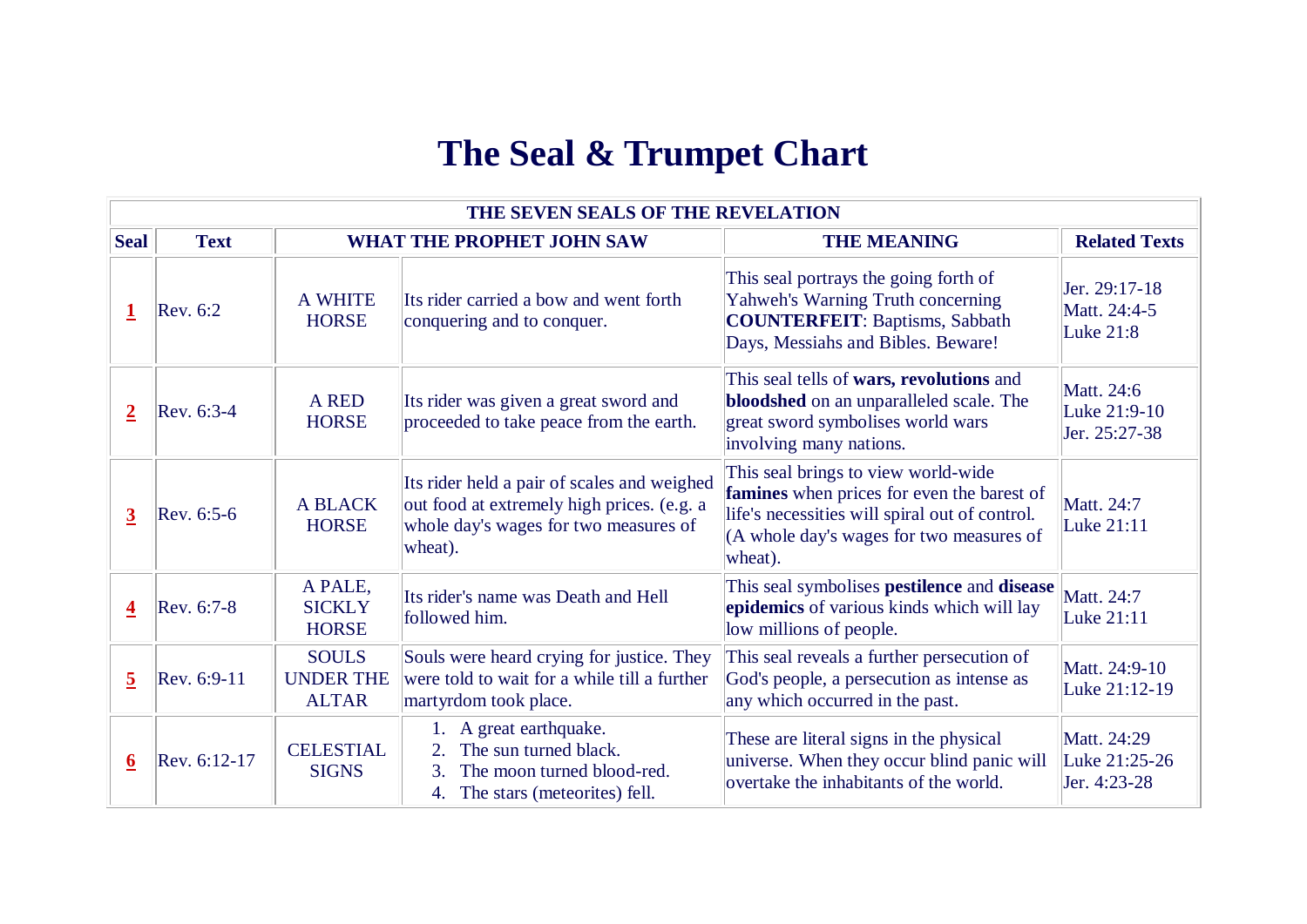|                                                                     |              |                                                                | 5. The sky was rolled back as a<br>scroll.<br>Earth's population was terrified.<br>6.                                                                                                                    | Note: The Messiah does not return to earth<br>during this seal.                                                                                                                                                                                                                                                                                                     |                                                              |
|---------------------------------------------------------------------|--------------|----------------------------------------------------------------|----------------------------------------------------------------------------------------------------------------------------------------------------------------------------------------------------------|---------------------------------------------------------------------------------------------------------------------------------------------------------------------------------------------------------------------------------------------------------------------------------------------------------------------------------------------------------------------|--------------------------------------------------------------|
| <b>Revelation chapter 7</b><br>is inserted between<br>Seals $6 & 7$ |              | <b>THE</b><br><b>SEALING OF</b><br>YAHWEH'S<br><b>SERVANTS</b> | By divine authority the devastation of the<br>earth, the sea and the trees was delayed<br>till the servants of God were sealed in<br>their foreheads and right hands. 144,000<br>Israelites were sealed. | The Signature of Yahweh the God of Israel<br>is the Sabbath days in the sacred calendar.<br>These are the seventh day of the week<br>(Saturday) and the seven annual Sabbaths<br>as specified in Lev. chapter 23. Each one is<br>a sacred memorial of a divine achievement<br>in the plan of Salvation. In short, Yahweh<br>seals his people with obedience.        | Eze. 20:12&20<br>Exodus 13:9<br>Exodus 31:13-17<br>Ezekiel 9 |
| $\overline{1}$                                                      | Rev. 8:7     | Trumpet                                                        | A third of the earth, a third of the trees<br>and all the green grass were burned.                                                                                                                       | This damaging of the earth, the sea and the<br>trees will only take place after the sealing                                                                                                                                                                                                                                                                         |                                                              |
|                                                                     | Rev. 8:8-9   | Trumpet<br>$\overline{2}$                                      | A third of the sea became like the blood<br>of a dead man. A third of the fish<br>perished and a third of the ships sank.                                                                                | work is completed (Rev. 7:3). The<br>Trumpets, in other words, cannot even<br>commence their destruction till all 144,000<br>Israelites are sealed.                                                                                                                                                                                                                 |                                                              |
|                                                                     | Rev. 8:10-11 | Trumpet<br>$\overline{3}$                                      | A third of the rivers of water were made<br>bitter and many people died.                                                                                                                                 | When the Trumpets eventually do sound, a<br>time of great devastation will begin on<br>earth.<br>The terms earth, sea, trees, grass, fish, ships<br>etc. may have symbolic as well as literal<br>meanings. But it must be remembered that<br>ONE THIRD OF MANKIND are slain at<br>Trumpet No. 6, so it is most unlikely that<br>these terms also represent mankind. |                                                              |
|                                                                     | Rev. 8:12    | Trumpet<br>$\overline{4}$                                      | The sun, moon and the stars were then<br>darkened by a third.                                                                                                                                            |                                                                                                                                                                                                                                                                                                                                                                     |                                                              |